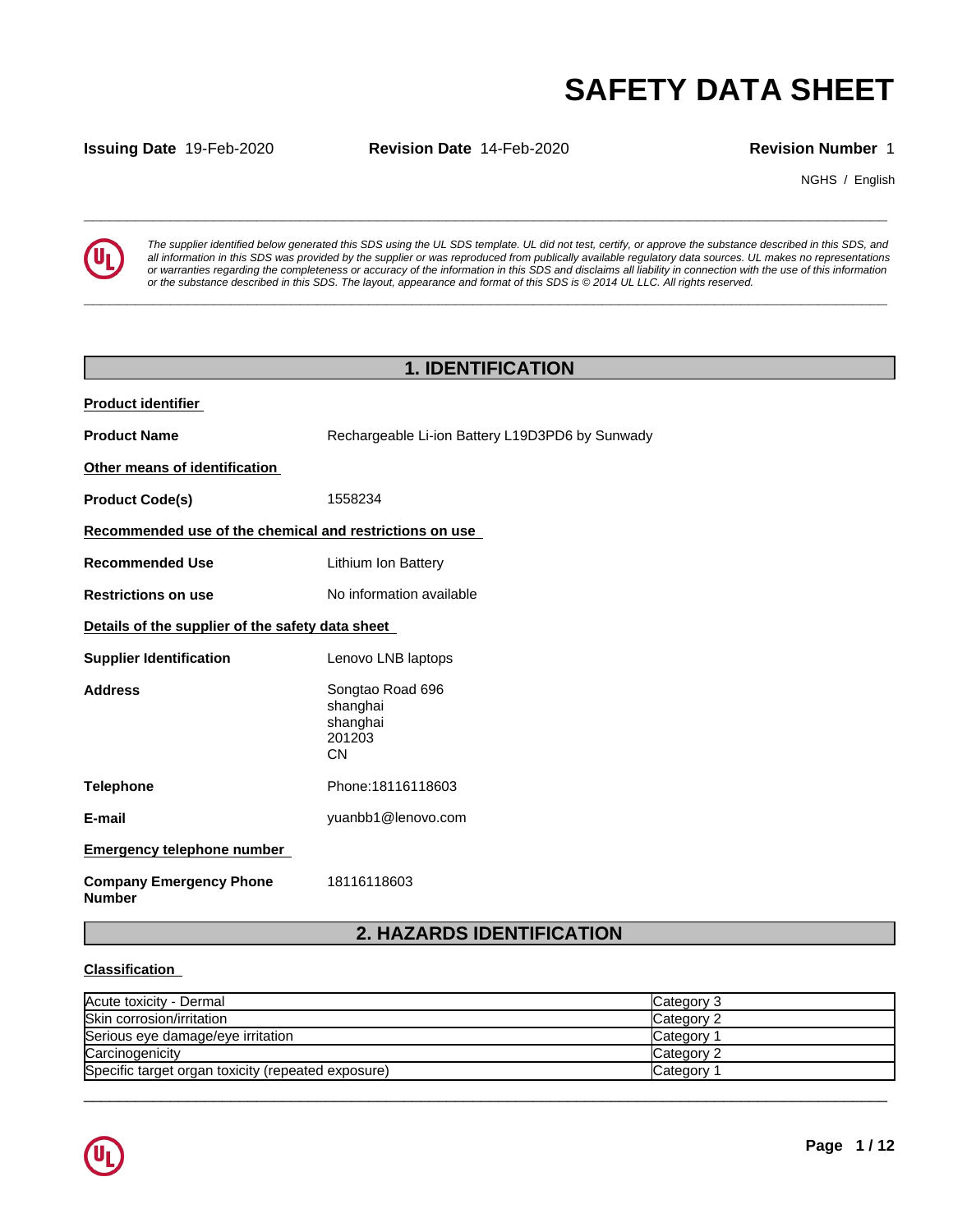This is a battery. In case of rupture: the above hazards exist.

\_\_\_\_\_\_\_\_\_\_\_\_\_\_\_\_\_\_\_\_\_\_\_\_\_\_\_\_\_\_\_\_\_\_\_\_\_\_\_\_\_\_\_\_\_\_\_\_\_\_\_\_\_\_\_\_\_\_\_\_\_\_\_\_\_\_\_\_\_\_\_\_\_\_\_\_\_\_\_\_\_\_\_\_\_\_\_\_\_\_\_\_\_

**Appearance** Solid **Physical state** Solid **Odor** No information available

### **GHS Label elements, including precautionary statements**

### **Danger**

**Hazard statements** Toxic in contact with skin Causes skin irritation Causes serious eye damage Suspected of causing cancer Causes damage to organs through prolonged or repeated exposure



## **Precautionary Statements - Prevention**

Obtain special instructions before use

Do not handle until all safety precautions have been read and understood

Wear protective gloves/protective clothing/eye protection/face protection

Wash face, hands and any exposed skin thoroughly after handling

Do not breathe dust/fume/gas/mist/vapors/spray

Do not eat, drink or smoke when using this product

## **Precautionary Statements - Response**

IF exposed or concerned: Get medical advice/attention

Specific treatment (see supplemental first aid instructions on this label)

### **Eyes**

IF IN EYES: Rinse cautiously with water for several minutes. Remove contact lenses, if present and easy to do. Continue rinsing Immediately call a POISON CENTER or doctor

 $\overline{\phantom{a}}$  ,  $\overline{\phantom{a}}$  ,  $\overline{\phantom{a}}$  ,  $\overline{\phantom{a}}$  ,  $\overline{\phantom{a}}$  ,  $\overline{\phantom{a}}$  ,  $\overline{\phantom{a}}$  ,  $\overline{\phantom{a}}$  ,  $\overline{\phantom{a}}$  ,  $\overline{\phantom{a}}$  ,  $\overline{\phantom{a}}$  ,  $\overline{\phantom{a}}$  ,  $\overline{\phantom{a}}$  ,  $\overline{\phantom{a}}$  ,  $\overline{\phantom{a}}$  ,  $\overline{\phantom{a}}$ 

### **Skin**

IF ON SKIN: Wash with plenty of water and soap

Call a POISON CENTER or doctor if you feel unwell

Take off immediately all contaminated clothing and wash it before reuse

If skin irritation occurs: Get medical advice/attention

## **Precautionary Statements - Storage**

Store locked up

## **Precautionary Statements - Disposal**

Dispose of contents/container to an approved waste disposal plant

## **Other information**

May be harmful if swallowed.

**Unknown acute toxicity** 100 % of the mixture consists of ingredient(s) of unknown toxicity 69 % of the mixture consists of ingredient(s) of unknown acute oral toxicity

97 % of the mixture consists of ingredient(s) of unknown acute dermal toxicity

100 % of the mixture consists of ingredient(s) of unknown acute inhalation toxicity (gas)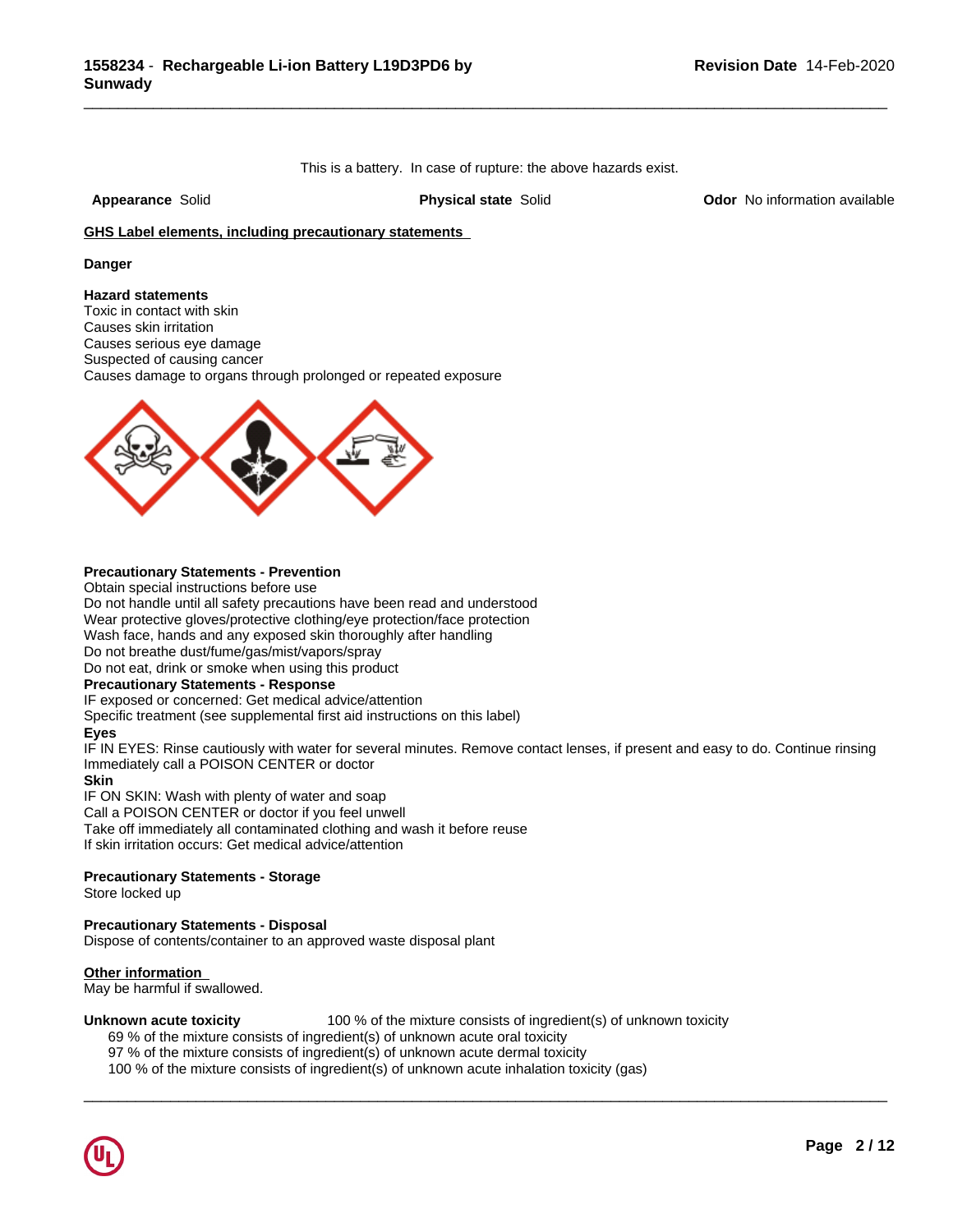100 % of the mixture consists of ingredient(s) of unknown acute inhalation toxicity (vapor)

100 % of the mixture consists of ingredient(s) of unknown acute inhalation toxicity (dust/mist)

# **3. COMPOSITION/INFORMATION ON INGREDIENTS**

\_\_\_\_\_\_\_\_\_\_\_\_\_\_\_\_\_\_\_\_\_\_\_\_\_\_\_\_\_\_\_\_\_\_\_\_\_\_\_\_\_\_\_\_\_\_\_\_\_\_\_\_\_\_\_\_\_\_\_\_\_\_\_\_\_\_\_\_\_\_\_\_\_\_\_\_\_\_\_\_\_\_\_\_\_\_\_\_\_\_\_\_\_

## **Substance**

Not applicable.

## **Mixture**

| Chemical name                          | CAS No.       | Weight-% | <b>Hazardous Material</b><br><b>Information Review Act</b><br>registry number (HMIRA<br>registry $#$ ) | Date HMIRA filed and<br>date exemption granted<br>(if applicable) |
|----------------------------------------|---------------|----------|--------------------------------------------------------------------------------------------------------|-------------------------------------------------------------------|
| Lithium Cobalt Oxide<br>(CoLiO2)       | 12190-79-3    | 29       |                                                                                                        |                                                                   |
| Graphite                               | 7782-42-5     | 20       |                                                                                                        |                                                                   |
| Propylene carbonate                    | 108-32-7      | 10       |                                                                                                        |                                                                   |
| Ethylene carbonate                     | $96 - 49 - 1$ |          |                                                                                                        |                                                                   |
| Phosphate(1-),<br>hexafluoro-, lithium | 21324-40-3    |          |                                                                                                        |                                                                   |
| Carbon black                           | 1333-86-4     |          |                                                                                                        |                                                                   |

# **4. FIRST AID MEASURES**

## **Description of first aid measures**

| <b>General advice</b>                                       | Show this safety data sheet to the doctor in attendance. Immediate medical attention is<br>required. IF exposed or concerned: Get medical advice/attention. First aid is upon rupture of<br>sealed battery.                                                                                                                               |  |  |
|-------------------------------------------------------------|-------------------------------------------------------------------------------------------------------------------------------------------------------------------------------------------------------------------------------------------------------------------------------------------------------------------------------------------|--|--|
| <b>Inhalation</b>                                           | Remove to fresh air. Get medical attention immediately if symptoms occur.                                                                                                                                                                                                                                                                 |  |  |
| Eye contact                                                 | Get immediate medical advice/attention. Rinse immediately with plenty of water, also under<br>the eyelids, for at least 15 minutes. Keep eye wide open while rinsing. Remove contact<br>lenses, if present and easy to do. Continue rinsing. Do not rub affected area.                                                                    |  |  |
| <b>Skin contact</b>                                         | Get immediate medical advice/attention. Wash off immediately with soap and plenty of<br>water while removing all contaminated clothes and shoes.                                                                                                                                                                                          |  |  |
| Ingestion                                                   | Do NOT induce vomiting. Clean mouth with water and drink afterwards plenty of water.<br>Never give anything by mouth to an unconscious person. Get immediate medical<br>advice/attention.                                                                                                                                                 |  |  |
| Self-protection of the first aider                          | Ensure that medical personnel are aware of the material(s) involved, take precautions to<br>protect themselves and prevent spread of contamination. Wear personal protective clothing<br>(see section 8). Avoid direct contact with skin. Use barrier to give mouth-to-mouth<br>resuscitation. Avoid contact with skin, eyes or clothing. |  |  |
| Most important symptoms and effects, both acute and delayed |                                                                                                                                                                                                                                                                                                                                           |  |  |
| <b>Symptoms</b>                                             | Burning sensation.                                                                                                                                                                                                                                                                                                                        |  |  |
|                                                             | Indication of any immediate medical attention and special treatment needed                                                                                                                                                                                                                                                                |  |  |
| Note to physicians                                          | Treat symptomatically.                                                                                                                                                                                                                                                                                                                    |  |  |

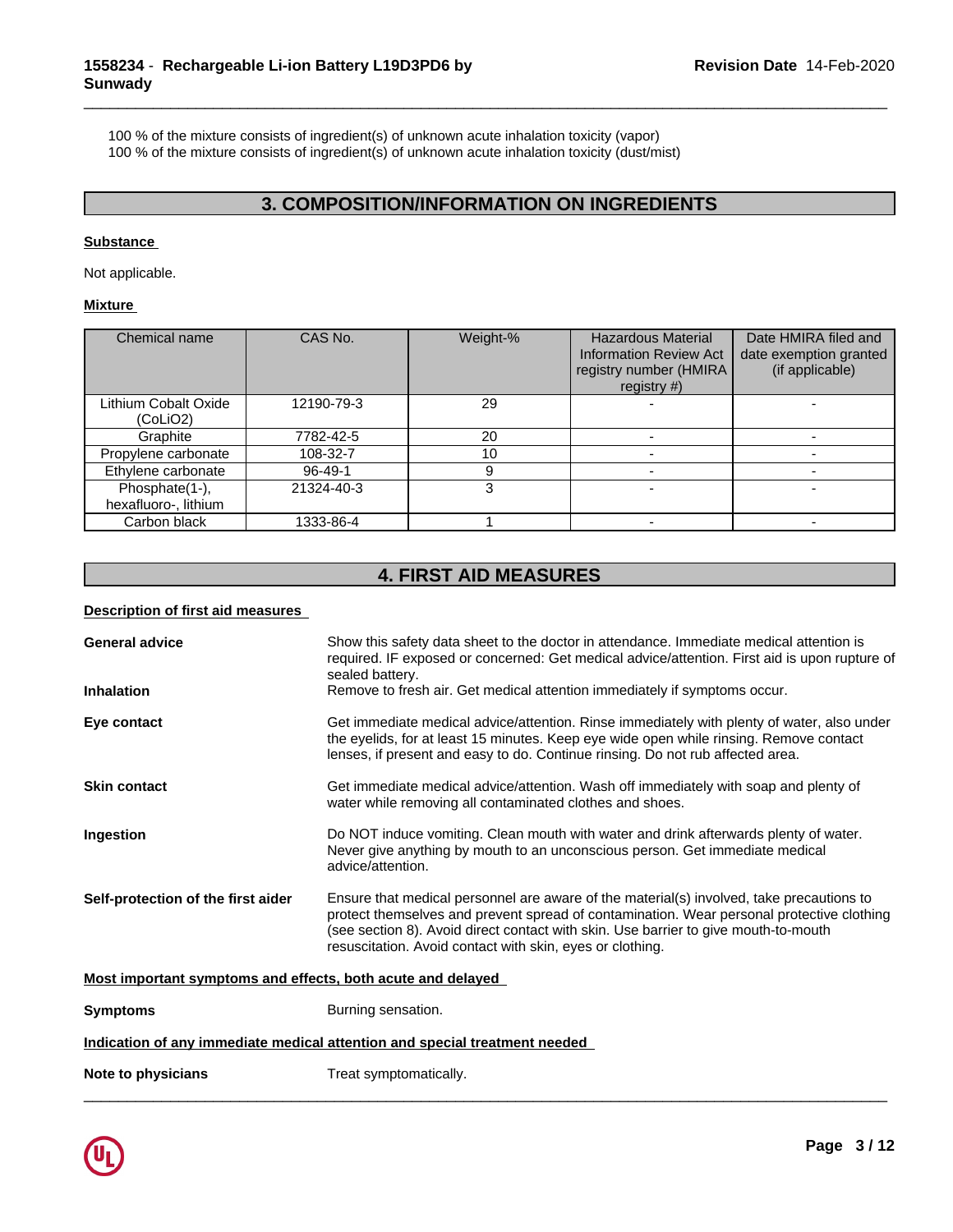## **5. FIRE-FIGHTING MEASURES**

\_\_\_\_\_\_\_\_\_\_\_\_\_\_\_\_\_\_\_\_\_\_\_\_\_\_\_\_\_\_\_\_\_\_\_\_\_\_\_\_\_\_\_\_\_\_\_\_\_\_\_\_\_\_\_\_\_\_\_\_\_\_\_\_\_\_\_\_\_\_\_\_\_\_\_\_\_\_\_\_\_\_\_\_\_\_\_\_\_\_\_\_\_

| <b>Suitable Extinguishing Media</b>                                                                              | Use extinguishing measures that are appropriate to local circumstances and the<br>surrounding environment.                            |
|------------------------------------------------------------------------------------------------------------------|---------------------------------------------------------------------------------------------------------------------------------------|
| <b>Large Fire</b>                                                                                                | CAUTION: Use of water spray when fighting fire may be inefficient.                                                                    |
| Unsuitable extinguishing media                                                                                   | Do not scatter spilled material with high pressure water streams.                                                                     |
| Specific hazards arising from the<br>chemical                                                                    | No information available.                                                                                                             |
| <b>Hazardous Combustion Products</b>                                                                             | Carbon oxides.                                                                                                                        |
| <b>Explosion Data</b><br><b>Sensitivity to Mechanical Impact NONE.</b><br><b>Sensitivity to Static Discharge</b> | NONE.                                                                                                                                 |
| Special protective equipment for<br>fire-fighters                                                                | Firefighters should wear self-contained breathing apparatus and full firefighting turnout<br>gear. Use personal protection equipment. |

## **6. ACCIDENTAL RELEASE MEASURES**

### **Personal precautions, protective equipment and emergency procedures**

| <b>Personal precautions</b>                                                          | Avoid contact with skin, eyes or clothing. Ensure adequate ventilation. Use personal<br>protective equipment as required. Evacuate personnel to safe areas. |  |  |
|--------------------------------------------------------------------------------------|-------------------------------------------------------------------------------------------------------------------------------------------------------------|--|--|
| Refer to protective measures listed in Sections 7 and 8.<br><b>Other Information</b> |                                                                                                                                                             |  |  |
| Methods and material for containment and cleaning up                                 |                                                                                                                                                             |  |  |
| <b>Methods for containment</b>                                                       | Prevent further leakage or spillage if safe to do so.                                                                                                       |  |  |
| Methods for cleaning up                                                              | Pick up and transfer to properly labeled containers.                                                                                                        |  |  |

## **7. HANDLING AND STORAGE**

**Precautions for safe handling**

**Advice on safe handling** In case of rupture: Handle in accordance with good industrial hygiene and safety practice. Avoid contact with skin, eyes or clothing. Ensure adequate ventilation. Take off contaminated clothing and wash before reuse. Do not eat, drink or smoke when using this product.

 $\overline{\phantom{a}}$  ,  $\overline{\phantom{a}}$  ,  $\overline{\phantom{a}}$  ,  $\overline{\phantom{a}}$  ,  $\overline{\phantom{a}}$  ,  $\overline{\phantom{a}}$  ,  $\overline{\phantom{a}}$  ,  $\overline{\phantom{a}}$  ,  $\overline{\phantom{a}}$  ,  $\overline{\phantom{a}}$  ,  $\overline{\phantom{a}}$  ,  $\overline{\phantom{a}}$  ,  $\overline{\phantom{a}}$  ,  $\overline{\phantom{a}}$  ,  $\overline{\phantom{a}}$  ,  $\overline{\phantom{a}}$ 

## **Conditions for safe storage, including any incompatibilities**

**Storage Conditions** Keep containers tightly closed in a dry, cool and well-ventilated place. Store locked up. Keep out of the reach of children.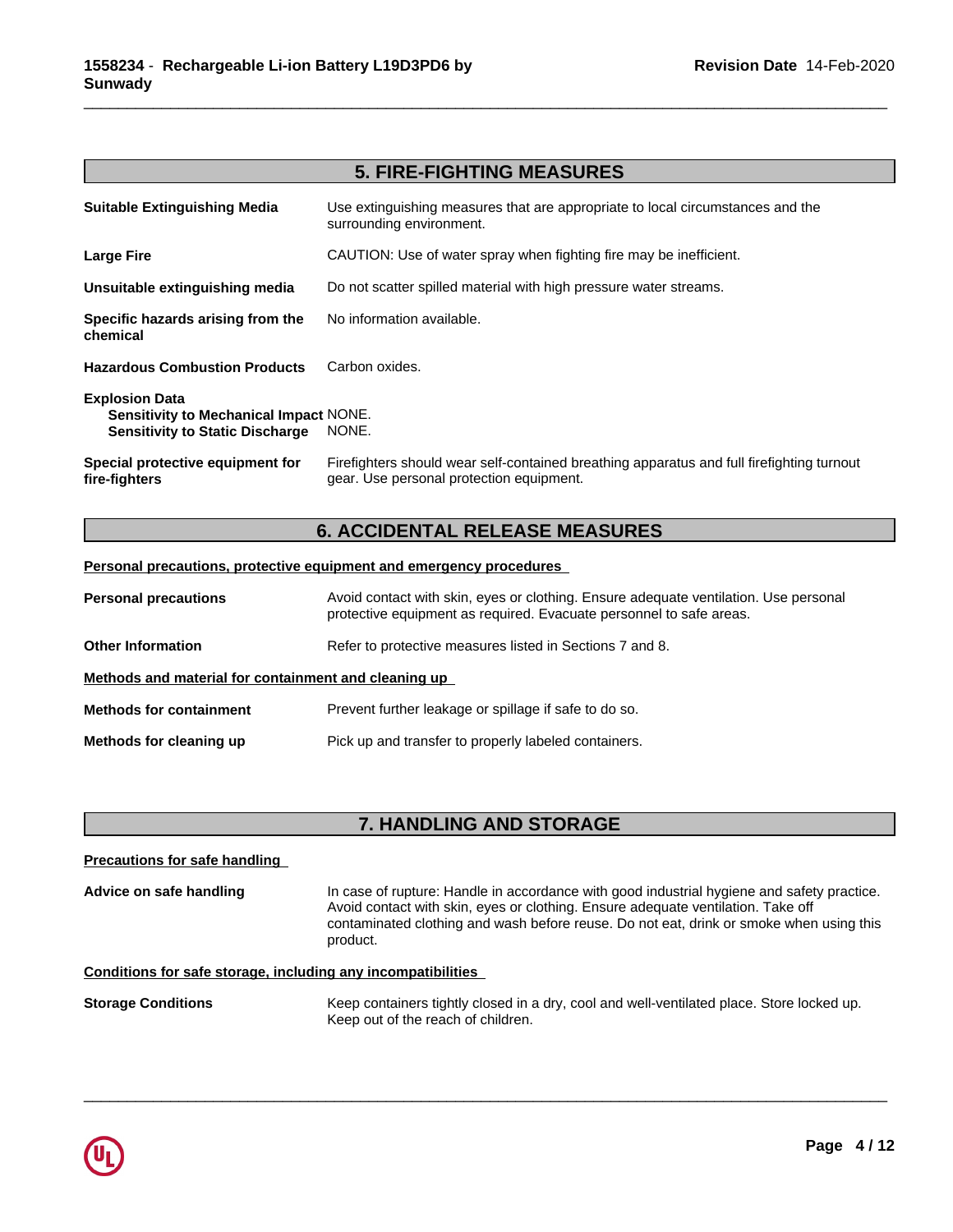# **8. EXPOSURE CONTROLS/PERSONAL PROTECTION**

\_\_\_\_\_\_\_\_\_\_\_\_\_\_\_\_\_\_\_\_\_\_\_\_\_\_\_\_\_\_\_\_\_\_\_\_\_\_\_\_\_\_\_\_\_\_\_\_\_\_\_\_\_\_\_\_\_\_\_\_\_\_\_\_\_\_\_\_\_\_\_\_\_\_\_\_\_\_\_\_\_\_\_\_\_\_\_\_\_\_\_\_\_

## **Control parameters**

### **Exposure Limits** .

| <b>Chemical name</b>                                 | <b>ACGIH TLV</b>                                                                              |                                                                                                                                                                                                                                                                                                                                        | <b>OSHA PEL</b>                                                       | <b>NIOSH IDLH</b>                                                                                                                                              |
|------------------------------------------------------|-----------------------------------------------------------------------------------------------|----------------------------------------------------------------------------------------------------------------------------------------------------------------------------------------------------------------------------------------------------------------------------------------------------------------------------------------|-----------------------------------------------------------------------|----------------------------------------------------------------------------------------------------------------------------------------------------------------|
| Lithium Cobalt Oxide (CoLiO2)<br>12190-79-3          | TWA: $0.02$ mg/m <sup>3</sup>                                                                 |                                                                                                                                                                                                                                                                                                                                        |                                                                       |                                                                                                                                                                |
| Graphite<br>7782-42-5                                | TWA: 2 mg/m <sup>3</sup> respirable<br>particulate matter all forms<br>except graphite fibers | TWA: 15 $mg/m3$ total dust<br>synthetic<br>TWA: 5 mg/m <sup>3</sup> respirable<br>fraction synthetic<br>(vacated) TWA: 2.5 mg/m <sup>3</sup><br>respirable dust natural<br>(vacated) TWA: 10 mg/m <sup>3</sup> total<br>dust synthetic<br>(vacated) TWA: 5 mg/m <sup>3</sup><br>respirable fraction synthetic<br>TWA: 15 mppcf natural |                                                                       | IDLH: 1250 mg/m <sup>3</sup><br>TWA: 2.5 mg/m <sup>3</sup> respirable<br>dust                                                                                  |
| Phosphate(1-), hexafluoro-,<br>lithium<br>21324-40-3 | TWA: 2.5 mg/m <sup>3</sup> F                                                                  |                                                                                                                                                                                                                                                                                                                                        | TWA: $2.5$ mg/m <sup>3</sup> F<br>(vacated) TWA: $2.5 \text{ mg/m}^3$ | IDLH: 250 mg/m <sup>3</sup> F                                                                                                                                  |
| Carbon black<br>1333-86-4                            | TWA: 3 mg/m <sup>3</sup> inhalable<br>particulate matter                                      |                                                                                                                                                                                                                                                                                                                                        | TWA: 3.5 mg/m <sup>3</sup><br>(vacated) TWA: 3.5 mg/m <sup>3</sup>    | IDLH: 1750 mg/m <sup>3</sup><br>TWA: $3.5 \text{ mg/m}^3$<br>TWA: 0.1 mg/m <sup>3</sup> Carbon black<br>in presence of Polycyclic<br>aromatic hydrocarbons PAH |
| Chemical name                                        | Alberta                                                                                       | <b>British Columbia</b>                                                                                                                                                                                                                                                                                                                | Ontario TWAEV                                                         | Quebec                                                                                                                                                         |
| Lithium Cobalt Oxide<br>(CoLiO2)<br>12190-79-3       | TWA: $0.02$ mg/m <sup>3</sup>                                                                 | TWA: $0.02$ mg/m <sup>3</sup>                                                                                                                                                                                                                                                                                                          | TWA: $0.02 \text{ mg/m}^3$                                            | TWA: $0.02$ mg/m <sup>3</sup>                                                                                                                                  |
| Graphite<br>7782-42-5                                | TWA: $2 \text{ mg/m}^3$                                                                       | TWA: $2 \text{ mg/m}^3$                                                                                                                                                                                                                                                                                                                | TWA: $2 \text{ mg/m}^3$                                               | TWA: $2 \text{ mg/m}^3$                                                                                                                                        |
| Phosphate(1-),<br>hexafluoro-, lithium<br>21324-40-3 | TWA: $2.5$ mg/m <sup>3</sup>                                                                  | TWA: $2.5 \text{ mg/m}^3$                                                                                                                                                                                                                                                                                                              | TWA: 2.5 mg/m <sup>3</sup>                                            | TWA: 2.5 mg/m <sup>3</sup>                                                                                                                                     |
| Carbon black<br>1333-86-4                            | TWA: 3.5 mg/m <sup>3</sup>                                                                    | TWA: $3 \text{ mg/m}^3$                                                                                                                                                                                                                                                                                                                | TWA: $3 \text{ mg/m}^3$                                               | TWA: 3.5 mg/m <sup>3</sup>                                                                                                                                     |

**Other Exposure Guidelines** Vacated limits revoked by the Court of Appeals decision in AFL-CIO v.OSHA, 965 F.2d 962 (11th Cir., 1992). See section 15 for national exposure control parameters.

### **Appropriate engineering controls**

| <b>Engineering controls</b> | <b>Showers</b><br>Eyewash stations<br>Ventilation systems.                          |
|-----------------------------|-------------------------------------------------------------------------------------|
|                             | Individual protection measures, such as personal protective equipment               |
| Eye/face protection         | Tight sealing safety goggles.                                                       |
| <b>Hand protection</b>      | Wear suitable gloves. Impervious gloves.                                            |
| Skin and body protection    | Wear suitable protective clothing. Long sleeved clothing. Chemical resistant apron. |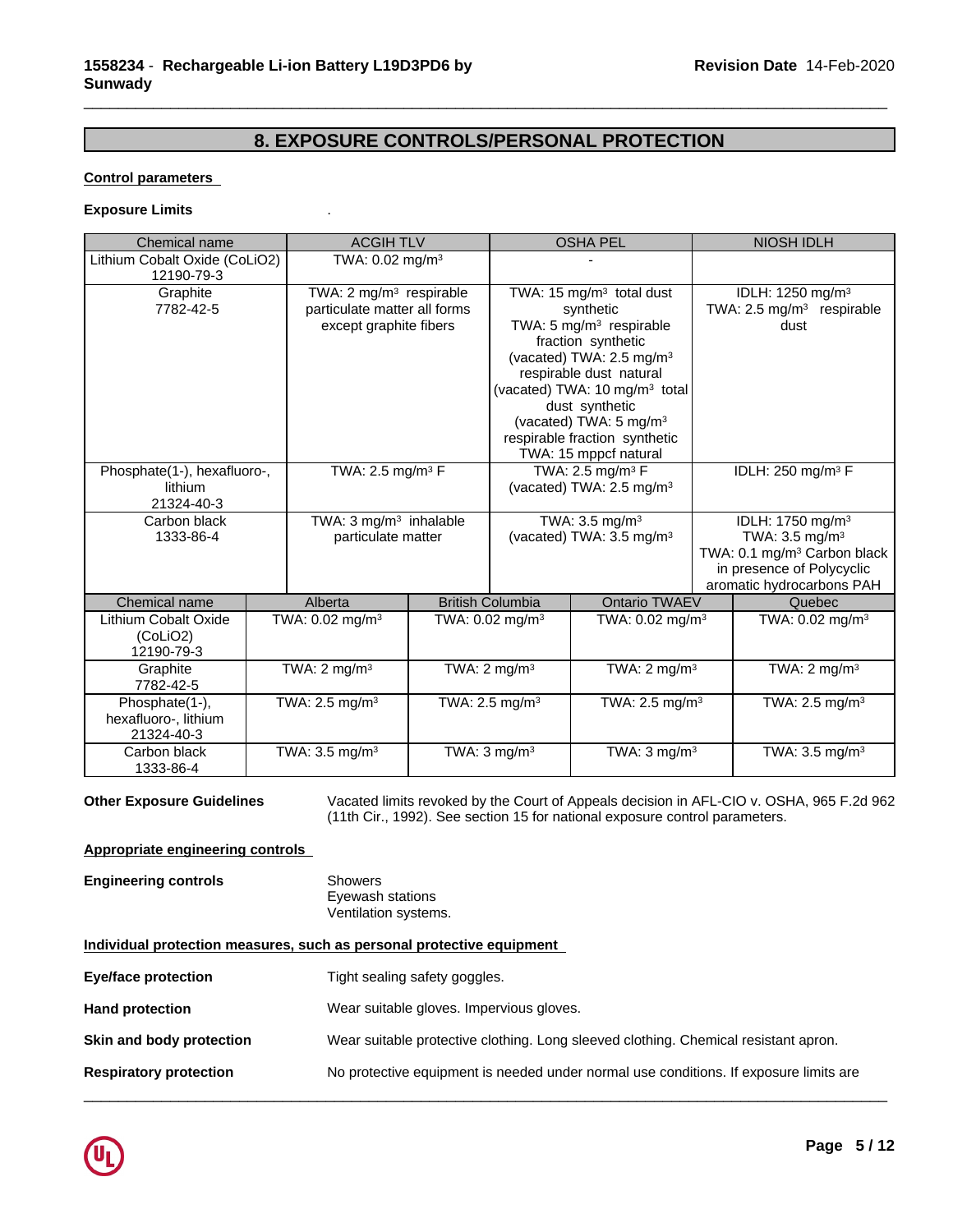exceeded or irritation is experienced, ventilation and evacuation may be required.

\_\_\_\_\_\_\_\_\_\_\_\_\_\_\_\_\_\_\_\_\_\_\_\_\_\_\_\_\_\_\_\_\_\_\_\_\_\_\_\_\_\_\_\_\_\_\_\_\_\_\_\_\_\_\_\_\_\_\_\_\_\_\_\_\_\_\_\_\_\_\_\_\_\_\_\_\_\_\_\_\_\_\_\_\_\_\_\_\_\_\_\_\_

**General hygiene considerations** Handle in accordance with good industrial hygiene and safety practice. Avoid contact with skin, eyes or clothing. Wear suitable gloves and eye/face protection. Do not eat, drink or smoke when using this product. Remove and wash contaminated clothing and gloves, including the inside, before re-use. Regular cleaning of equipment, work area and clothing is recommended. Wash hands before breaks and immediately after handling the product.

## **9. PHYSICAL AND CHEMICAL PROPERTIES**

| Information on basic physical and chemical properties                 |                          |                       |
|-----------------------------------------------------------------------|--------------------------|-----------------------|
| <b>Physical state</b>                                                 | Solid                    |                       |
| Appearance                                                            | Solid                    |                       |
| Odor                                                                  | No information available |                       |
| Color                                                                 | No information available |                       |
| <b>Odor Threshold</b>                                                 | No information available |                       |
| <b>Property</b>                                                       | <b>Values</b>            | <b>Remarks Method</b> |
| рH                                                                    | No data available        | None known            |
| Melting / freezing point                                              | No data available        | None known            |
| Boiling point / boiling range                                         | No data available        | None known            |
| <b>Flash Point</b>                                                    | No data available        | None known            |
| <b>Evaporation Rate</b>                                               | No data available        | None known            |
| Flammability (solid, gas)                                             | No data available        | None known            |
| <b>Flammability Limit in Air</b>                                      |                          | None known            |
| <b>Upper flammability limit</b>                                       | No data available        |                       |
| Lower flammability limit                                              | No data available        |                       |
| Vapor pressure                                                        | No data available        | None known            |
| <b>Vapor density</b>                                                  | No data available        | None known            |
| <b>Relative density</b>                                               | No data available        | None known            |
| <b>Water Solubility</b>                                               | Insoluble in water       |                       |
| Solubility(ies)                                                       | No data available        | None known            |
| <b>Partition coefficient: n-octanol/waterNo information available</b> |                          |                       |
| <b>Autoignition temperature</b>                                       | No data available        | None known            |
| <b>Decomposition temperature</b>                                      | No data available        | None known            |
| Kinematic viscosity                                                   | No data available        | None known            |
| <b>Dynamic viscosity</b>                                              | No data available        | None known            |
| <b>Other Information</b>                                              |                          |                       |
| <b>Explosive properties</b>                                           | No information available |                       |
| <b>Oxidizing properties</b>                                           | No information available |                       |
| <b>Softening Point</b>                                                | No information available |                       |
| <b>Molecular Weight</b>                                               | No information available |                       |
| <b>VOC Content (%)</b>                                                | No information available |                       |
| <b>Liquid Density</b>                                                 | No information available |                       |
| <b>Bulk Density</b>                                                   | No information available |                       |
| <b>Particle Size</b>                                                  | No information available |                       |
| <b>Particle Size Distribution</b>                                     | No information available |                       |

# **10. STABILITY AND REACTIVITY**

 $\overline{\phantom{a}}$  ,  $\overline{\phantom{a}}$  ,  $\overline{\phantom{a}}$  ,  $\overline{\phantom{a}}$  ,  $\overline{\phantom{a}}$  ,  $\overline{\phantom{a}}$  ,  $\overline{\phantom{a}}$  ,  $\overline{\phantom{a}}$  ,  $\overline{\phantom{a}}$  ,  $\overline{\phantom{a}}$  ,  $\overline{\phantom{a}}$  ,  $\overline{\phantom{a}}$  ,  $\overline{\phantom{a}}$  ,  $\overline{\phantom{a}}$  ,  $\overline{\phantom{a}}$  ,  $\overline{\phantom{a}}$ 

**Reactivity No information available. Chemical stability** Stable under normal conditions.

**Possibility of Hazardous Reactions** None under normal processing.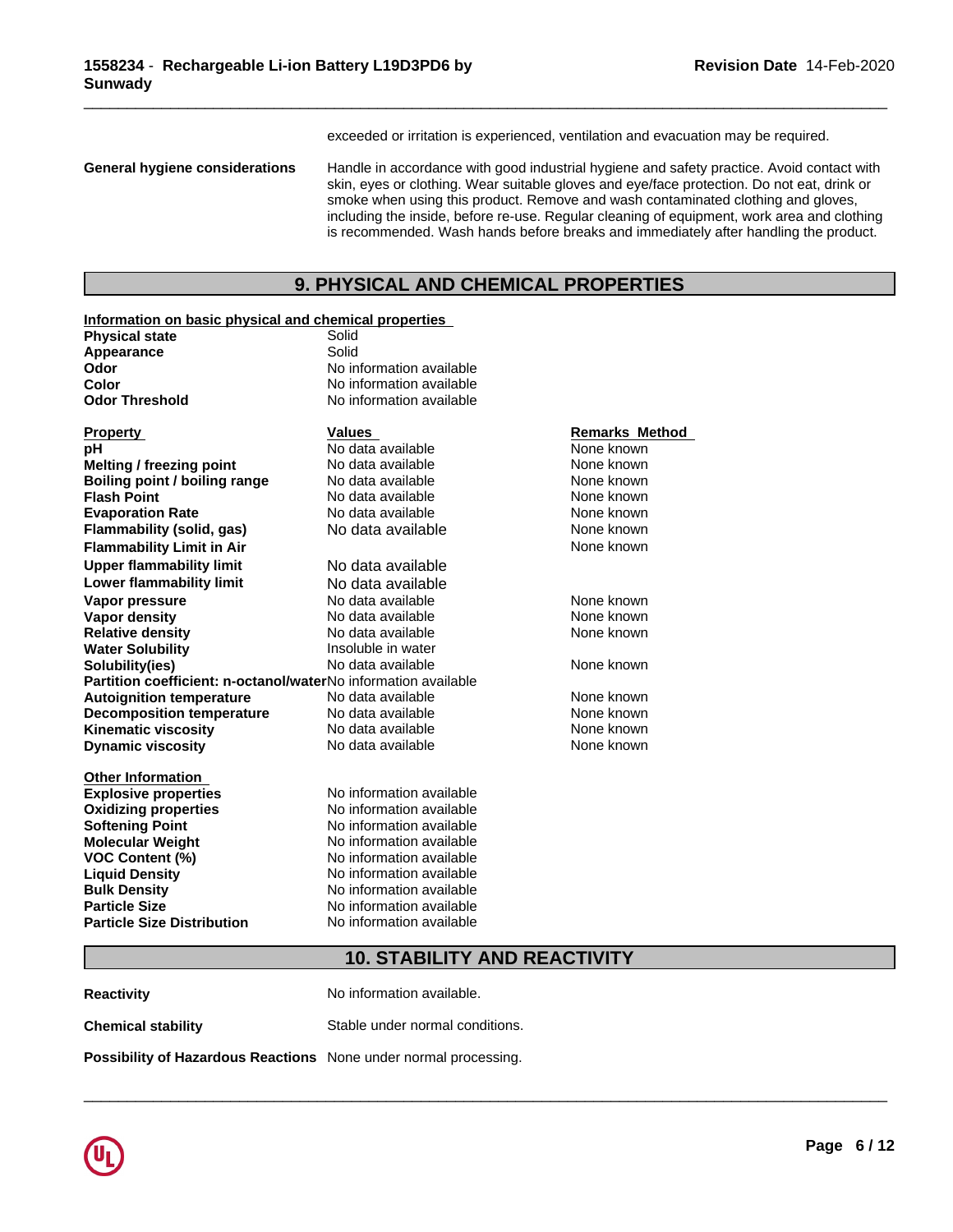| <b>Hazardous Polymerization</b> | Hazardous polymerization does not occur.             |
|---------------------------------|------------------------------------------------------|
| <b>Conditions to avoid</b>      | None known based on information supplied.            |
| Incompatible materials          | Strong acids. Strong bases. Strong oxidizing agents. |

**Hazardous Decomposition Products** Carbon oxides.

# **11. TOXICOLOGICAL INFORMATION**

## **Information on likely routes of exposure**

| <b>Product Information</b>                                                    | In case of rupture:                                                                                                                                                                                                                                                                                                                                                                                                                                           | Product does not present an acute toxicity hazard based on known or supplied information                                                                                             |                                                                                                  |  |  |  |  |
|-------------------------------------------------------------------------------|---------------------------------------------------------------------------------------------------------------------------------------------------------------------------------------------------------------------------------------------------------------------------------------------------------------------------------------------------------------------------------------------------------------------------------------------------------------|--------------------------------------------------------------------------------------------------------------------------------------------------------------------------------------|--------------------------------------------------------------------------------------------------|--|--|--|--|
| <b>Inhalation</b>                                                             | Specific test data for the substance or mixture is not available. May cause irritation of<br>respiratory tract.                                                                                                                                                                                                                                                                                                                                               |                                                                                                                                                                                      |                                                                                                  |  |  |  |  |
| Eye contact                                                                   | (based on components).                                                                                                                                                                                                                                                                                                                                                                                                                                        | Specific test data for the substance or mixture is not available. Severely irritating to eyes.<br>Causes serious eye damage. May cause burns. May cause irreversible damage to eyes. |                                                                                                  |  |  |  |  |
| <b>Skin contact</b>                                                           | on components). Toxic in contact with skin.                                                                                                                                                                                                                                                                                                                                                                                                                   |                                                                                                                                                                                      | Specific test data for the substance or mixture is not available. Causes skin irritation. (based |  |  |  |  |
| Ingestion                                                                     |                                                                                                                                                                                                                                                                                                                                                                                                                                                               | Specific test data for the substance or mixture is not available. Ingestion may cause<br>gastrointestinal irritation, nausea, vomiting and diarrhea. May be harmful if swallowed.    |                                                                                                  |  |  |  |  |
| Symptoms related to the physical, chemical and toxicological characteristics  |                                                                                                                                                                                                                                                                                                                                                                                                                                                               |                                                                                                                                                                                      |                                                                                                  |  |  |  |  |
| <b>Symptoms</b>                                                               |                                                                                                                                                                                                                                                                                                                                                                                                                                                               | Redness. Burning. May cause blindness. May cause redness and tearing of the eyes.                                                                                                    |                                                                                                  |  |  |  |  |
| <b>Numerical measures of toxicity</b>                                         |                                                                                                                                                                                                                                                                                                                                                                                                                                                               |                                                                                                                                                                                      |                                                                                                  |  |  |  |  |
| <b>Acute Toxicity</b>                                                         |                                                                                                                                                                                                                                                                                                                                                                                                                                                               |                                                                                                                                                                                      |                                                                                                  |  |  |  |  |
| The following values are calculated based on chapter 3.1 of the GHS document. |                                                                                                                                                                                                                                                                                                                                                                                                                                                               |                                                                                                                                                                                      |                                                                                                  |  |  |  |  |
| <b>ATEmix (oral)</b><br><b>ATEmix (dermal)</b>                                | 3,943.90 mg/kg<br>300.00 mg/kg                                                                                                                                                                                                                                                                                                                                                                                                                                |                                                                                                                                                                                      |                                                                                                  |  |  |  |  |
| <b>Unknown acute toxicity</b>                                                 | 69 % of the mixture consists of ingredient(s) of unknown acute oral toxicity<br>97 % of the mixture consists of ingredient(s) of unknown acute dermal toxicity<br>100 % of the mixture consists of ingredient(s) of unknown acute inhalation toxicity (gas)<br>100 % of the mixture consists of ingredient(s) of unknown acute inhalation toxicity (vapor)<br>100 % of the mixture consists of ingredient(s) of unknown acute inhalation toxicity (dust/mist) | 100 % of the mixture consists of ingredient(s) of unknown toxicity                                                                                                                   |                                                                                                  |  |  |  |  |
| <b>Component Information</b>                                                  |                                                                                                                                                                                                                                                                                                                                                                                                                                                               |                                                                                                                                                                                      |                                                                                                  |  |  |  |  |
| Chemical name                                                                 | Oral LD50                                                                                                                                                                                                                                                                                                                                                                                                                                                     | Dermal LD50                                                                                                                                                                          | Inhalation LC50                                                                                  |  |  |  |  |
| Lithium Cobalt Oxide (CoLiO2)                                                 | $>$ 5000 mg/kg (Rat)                                                                                                                                                                                                                                                                                                                                                                                                                                          | $>$ 2000 mg/kg (Rat)                                                                                                                                                                 | $> 5.05$ mg/L (Rat) 4 h                                                                          |  |  |  |  |
| Graphite                                                                      |                                                                                                                                                                                                                                                                                                                                                                                                                                                               |                                                                                                                                                                                      | $>$ 2000 mg/m <sup>3</sup> (Rat) 4 h                                                             |  |  |  |  |

Ethylene carbonate = 10 g/kg (Rat) >3 g/kg (Rabbit) >730 mg/m<sup>3</sup> (Rat)8 h

 $\overline{\phantom{a}}$  ,  $\overline{\phantom{a}}$  ,  $\overline{\phantom{a}}$  ,  $\overline{\phantom{a}}$  ,  $\overline{\phantom{a}}$  ,  $\overline{\phantom{a}}$  ,  $\overline{\phantom{a}}$  ,  $\overline{\phantom{a}}$  ,  $\overline{\phantom{a}}$  ,  $\overline{\phantom{a}}$  ,  $\overline{\phantom{a}}$  ,  $\overline{\phantom{a}}$  ,  $\overline{\phantom{a}}$  ,  $\overline{\phantom{a}}$  ,  $\overline{\phantom{a}}$  ,  $\overline{\phantom{a}}$ 

| Delayed and immediate effects as well as chronic effects from short and long-term exposure |  |
|--------------------------------------------------------------------------------------------|--|

Carbon black  $\vert$  > 15400 mg/kg (Rat )  $\vert$  > 3 g/kg (Rabbit ) -

Propylene carbonate  $= 29000$  mg/kg  $(Rat)$   $> 3000$  mg/kg  $(Rabbit)$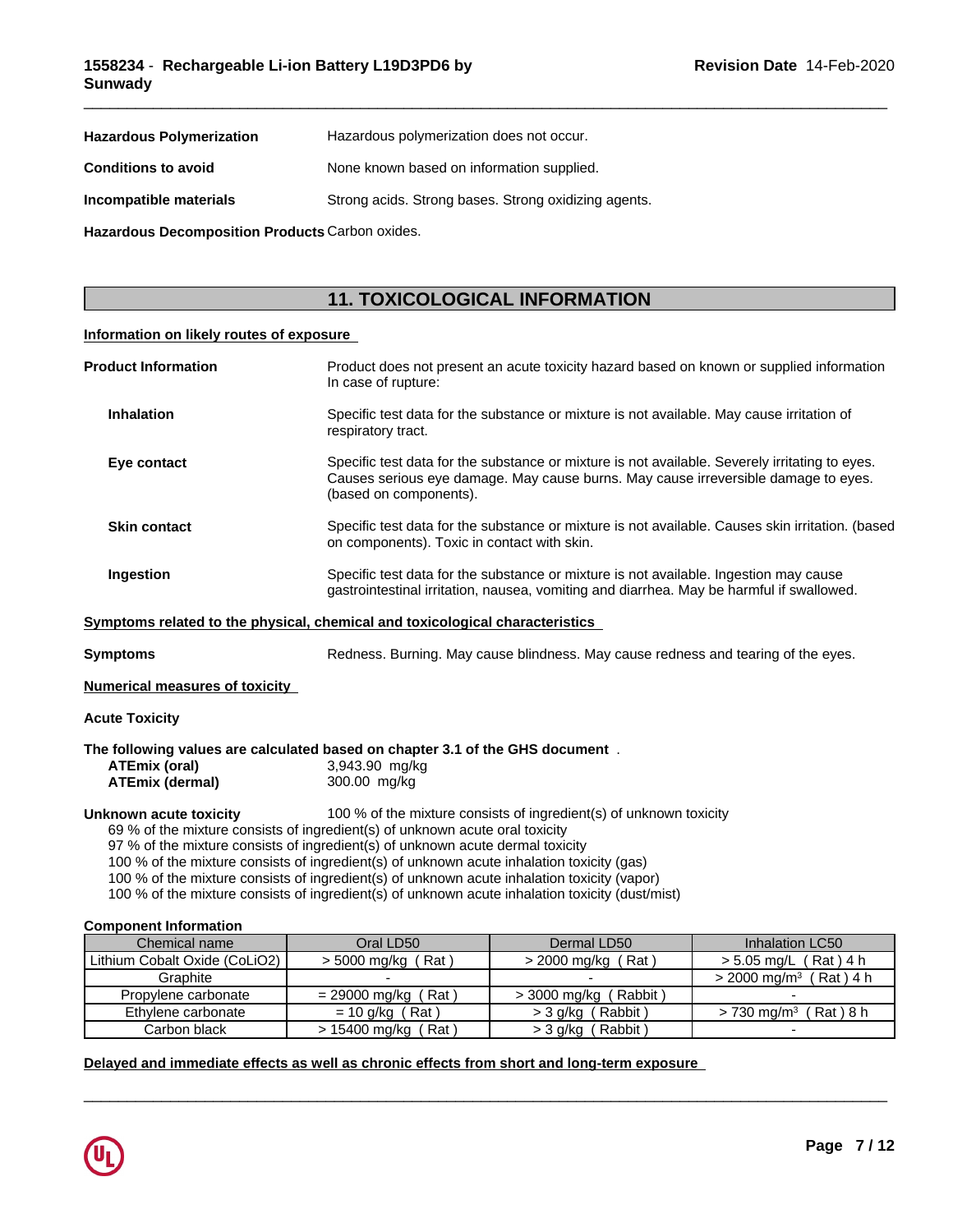| <b>Skin corrosion/irritation</b>  | Classification based on data available for ingredients. Irritating to skin.                                                       |
|-----------------------------------|-----------------------------------------------------------------------------------------------------------------------------------|
| Serious eye damage/eye irritation | Classification based on data available for ingredients. Causes burns. Risk of serious<br>damage to eyes.                          |
| Respiratory or skin sensitization | No information available.                                                                                                         |
| <b>Germ cell mutagenicity</b>     | No information available.                                                                                                         |
| Carcinogenicity                   | Contains a known or suspected carcinogen. Classification based on data available for<br>ingredients. Suspected of causing cancer. |

The table below indicates whether each agency has listed any ingredient as a carcinogen.

| Chemical name                                  | <b>ACGIH</b> | <b>IARC</b> | <b>NTP</b>             | <b>OSHA</b> |
|------------------------------------------------|--------------|-------------|------------------------|-------------|
| Lithium Cobalt Oxide<br>(CoLiO2)<br>12190-79-3 | АЗ           | Group 2B    | Reasonably Anticipated |             |
| Carbon black<br>1333-86-4                      | н٥           | Group 2B    |                        |             |

### **Legend**

**ACGIH (American Conference of Governmental Industrial Hygienists)** A3 - Animal Carcinogen **IARC (International Agency for Research on Cancer)** Group 2B - Possibly Carcinogenic to Humans **NTP (National Toxicology Program)** Reasonably Anticipated - Reasonably Anticipated to be a Human Carcinogen **OSHA (Occupational Safety and Health Administration of the US Department of Labor)** X - Present **Reproductive toxicity** No information available. **STOT** - single exposure No information available. **STOT - repeated exposure** Causes damage to organs through prolonged or repeated exposure.

**Aspiration hazard** No information available.

# **12. ECOLOGICAL INFORMATION**

**Ecotoxicity** The environmental impact of this product has not been fully investigated.

 $\overline{\phantom{a}}$  ,  $\overline{\phantom{a}}$  ,  $\overline{\phantom{a}}$  ,  $\overline{\phantom{a}}$  ,  $\overline{\phantom{a}}$  ,  $\overline{\phantom{a}}$  ,  $\overline{\phantom{a}}$  ,  $\overline{\phantom{a}}$  ,  $\overline{\phantom{a}}$  ,  $\overline{\phantom{a}}$  ,  $\overline{\phantom{a}}$  ,  $\overline{\phantom{a}}$  ,  $\overline{\phantom{a}}$  ,  $\overline{\phantom{a}}$  ,  $\overline{\phantom{a}}$  ,  $\overline{\phantom{a}}$ 

| Chemical name       | Toxicity to Algae    | <b>Toxicity to Fish</b> | Toxicity to            | Daphnia Magna (Water  |
|---------------------|----------------------|-------------------------|------------------------|-----------------------|
|                     |                      |                         | Microorganisms         | Flea)                 |
| Graphite            |                      | 96h LC50: $> 100$ mg/L  |                        |                       |
|                     |                      | (Danio rerio)           |                        |                       |
| Propylene carbonate | 72h EC50: > 500 mg/L | 96h LC50: = $5300$ mg/L | EC50 > 10000 mg/L 17 h | 48h EC50: > 500 mg/L  |
|                     | (Desmodesmus         | (Leuciscus idus) 96h    |                        |                       |
|                     | subspicatus)         | $LC50:$ > 1000 mg/L     |                        |                       |
|                     |                      | (Cyprinus carpio)       |                        |                       |
| Ethylene carbonate  |                      | 96h LC50: > 100 mg/L    |                        |                       |
|                     |                      | (Oncorhynchus mykiss)   |                        |                       |
| Carbon black        |                      |                         |                        | 24h EC50: > 5600 mg/L |

**Persistence and Degradability** No information available.

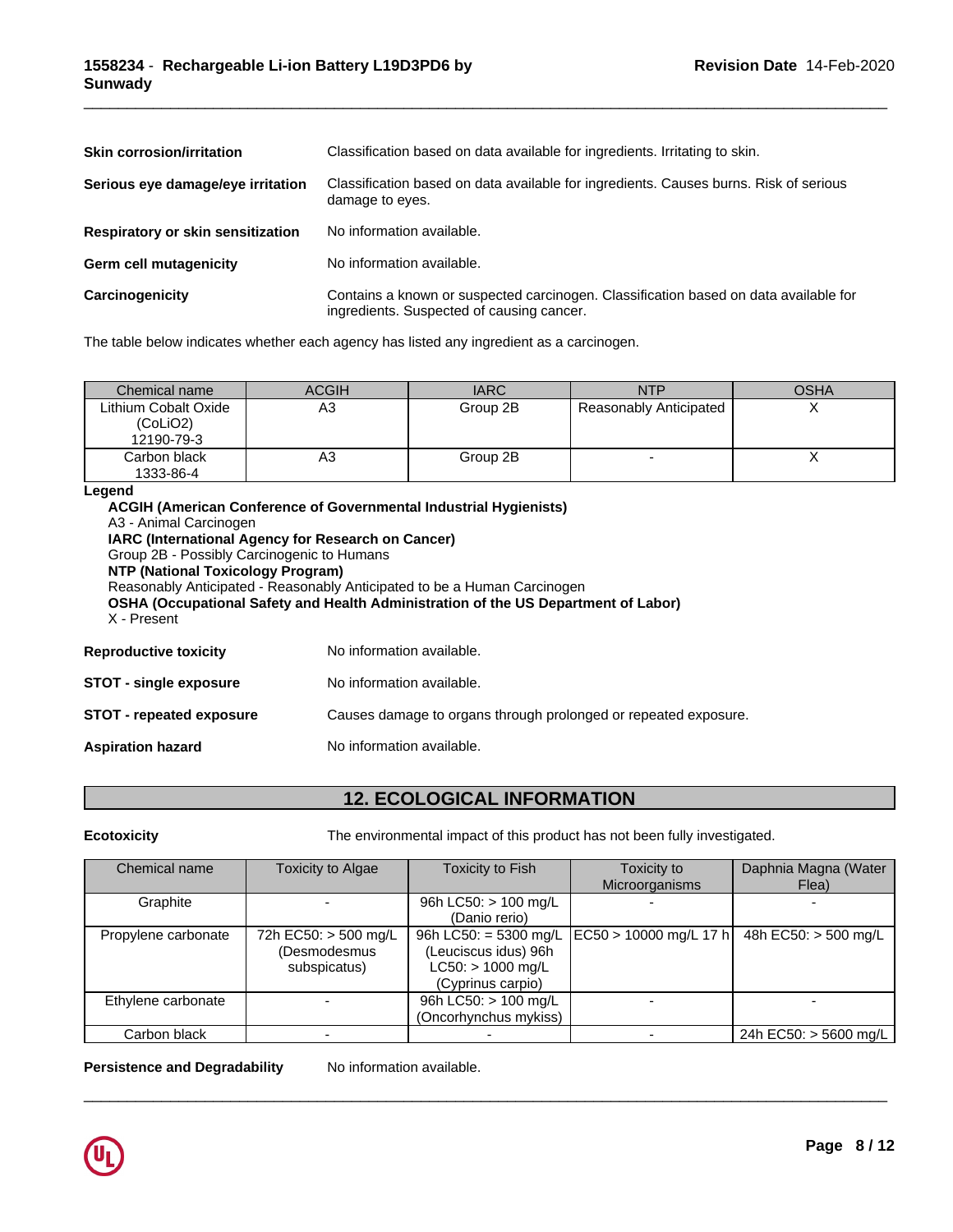## **Bioaccumulation**

# **Component Information**

| Chemical name                          |                                    | Log Pow                                                                              |
|----------------------------------------|------------------------------------|--------------------------------------------------------------------------------------|
| Propylene carbonate                    |                                    | 0.48                                                                                 |
| <b>Mobility</b>                        | No information available.          |                                                                                      |
| Other adverse effects                  | No information available.          |                                                                                      |
|                                        | <b>13. DISPOSAL CONSIDERATIONS</b> |                                                                                      |
|                                        |                                    |                                                                                      |
| Waste treatment methods                |                                    |                                                                                      |
| Waste from residues/unused<br>products | environmental legislation.         | Dispose of in accordance with local regulations. Dispose of waste in accordance with |

\_\_\_\_\_\_\_\_\_\_\_\_\_\_\_\_\_\_\_\_\_\_\_\_\_\_\_\_\_\_\_\_\_\_\_\_\_\_\_\_\_\_\_\_\_\_\_\_\_\_\_\_\_\_\_\_\_\_\_\_\_\_\_\_\_\_\_\_\_\_\_\_\_\_\_\_\_\_\_\_\_\_\_\_\_\_\_\_\_\_\_\_\_

# **California Waste Codes** 141

This product contains one or more substances that are listed with the State of California as a hazardous waste.

| Chemical name                 | California Hazardous Waste |
|-------------------------------|----------------------------|
| Lithium Cobalt Oxide (CoLiO2) | Toxic                      |
| 12190-79-3                    |                            |

# **14. TRANSPORT INFORMATION**

| Note:<br><b>DOT</b><br><b>Proper Shipping Name</b><br><b>Hazard Class</b><br><b>Emergency Response Guide</b><br><b>Number</b> | The transportation of primary lithium cells and batteries is regulated by the International<br>Civil Aviation Organization, International Air Transport Association, International Maritime<br>Dangerous Goods Code and the US Department of Transportation. The batteries must<br>meet the following criteria for shipment: 1. Air shipments must meet the requirements<br>listed in Special Provision A45 of the International Air Transport Association Dangerous<br>Goods Regulations. 2. Meet the requirements for the US Department of Transportation<br>listed in 49 CFR 173.185. 3. The transport of primary lithium batteries is prohibited aboard<br>passenger aircraft. Refer to the Federal Register December 15, 2004 (Hazardous<br>Materials; Prohibited on the Transportation of Primary Lithium Batteries and Cells Aboard<br>Passenger Aircraft; Final Rule)<br>Lithium batteries shipped as "Lithium batteries", "Lithium batteries packed with equipment",<br>or "Lithium batteries contained in equipment" may not be classified as "Dangerous Goods"<br>when shipped in accordance with "special provision A45 of IATA-DGR" or "special provision<br>188 of IMO-IMDG Code"<br><b>NOT REGULATED</b><br>NON-REGULATED<br>N/A<br>147 |
|-------------------------------------------------------------------------------------------------------------------------------|--------------------------------------------------------------------------------------------------------------------------------------------------------------------------------------------------------------------------------------------------------------------------------------------------------------------------------------------------------------------------------------------------------------------------------------------------------------------------------------------------------------------------------------------------------------------------------------------------------------------------------------------------------------------------------------------------------------------------------------------------------------------------------------------------------------------------------------------------------------------------------------------------------------------------------------------------------------------------------------------------------------------------------------------------------------------------------------------------------------------------------------------------------------------------------------------------------------------------------------------------------|
| <b>TDG</b>                                                                                                                    | Not regulated                                                                                                                                                                                                                                                                                                                                                                                                                                                                                                                                                                                                                                                                                                                                                                                                                                                                                                                                                                                                                                                                                                                                                                                                                                          |
| <b>MEX</b>                                                                                                                    | Not regulated                                                                                                                                                                                                                                                                                                                                                                                                                                                                                                                                                                                                                                                                                                                                                                                                                                                                                                                                                                                                                                                                                                                                                                                                                                          |
|                                                                                                                               |                                                                                                                                                                                                                                                                                                                                                                                                                                                                                                                                                                                                                                                                                                                                                                                                                                                                                                                                                                                                                                                                                                                                                                                                                                                        |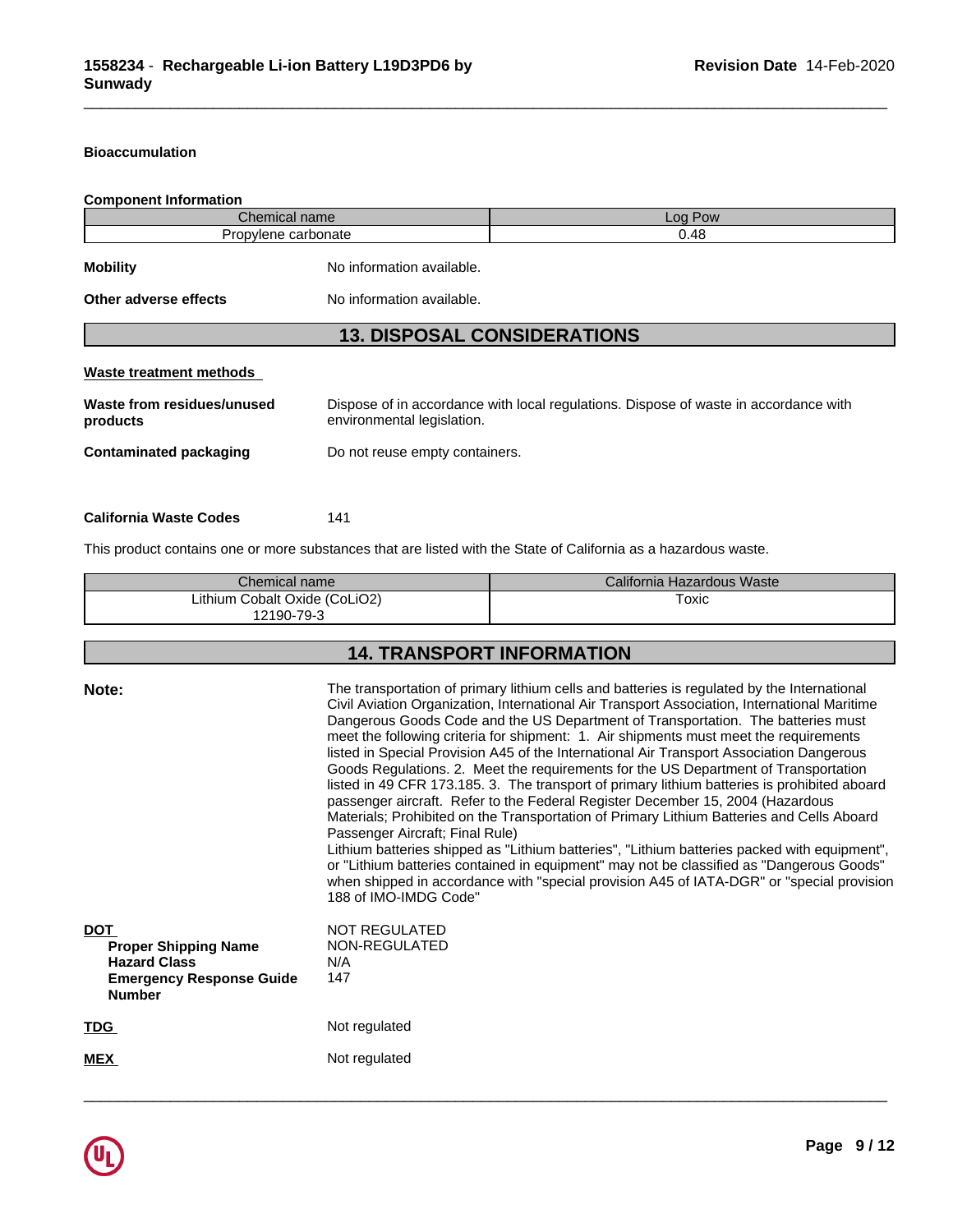| <b>ICAO</b>                                                       | Not regulated                         |
|-------------------------------------------------------------------|---------------------------------------|
| <b>IATA</b><br><b>Proper Shipping Name</b><br><b>Hazard Class</b> | Not regulated<br>NON REGULATED<br>N/A |
| <b>IMDG/IMO</b><br><b>Hazard Class</b><br>EmS-No.                 | Not regulated<br>N/A<br>$F-A, S-I$    |
| <b>RID</b>                                                        | Not regulated                         |
| <b>ADR</b>                                                        | Not regulated                         |
| <b>ADN</b>                                                        | Not regulated                         |

## **15. REGULATORY INFORMATION**

**Safety, health and environmental regulations/legislation specific for the substance or mixture**

## **International Regulations**

**The Montreal Protocol on Substances that Deplete the Ozone Layer** Notapplicable

**The Stockholm Convention on Persistent Organic Pollutants** Not applicable

**The Rotterdam Convention** Not applicable

**International Inventories**

| <b>TSCA</b>          | Contact supplier for inventory compliance status. |
|----------------------|---------------------------------------------------|
| <b>DSL/NDSL</b>      | Contact supplier for inventory compliance status. |
| <b>EINECS/ELINCS</b> | Contact supplier for inventory compliance status. |
| <b>ENCS</b>          | Contact supplier for inventory compliance status. |
| <b>KECL</b>          | Contact supplier for inventory compliance status. |
| <b>PICCS</b>         | Contact supplier for inventory compliance status. |
| <b>AICS</b>          | Contact supplier for inventory compliance status. |

**Legend** 

 **TSCA** - United States Toxic Substances Control Act Section 8(b) Inventory  **DSL/NDSL** - Canadian Domestic Substances List/Non-Domestic Substances List  **EINECS/ELINCS** - European Inventory of Existing Chemical Substances/European List of Notified Chemical Substances  **ENCS** - Japan Existing and New Chemical Substances  **KECL** - Korean Existing and Evaluated Chemical Substances  **PICCS** - Philippines Inventory of Chemicals and Chemical Substances  **AICS** - Australian Inventory of Chemical Substances

## **US Federal Regulations**

## **SARA 313**

Section 313 of Title III of the Superfund Amendments and Reauthorization Act of 1986 (SARA). This product contains a chemical or chemicals which are subject to the reporting requirements of the Act and Title 40 of the Code of Federal Regulations, Part 372

| <b>Chemical name</b>                          | <b>CAS No.</b> | <b>Weight-%</b> | <b>SARA 313 -</b><br>Threshold<br>Values % |
|-----------------------------------------------|----------------|-----------------|--------------------------------------------|
| Lithium Cobalt Oxide (CoLiO2) -<br>12190-79-3 | 12190-79-3     | 29              | ັບ. .                                      |

 $\overline{\phantom{a}}$  ,  $\overline{\phantom{a}}$  ,  $\overline{\phantom{a}}$  ,  $\overline{\phantom{a}}$  ,  $\overline{\phantom{a}}$  ,  $\overline{\phantom{a}}$  ,  $\overline{\phantom{a}}$  ,  $\overline{\phantom{a}}$  ,  $\overline{\phantom{a}}$  ,  $\overline{\phantom{a}}$  ,  $\overline{\phantom{a}}$  ,  $\overline{\phantom{a}}$  ,  $\overline{\phantom{a}}$  ,  $\overline{\phantom{a}}$  ,  $\overline{\phantom{a}}$  ,  $\overline{\phantom{a}}$ 

## **SARA 311/312 Hazard Categories**

Should this product meet EPCRA 311/312 Tier reporting criteria at 40 CFR 370, refer to Section 2 of this SDS for appropriate

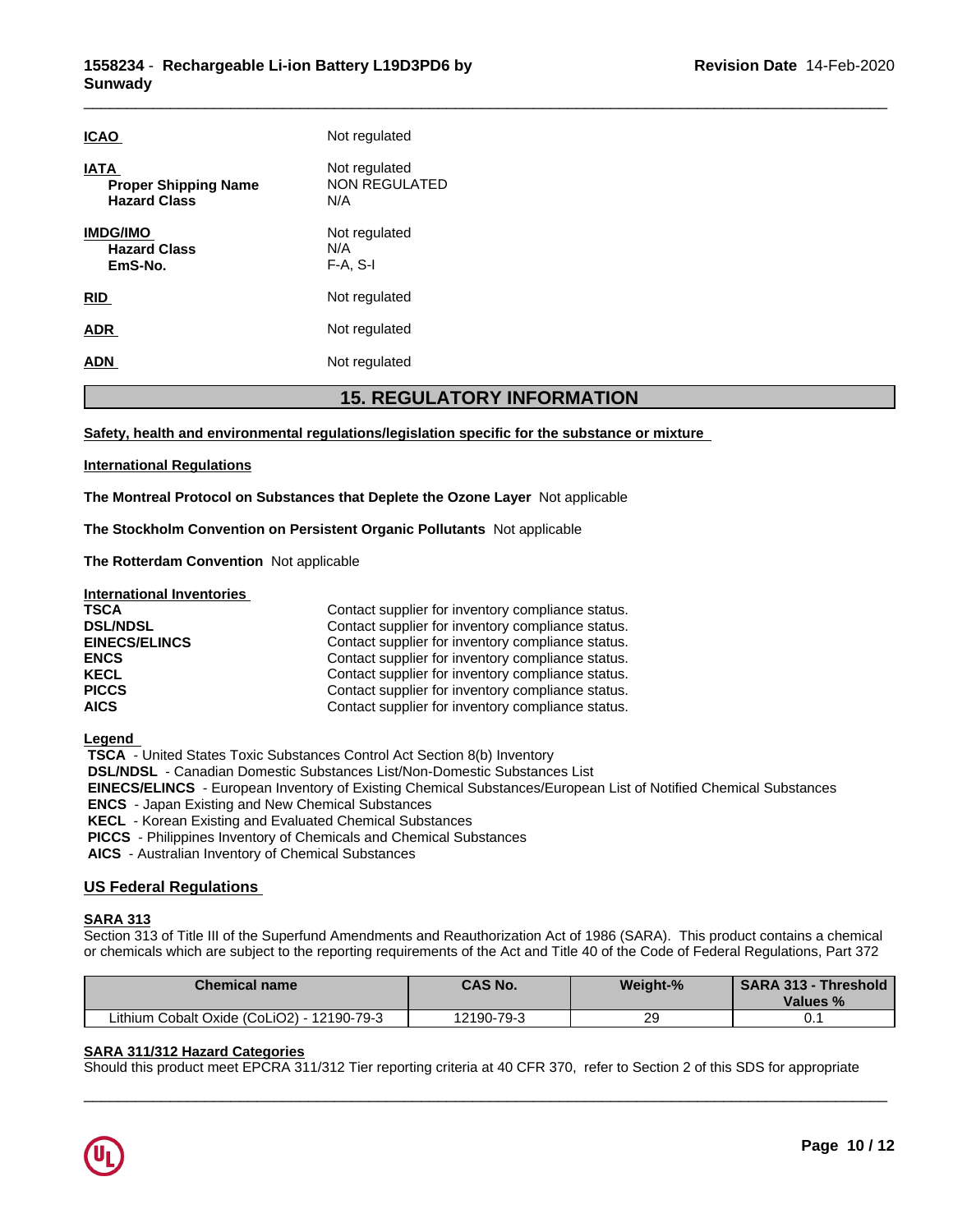classifications. Under the amended regulations at 40 CFR 370, EPCRA 311/312 Tier II reporting for the 2017 calendar year will need to be consistent with updated hazard classifications.

\_\_\_\_\_\_\_\_\_\_\_\_\_\_\_\_\_\_\_\_\_\_\_\_\_\_\_\_\_\_\_\_\_\_\_\_\_\_\_\_\_\_\_\_\_\_\_\_\_\_\_\_\_\_\_\_\_\_\_\_\_\_\_\_\_\_\_\_\_\_\_\_\_\_\_\_\_\_\_\_\_\_\_\_\_\_\_\_\_\_\_\_\_

## **CWA (Clean WaterAct)**

This product does not contain any substances regulated as pollutants pursuant to the Clean Water Act (40 CFR 122.21 and 40 CFR 122.42)

## **CERCLA**

This material, as supplied, does not contain any substances regulated as hazardous substances under the Comprehensive Environmental Response Compensation and Liability Act (CERCLA) (40 CFR 302) or the Superfund Amendments and Reauthorization Act (SARA) (40 CFR 355). There may be specific reporting requirements at the local, regional, or state level pertaining to releases of this material

## **US State Regulations**

## **California Proposition 65**

This product contains the following Proposition 65 chemicals.

| Chemical name                              | <b>California Proposition 65</b> |
|--------------------------------------------|----------------------------------|
| 1333-86-4<br>Carbon black<br>$\sim$ $\sim$ | Carcinoder                       |
| $\cdots$ $\cdots$ $\cdots$<br>. .<br>__    |                                  |

## **U.S. State Right-to-Know Regulations**

This product may contain substances regulated by state right-to-know regulations.

| <b>Chemical name</b>                                 | <b>New Jersey</b> | <b>Massachusetts</b> | Pennsylvania | <b>Rhode Island</b> | <b>Illinois</b> |
|------------------------------------------------------|-------------------|----------------------|--------------|---------------------|-----------------|
| Lithium Cobalt Oxide<br>(CoLiO2)<br>12190-79-3       | ∧                 |                      | ∧            | ⌒                   | ⋏               |
| Graphite<br>7782-42-5                                |                   |                      | X            |                     |                 |
| Ethylene carbonate<br>$96 - 49 - 1$                  |                   | Χ                    | Χ            |                     |                 |
| Phosphate(1-),<br>hexafluoro-, lithium<br>21324-40-3 |                   |                      |              |                     |                 |
| Carbon black<br>1333-86-4                            |                   | х                    | Χ            |                     | х               |

| <b>16. OTHER INFORMATION</b> |  |
|------------------------------|--|
|------------------------------|--|

| <b>NFPA</b>          | <b>Health hazards 1</b>                                          | <b>Flammability 0</b>     | Instability 0             | <b>Physical and Chemical</b><br><b>Properties</b> - |  |  |  |
|----------------------|------------------------------------------------------------------|---------------------------|---------------------------|-----------------------------------------------------|--|--|--|
| <b>HMIS</b>          | Health hazards 0                                                 | <b>Flammability 0</b>     | <b>Physical hazards 0</b> | <b>Personal Protection X</b>                        |  |  |  |
| <b>Prepared By</b>   | <b>Product Stewardship</b><br>Latham, NY 12110<br>1-800-572-6501 | 23 British American Blvd. |                           |                                                     |  |  |  |
| <b>Issuing Date</b>  | 19-Feb-2020                                                      |                           |                           |                                                     |  |  |  |
| <b>Revision Date</b> |                                                                  | 14-Feb-2020               |                           |                                                     |  |  |  |
| <b>Revision Note</b> |                                                                  | No information available  |                           |                                                     |  |  |  |

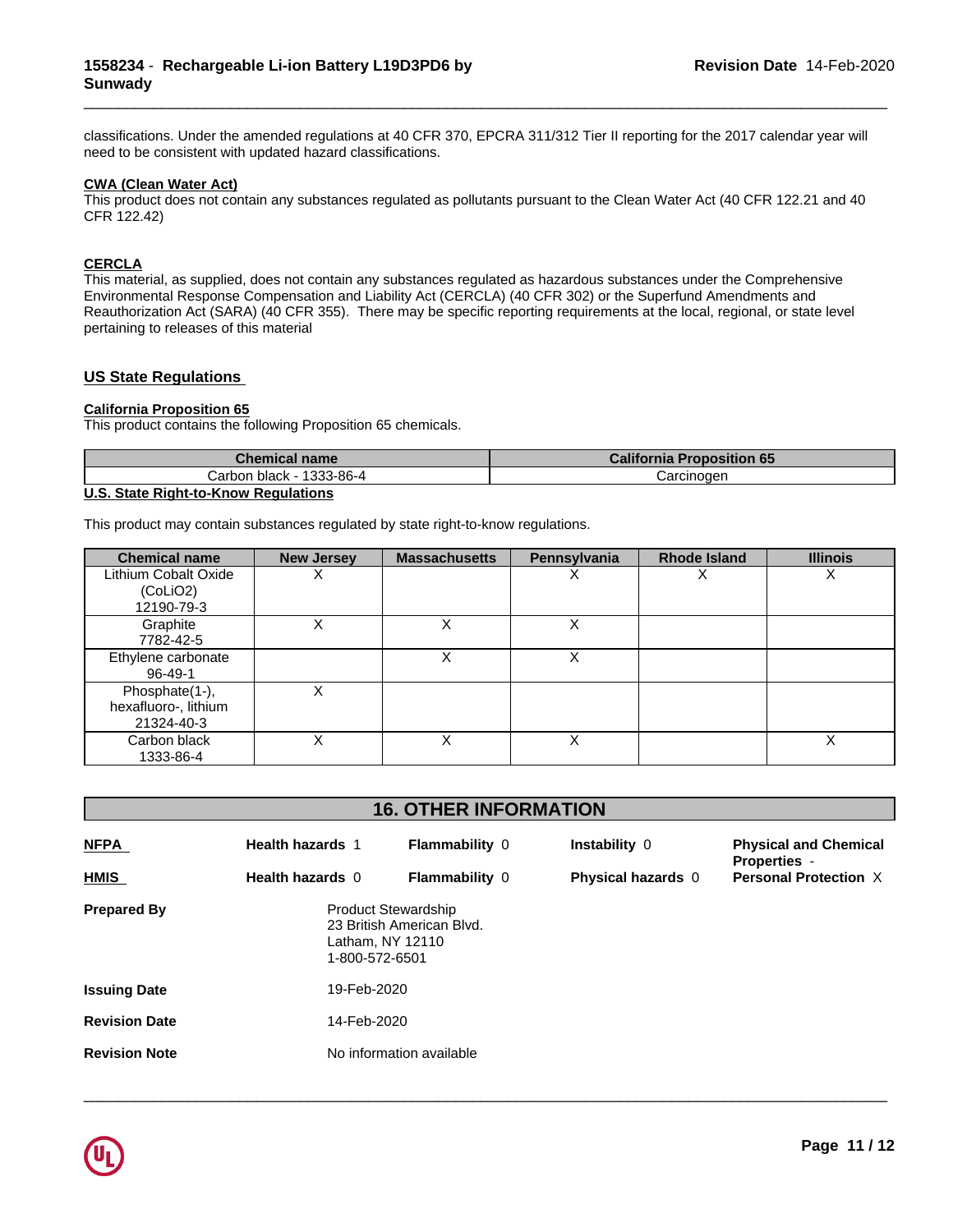## **Disclaimer**

The information provided in this Safety Data Sheet is correct to the best of our knowledge, information and belief at the date of its publication. The information given is designed only as a guidance for safe handling, use, processing, storage, transportation, disposal and release and is not to be considered a warranty or quality specification. The information relates only to the specific material designated and may not be valid for such material used in combination with any other materials or in any process, unless specified in the text

\_\_\_\_\_\_\_\_\_\_\_\_\_\_\_\_\_\_\_\_\_\_\_\_\_\_\_\_\_\_\_\_\_\_\_\_\_\_\_\_\_\_\_\_\_\_\_\_\_\_\_\_\_\_\_\_\_\_\_\_\_\_\_\_\_\_\_\_\_\_\_\_\_\_\_\_\_\_\_\_\_\_\_\_\_\_\_\_\_\_\_\_\_

 $\overline{\phantom{a}}$  ,  $\overline{\phantom{a}}$  ,  $\overline{\phantom{a}}$  ,  $\overline{\phantom{a}}$  ,  $\overline{\phantom{a}}$  ,  $\overline{\phantom{a}}$  ,  $\overline{\phantom{a}}$  ,  $\overline{\phantom{a}}$  ,  $\overline{\phantom{a}}$  ,  $\overline{\phantom{a}}$  ,  $\overline{\phantom{a}}$  ,  $\overline{\phantom{a}}$  ,  $\overline{\phantom{a}}$  ,  $\overline{\phantom{a}}$  ,  $\overline{\phantom{a}}$  ,  $\overline{\phantom{a}}$ 

**End of Safety Data Sheet**

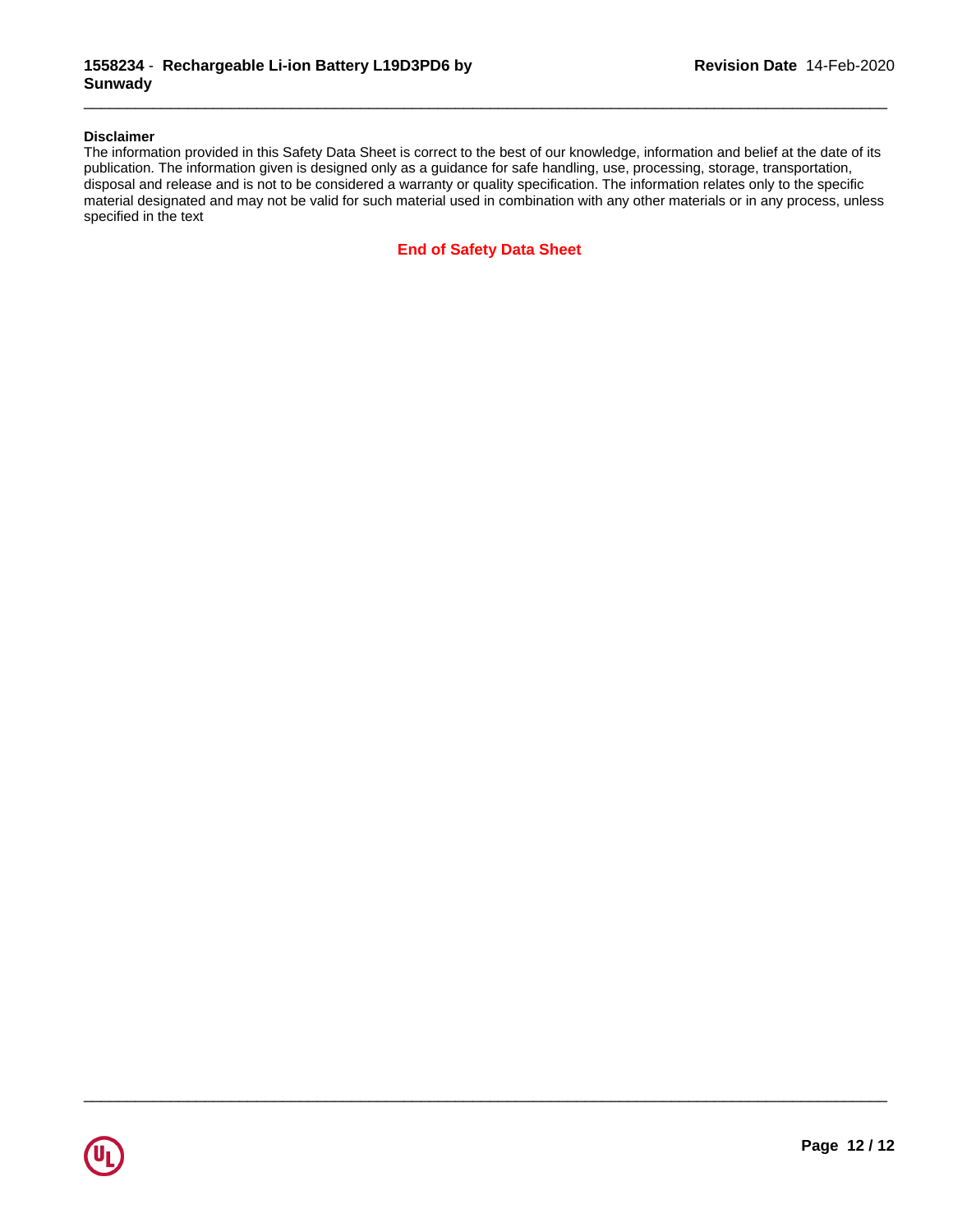**Issuing Date** 19-Feb-2020 **Revision Date** 14-Feb-2020 **Revision Number** 1

NGHS / English



**SAFETY DATA SHEET**<br> **SECURITY DATA SHEET**<br>
Revision Number 1<br>
The supplier identified below generated this SDS using the UL SDS template. UL did not test, certify, or approve the substance described in this SDS, and<br>
all *The supplier identified below generated this SDS using the UL SDS template. UL did not test, certify, or approve the substance described in this SDS, and* all information in this SDS was provided by the supplier or was reproduced from publically available regulatory data sources. UL makes no representations or warranties regarding the completeness or accuracy of the information in this SDS and disclaims all liability in connection with the use of this information or the substance described in this SDS. The layout, appearance and format of this SDS is @2014 UL LLC. All rights reserved.

**\_\_\_\_\_\_\_\_\_\_\_\_\_\_\_\_\_\_\_\_\_\_\_\_\_\_\_\_\_\_\_\_\_\_\_\_\_\_\_\_\_\_\_\_\_\_\_\_\_\_\_\_\_\_\_\_\_\_\_\_\_\_\_\_\_\_\_\_\_\_\_\_\_\_\_\_\_\_\_\_\_\_\_\_\_\_\_\_\_\_\_\_\_**

## **1. IDENTIFICATION**

| <b>Product identifier</b>                               |                                                                 |
|---------------------------------------------------------|-----------------------------------------------------------------|
| <b>Product Name</b>                                     | Rechargeable Li-ion Battery L19M3PD6 by Simplo                  |
| Other means of identification                           |                                                                 |
| <b>Product Code(s)</b>                                  | 1561255                                                         |
| Recommended use of the chemical and restrictions on use |                                                                 |
| <b>Recommended Use</b>                                  | Lithium Ion Battery                                             |
| <b>Restrictions on use</b>                              | No information available                                        |
| Details of the supplier of the safety data sheet        |                                                                 |
| <b>Supplier Identification</b>                          | Lenovo LNB laptops                                              |
| <b>Address</b>                                          | Songtao Road 696<br>shanghai<br>shanghai<br>201203<br><b>CN</b> |
| <b>Telephone</b>                                        | Phone: 18116118603                                              |
| E-mail                                                  | yuanbb1@lenovo.com                                              |
| <b>Emergency telephone number</b>                       |                                                                 |
| <b>Company Emergency Phone</b><br><b>Number</b>         | 18116118603                                                     |

# **2. HAZARDS IDENTIFICATION**

## **Classification**

| Acute toxicity - Dermal           | Category 3  |
|-----------------------------------|-------------|
| Skin corrosion/irritation         | Category 2  |
| Serious eye damage/eye irritation | Category 2A |
| Skin sensitization                | Category    |
| Carcinogenicity                   | Category 1B |

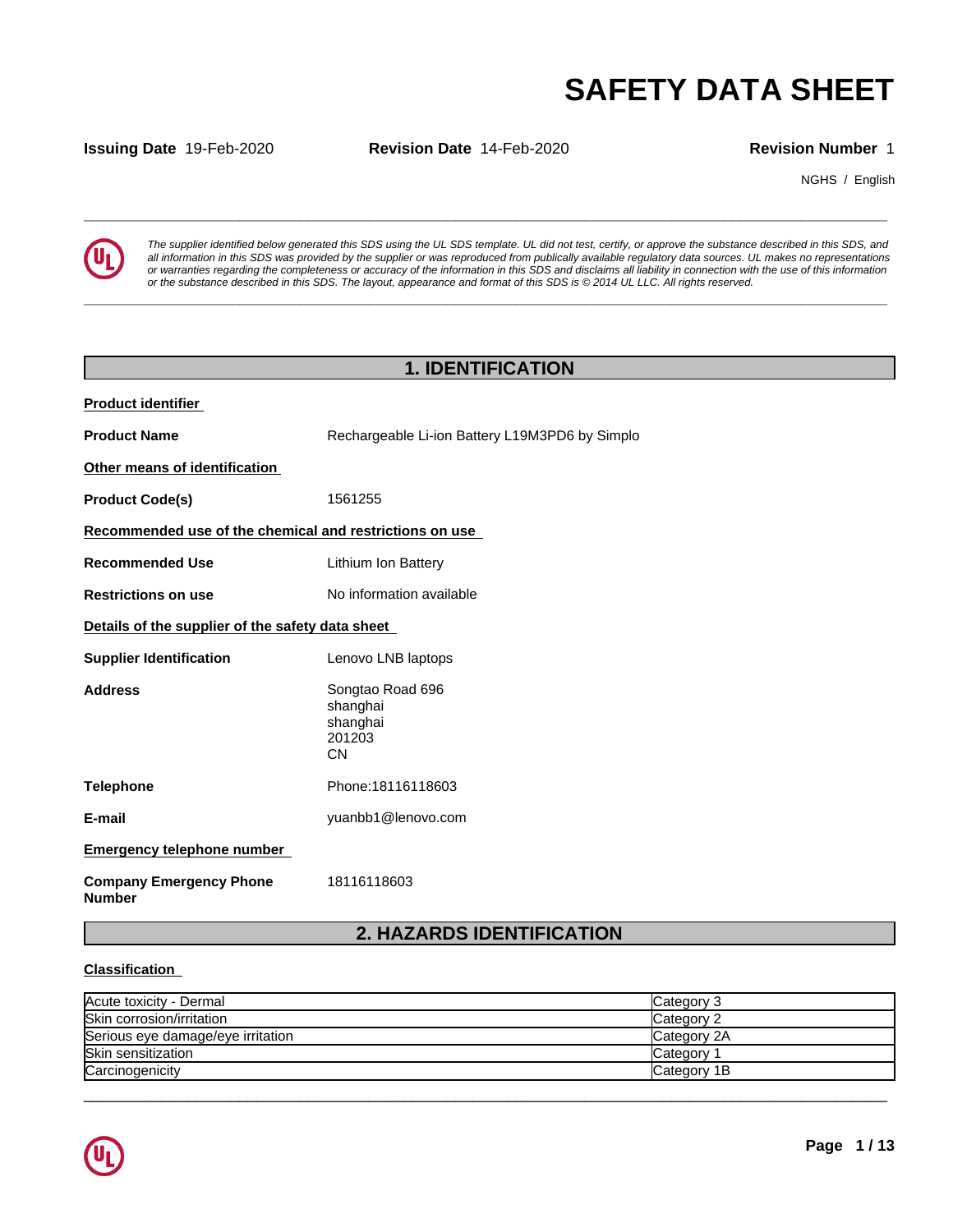| Specifi<br>osure<br>toxicity<br>nar<br>aer<br>. tarr<br>ecinc<br>יווכ<br>.                               | ---- |
|----------------------------------------------------------------------------------------------------------|------|
| Specifi<br>$\cdots$<br>exposure<br>* <u>arger</u> √<br>toxicity<br>าลเ<br>-ale<br>. rar<br>63 H K<br>ıev |      |

This is a battery. In case of rupture: the above hazards exist.

**Appearance** Solid **Physical state** Solid **Odor** No information available

## **GHS Label elements, including precautionary statements**

### **Danger**

### **Hazard statements**

Toxic in contact with skin Causes skin irritation Causes serious eye irritation May cause an allergic skin reaction May cause cancer May cause respiratory irritation Causes damage to organs through prolonged or repeated exposure



### **Precautionary Statements - Prevention**

Obtain special instructions before use

Do not handle until all safety precautions have been read and understood

Wear protective gloves/protective clothing/eye protection/face protection

Wash face, hands and any exposed skin thoroughly after handling

Contaminated work clothing must not be allowed out of the workplace

Do not breathe dust/fume/gas/mist/vapors/spray

Do not eat, drink or smoke when using this product

Use only outdoors or in a well-ventilated area

## **Precautionary Statements - Response**

IF exposed or concerned: Get medical advice/attention

Specific treatment (see supplemental first aid instructions on this label)

## **Eyes**

IF IN EYES: Rinse cautiously with water for several minutes. Remove contact lenses, if present and easy to do. Continue rinsing If eye irritation persists: Get medical advice/attention

 $\overline{\phantom{a}}$  ,  $\overline{\phantom{a}}$  ,  $\overline{\phantom{a}}$  ,  $\overline{\phantom{a}}$  ,  $\overline{\phantom{a}}$  ,  $\overline{\phantom{a}}$  ,  $\overline{\phantom{a}}$  ,  $\overline{\phantom{a}}$  ,  $\overline{\phantom{a}}$  ,  $\overline{\phantom{a}}$  ,  $\overline{\phantom{a}}$  ,  $\overline{\phantom{a}}$  ,  $\overline{\phantom{a}}$  ,  $\overline{\phantom{a}}$  ,  $\overline{\phantom{a}}$  ,  $\overline{\phantom{a}}$ 

## **Skin**

IF ON SKIN: Wash with plenty of water and soap

Call a POISON CENTER or doctor if you feel unwell

Take off immediately all contaminated clothing and wash it before reuse

If skin irritation or rash occurs: Get medical advice/attention

Wash contaminated clothing before reuse

### **Inhalation**

IF INHALED: Remove person to fresh air and keep comfortable for breathing

## **Precautionary Statements - Storage**

Store locked up

Store in a well-ventilated place. Keep container tightly closed

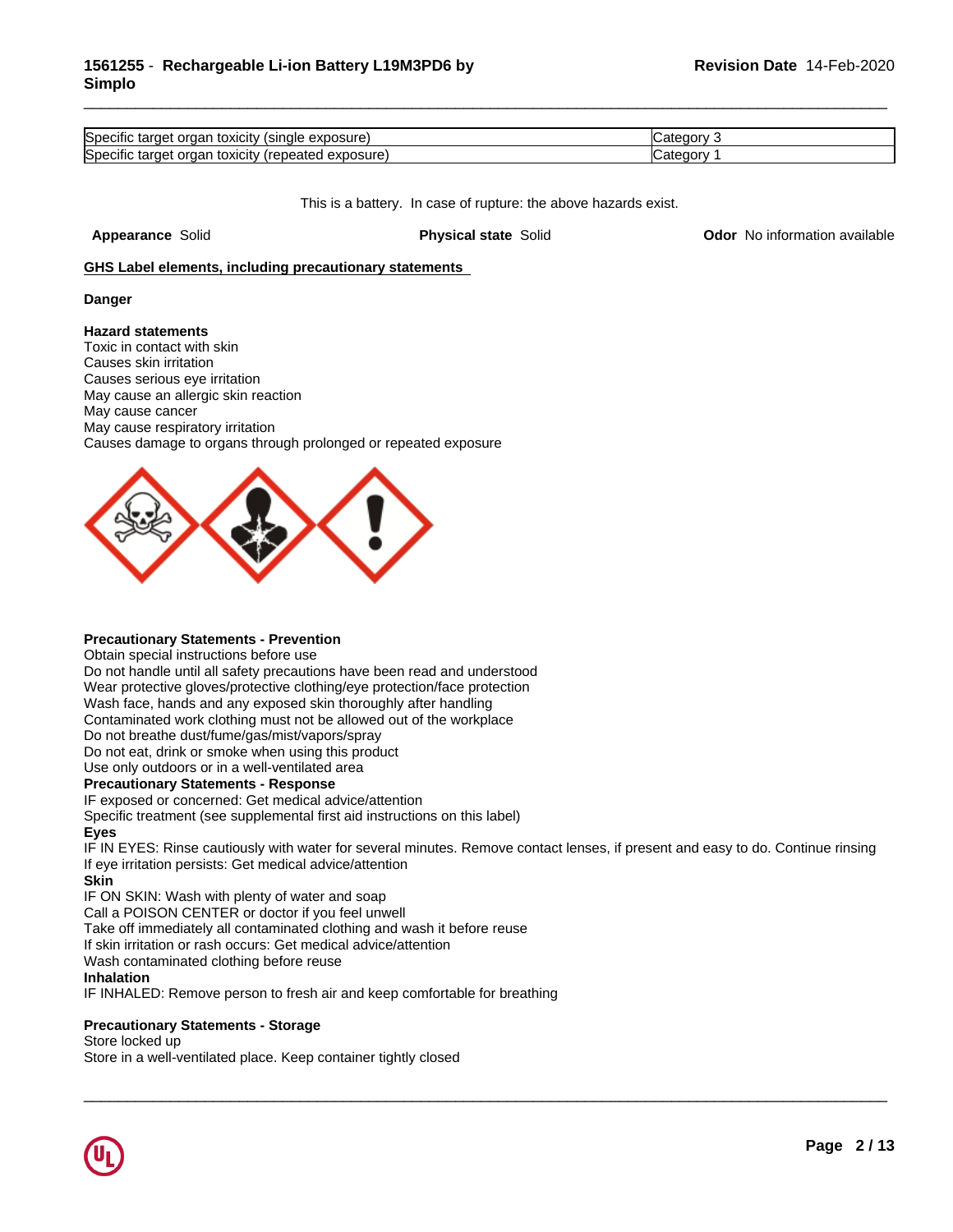## **Precautionary Statements - Disposal**

Dispose of contents/container to an approved waste disposal plant

### **Other information**

May be harmful if swallowed. Very toxic to aquatic life with long lasting effects.

**Unknown acute toxicity** 98.9 % of the mixture consists of ingredient(s) of unknown toxicity

82.6 % of the mixture consists of ingredient(s) of unknown acute oral toxicity 96.2 % of the mixture consists of ingredient(s) of unknown acute dermal toxicity

98.9 % of the mixture consists of ingredient(s) of unknown acute inhalation toxicity (gas)

98.9 % of the mixture consists of ingredient(s) of unknown acute inhalation toxicity (vapor)

98.9 % of the mixture consists of ingredient(s) of unknown acute inhalation toxicity (dust/mist)

# **3. COMPOSITION/INFORMATION ON INGREDIENTS**

\_\_\_\_\_\_\_\_\_\_\_\_\_\_\_\_\_\_\_\_\_\_\_\_\_\_\_\_\_\_\_\_\_\_\_\_\_\_\_\_\_\_\_\_\_\_\_\_\_\_\_\_\_\_\_\_\_\_\_\_\_\_\_\_\_\_\_\_\_\_\_\_\_\_\_\_\_\_\_\_\_\_\_\_\_\_\_\_\_\_\_\_\_

## **Substance**

Not applicable.

### **Mixture**

| Chemical name                                           | CAS No.       | Weight-% | <b>Hazardous Material</b><br><b>Information Review Act</b><br>registry number (HMIRA<br>registry #) | Date HMIRA filed and<br>date exemption granted<br>(if applicable) |
|---------------------------------------------------------|---------------|----------|-----------------------------------------------------------------------------------------------------|-------------------------------------------------------------------|
| Lithium Cobalt Oxide<br>(CoLiO2)                        | 12190-79-3    | 25.65    |                                                                                                     |                                                                   |
| Copper                                                  | 7440-50-8     | 21.33    |                                                                                                     |                                                                   |
| Graphite                                                | 7782-42-5     | 16.18    |                                                                                                     |                                                                   |
| Aluminum                                                | 7429-90-5     | 3.23     |                                                                                                     |                                                                   |
| Propylene carbonate                                     | 108-32-7      | 3.05     |                                                                                                     |                                                                   |
| Ethylene carbonate                                      | $96 - 49 - 1$ | 3.05     |                                                                                                     |                                                                   |
| Phosphate(1-),<br>hexafluoro-, lithium                  | 21324-40-3    | 2.7      |                                                                                                     |                                                                   |
| Nylon-6                                                 | 25038-54-4    | 1.87     |                                                                                                     |                                                                   |
| <b>Nickel</b>                                           | 7440-02-0     | 1.16     |                                                                                                     | $\blacksquare$                                                    |
| Phenol, polymer with<br>formaldehyde, glycidyl<br>ether | 28064-14-4    | 0.28     |                                                                                                     | -                                                                 |

# **4. FIRST AID MEASURES**

## **Description of first aid measures**

| <b>General advice</b> | Show this safety data sheet to the doctor in attendance. Immediate medical attention is<br>required. IF exposed or concerned: Get medical advice/attention. First aid is upon rupture of<br>sealed battery.                                                            |
|-----------------------|------------------------------------------------------------------------------------------------------------------------------------------------------------------------------------------------------------------------------------------------------------------------|
| <b>Inhalation</b>     | Remove to fresh air. IF exposed or concerned: Get medical advice/attention. Get medical<br>attention immediately if symptoms occur.                                                                                                                                    |
| Eye contact           | Get immediate medical advice/attention. Rinse immediately with plenty of water, also under<br>the eyelids, for at least 15 minutes. Keep eye wide open while rinsing. Remove contact<br>lenses, if present and easy to do. Continue rinsing. Do not rub affected area. |
| <b>Skin contact</b>   | Get immediate medical advice/attention. Wash off immediately with soap and plenty of                                                                                                                                                                                   |

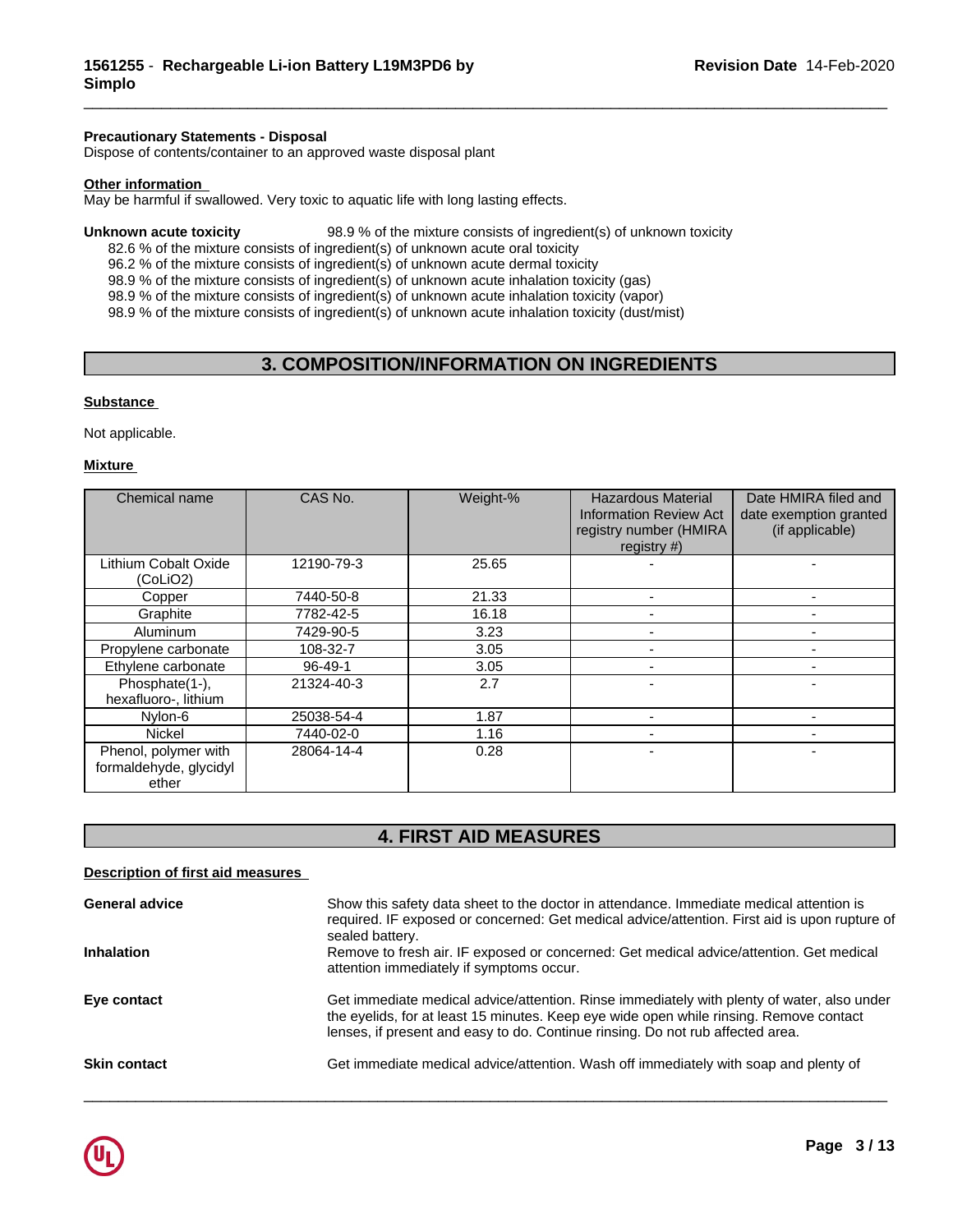|                                                             | water while removing all contaminated clothes and shoes. May cause an allergic skin<br>reaction.                                                                                                                                                                                                                                          |
|-------------------------------------------------------------|-------------------------------------------------------------------------------------------------------------------------------------------------------------------------------------------------------------------------------------------------------------------------------------------------------------------------------------------|
| Ingestion                                                   | Do NOT induce vomiting. Clean mouth with water and drink afterwards plenty of water.<br>Never give anything by mouth to an unconscious person. Get immediate medical<br>advice/attention.                                                                                                                                                 |
| Self-protection of the first aider                          | Ensure that medical personnel are aware of the material(s) involved, take precautions to<br>protect themselves and prevent spread of contamination. Wear personal protective clothing<br>(see section 8). Avoid direct contact with skin. Use barrier to give mouth-to-mouth<br>resuscitation. Avoid contact with skin, eyes or clothing. |
| Most important symptoms and effects, both acute and delayed |                                                                                                                                                                                                                                                                                                                                           |
| <b>Symptoms</b>                                             | Itching. Rashes. Hives. Burning sensation.                                                                                                                                                                                                                                                                                                |

## **Indication of any immediate medical attention and special treatment needed**

**Note to physicians** May cause sensitization in susceptible persons. Treat symptomatically.

## **5. FIRE-FIGHTING MEASURES**

| <b>Suitable Extinguishing Media</b>                                                                       | Use extinguishing measures that are appropriate to local circumstances and the<br>surrounding environment.                            |
|-----------------------------------------------------------------------------------------------------------|---------------------------------------------------------------------------------------------------------------------------------------|
| Large Fire                                                                                                | CAUTION: Use of water spray when fighting fire may be inefficient.                                                                    |
| Unsuitable extinguishing media                                                                            | Do not scatter spilled material with high pressure water streams.                                                                     |
| Specific hazards arising from the<br>chemical                                                             | Product is or contains a sensitizer. May cause sensitization by skin contact.                                                         |
| <b>Hazardous Combustion Products</b>                                                                      | Carbon oxides.                                                                                                                        |
| <b>Explosion Data</b><br>Sensitivity to Mechanical Impact NONE.<br><b>Sensitivity to Static Discharge</b> | NONE.                                                                                                                                 |
| Special protective equipment for<br>fire-fighters                                                         | Firefighters should wear self-contained breathing apparatus and full firefighting turnout<br>gear. Use personal protection equipment. |

## **6. ACCIDENTAL RELEASE MEASURES**

# **Personal precautions, protective equipment and emergency procedures Personal precautions** Avoid contact with skin, eyes or clothing. Ensure adequate ventilation. Use personal protective equipment as required. Evacuate personnel to safe areas. Keep people away from and upwind of spill/leak. **Other Information** Refer to protective measures listed in Sections 7 and 8. **Methods and material for containment and cleaning up Methods for containment** Prevent further leakage or spillage if safe to do so. **Methods for cleaning up** Pick up and transfer to properly labeled containers.

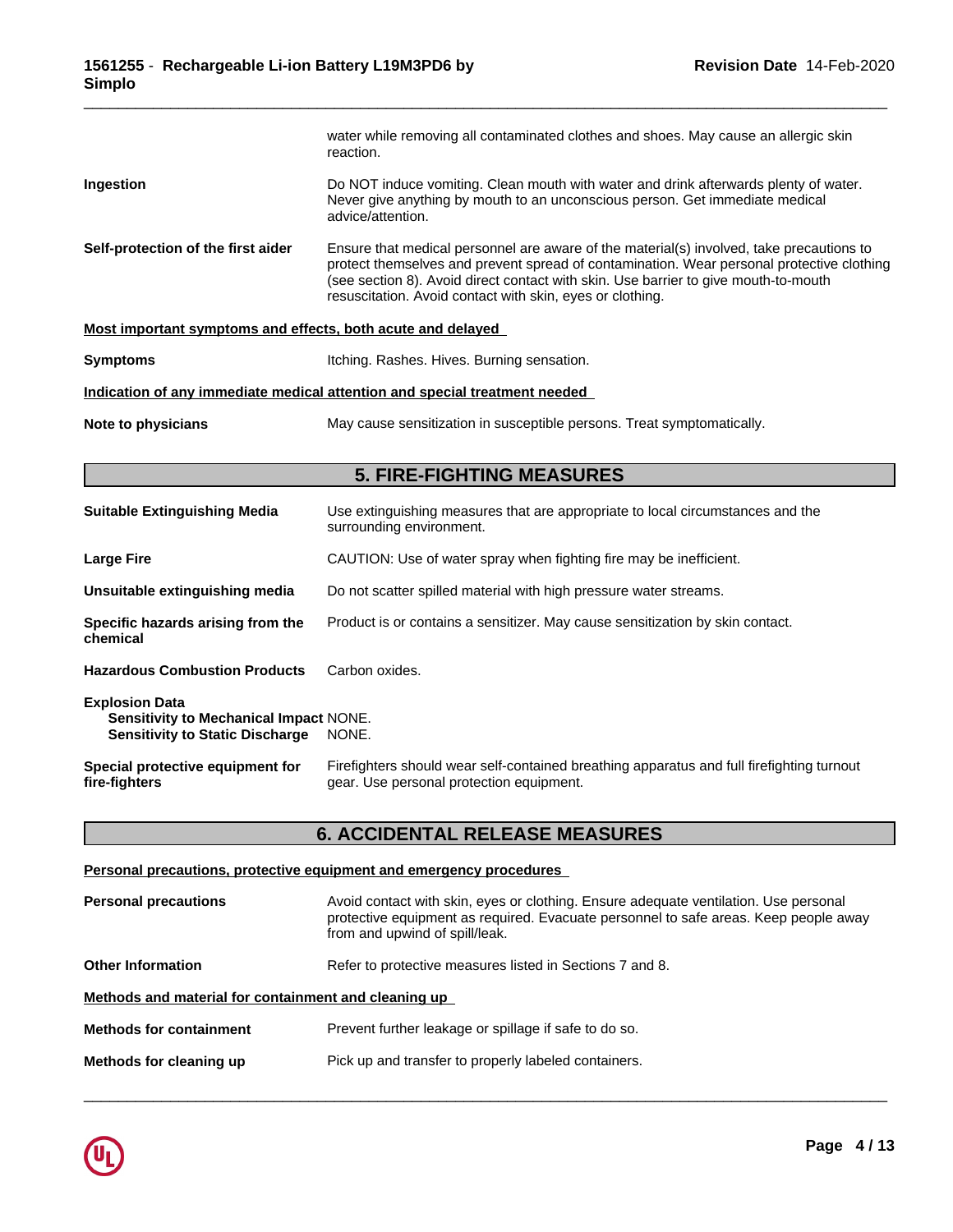# **7. HANDLING AND STORAGE**

\_\_\_\_\_\_\_\_\_\_\_\_\_\_\_\_\_\_\_\_\_\_\_\_\_\_\_\_\_\_\_\_\_\_\_\_\_\_\_\_\_\_\_\_\_\_\_\_\_\_\_\_\_\_\_\_\_\_\_\_\_\_\_\_\_\_\_\_\_\_\_\_\_\_\_\_\_\_\_\_\_\_\_\_\_\_\_\_\_\_\_\_\_

**Precautions for safe handling**

| Advice on safe handling | In case of rupture: Handle in accordance with good industrial hygiene and safety practice.<br>Avoid contact with skin, eyes or clothing. Ensure adequate ventilation. Take off<br>contaminated clothing and wash before reuse. In case of insufficient ventilation, wear<br>suitable respiratory equipment. Do not eat, drink or smoke when using this product. Avoid<br>breathing vapors or mists. |
|-------------------------|-----------------------------------------------------------------------------------------------------------------------------------------------------------------------------------------------------------------------------------------------------------------------------------------------------------------------------------------------------------------------------------------------------|
|                         |                                                                                                                                                                                                                                                                                                                                                                                                     |

## **Conditions for safe storage, including any incompatibilities**

| <b>Storage Conditions</b> | Keep containers tightly closed in a dry, cool and well-ventilated place. Store locked up. |
|---------------------------|-------------------------------------------------------------------------------------------|
|                           | Keep out of the reach of children.                                                        |

# **8. EXPOSURE CONTROLS/PERSONAL PROTECTION**

## **Control parameters**

## **Exposure Limits** .

| Chemical name                 |  | <b>ACGIH TLV</b>                    |  |                                                     | <b>OSHA PEL</b>                           |                              | <b>NIOSH IDLH</b>                       |
|-------------------------------|--|-------------------------------------|--|-----------------------------------------------------|-------------------------------------------|------------------------------|-----------------------------------------|
| Lithium Cobalt Oxide (CoLiO2) |  | TWA: $0.02$ mg/m <sup>3</sup>       |  |                                                     |                                           |                              |                                         |
| 12190-79-3                    |  |                                     |  |                                                     |                                           |                              |                                         |
| Copper                        |  | TWA: $0.2$ mg/m <sup>3</sup> fume   |  | TWA: 0.1 mg/m <sup>3</sup> fume                     |                                           |                              | IDLH: 100 mg/m <sup>3</sup> dust, fume  |
| 7440-50-8                     |  |                                     |  |                                                     | TWA: 1 $mg/m3$ dust and mist              |                              | and mist                                |
|                               |  |                                     |  |                                                     | (vacated) TWA: 0.1 mg/m <sup>3</sup> Cu   |                              | TWA: 1 $mg/m3$ dust and mist            |
|                               |  |                                     |  |                                                     | dust, fume, mist                          |                              | TWA: $0.1 \text{ mg/m}^3$ fume          |
| Graphite                      |  | TWA: 2 mg/m <sup>3</sup> respirable |  |                                                     | TWA: 15 $mg/m3$ total dust                | IDLH: 1250 mg/m <sup>3</sup> |                                         |
| 7782-42-5                     |  | particulate matter all forms        |  |                                                     | synthetic                                 |                              | TWA: 2.5 mg/m <sup>3</sup> respirable   |
|                               |  | except graphite fibers              |  |                                                     | TWA: 5 mg/m <sup>3</sup> respirable       |                              | dust                                    |
|                               |  |                                     |  |                                                     | fraction synthetic                        |                              |                                         |
|                               |  |                                     |  |                                                     | (vacated) TWA: 2.5 mg/m <sup>3</sup>      |                              |                                         |
|                               |  |                                     |  | respirable dust natural                             |                                           |                              |                                         |
|                               |  |                                     |  |                                                     | (vacated) TWA: 10 mg/m <sup>3</sup> total |                              |                                         |
|                               |  |                                     |  | dust synthetic                                      |                                           |                              |                                         |
|                               |  |                                     |  |                                                     | (vacated) TWA: 5 mg/m <sup>3</sup>        |                              |                                         |
|                               |  |                                     |  | respirable fraction synthetic                       |                                           |                              |                                         |
|                               |  |                                     |  |                                                     | TWA: 15 mppcf natural                     |                              |                                         |
| Aluminum                      |  | TWA: 1 mg/m <sup>3</sup> respirable |  | TWA: 15 mg/m <sup>3</sup> total dust                |                                           |                              | TWA: 10 $mg/m3$ total dust              |
| 7429-90-5                     |  | particulate matter                  |  | TWA: 5 $mg/m3$ respirable                           |                                           |                              | TWA: $5 \text{ mg/m}^3$ respirable dust |
|                               |  |                                     |  |                                                     | fraction                                  |                              |                                         |
|                               |  |                                     |  |                                                     | (vacated) TWA: 15 mg/m <sup>3</sup> total |                              |                                         |
|                               |  |                                     |  |                                                     | dust                                      |                              |                                         |
|                               |  |                                     |  | (vacated) TWA: 5 mg/m <sup>3</sup>                  |                                           |                              |                                         |
|                               |  |                                     |  |                                                     | respirable fraction                       |                              |                                         |
| Phosphate(1-), hexafluoro-,   |  | TWA: 2.5 mg/m <sup>3</sup> F        |  | TWA: 2.5 mg/m <sup>3</sup> F                        |                                           |                              | IDLH: 250 mg/m <sup>3</sup> F           |
| lithium                       |  |                                     |  | (vacated) TWA: $2.5 \text{ mg/m}^3$                 |                                           |                              |                                         |
| 21324-40-3                    |  |                                     |  |                                                     |                                           |                              |                                         |
| <b>Nickel</b>                 |  | TWA: 1.5 mg/m <sup>3</sup>          |  | TWA: 1 $mg/m3$                                      |                                           | IDLH: $10 \text{ mg/m}^3$    |                                         |
| 7440-02-0                     |  |                                     |  |                                                     | (vacated) TWA: 1 mg/m <sup>3</sup>        |                              | TWA: 0.015 mg/m <sup>3</sup>            |
| Chemical name                 |  | Alberta                             |  | <b>British Columbia</b>                             | <b>Ontario TWAEV</b>                      |                              | Quebec                                  |
| Lithium Cobalt Oxide          |  | TWA: $0.02$ mg/m <sup>3</sup>       |  | TWA: 0.02 mg/m $3$<br>TWA: $0.02$ mg/m <sup>3</sup> |                                           |                              | TWA: $0.02 \text{ mg/m}^3$              |
|                               |  |                                     |  |                                                     |                                           |                              |                                         |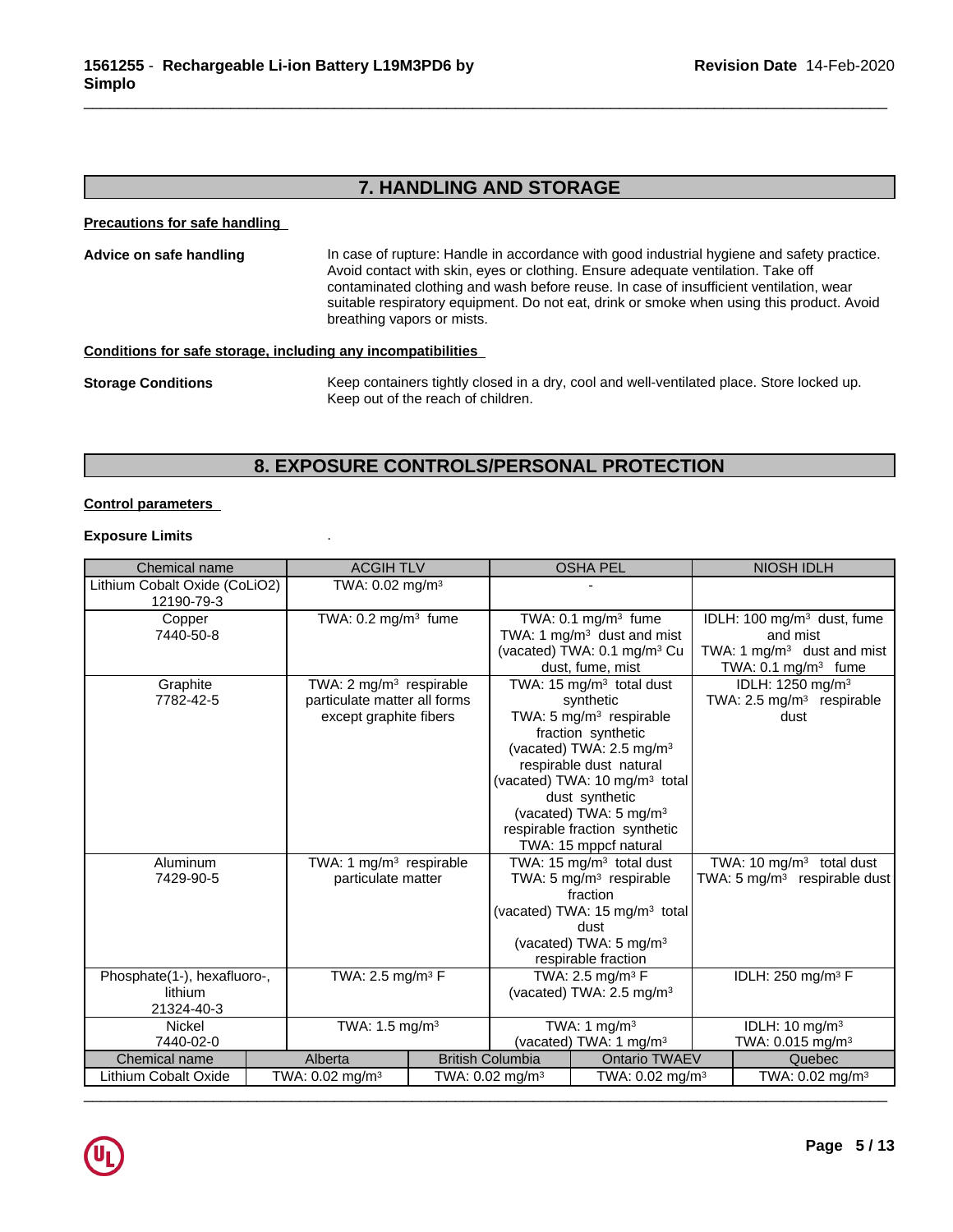## **1561255** - **Rechargeable Li-ion Battery L19M3PD6 by Simplo**

| (CoLiO2)<br>12190-79-3                               |                                                       |                                                       |                                                       |                                                |
|------------------------------------------------------|-------------------------------------------------------|-------------------------------------------------------|-------------------------------------------------------|------------------------------------------------|
| Copper<br>7440-50-8                                  | TWA: $0.2 \text{ mg/m}^3$<br>TWA: 1 mg/m <sup>3</sup> | TWA: 1 mg/m <sup>3</sup><br>TWA: $0.2 \text{ mg/m}^3$ | TWA: $0.2 \text{ mg/m}^3$<br>TWA: 1 mg/m <sup>3</sup> | TWA: $0.2$ mg/m <sup>3</sup><br>TWA: 1 $mg/m3$ |
| Graphite<br>7782-42-5                                | TWA: $2 \text{ mg/m}^3$                               | TWA: $2 \text{ mg/m}^3$                               | TWA: $2 \text{ mg/m}^3$                               | TWA: $2 \text{ mg/m}^3$                        |
| Aluminum<br>7429-90-5                                | TWA: 10 mg/m <sup>3</sup>                             | TWA: 1.0 mg/m <sup>3</sup>                            | TWA: 1 $mq/m3$                                        | TWA: $10 \text{ mg/m}^3$                       |
| Phosphate(1-),<br>hexafluoro-, lithium<br>21324-40-3 | TWA: 2.5 mg/m <sup>3</sup>                            | TWA: $2.5 \text{ mg/m}^3$                             | TWA: $2.5$ mg/m <sup>3</sup>                          | TWA: $2.5 \text{ mg/m}^3$                      |
| <b>Nickel</b><br>7440-02-0                           | TWA: $1.5 \text{ mg/m}^3$                             | TWA: 0.05 mg/m <sup>3</sup>                           | TWA: 1 $mg/m3$                                        | TWA: 1 $mg/m3$                                 |

**Other Exposure Guidelines** Vacated limits revoked by the Court of Appeals decision in AFL-CIO v.OSHA, 965 F.2d 962 (11th Cir., 1992). See section 15 for national exposure control parameters.

\_\_\_\_\_\_\_\_\_\_\_\_\_\_\_\_\_\_\_\_\_\_\_\_\_\_\_\_\_\_\_\_\_\_\_\_\_\_\_\_\_\_\_\_\_\_\_\_\_\_\_\_\_\_\_\_\_\_\_\_\_\_\_\_\_\_\_\_\_\_\_\_\_\_\_\_\_\_\_\_\_\_\_\_\_\_\_\_\_\_\_\_\_

## **Appropriate engineering controls**

| <b>Engineering controls</b> | Showers              |  |
|-----------------------------|----------------------|--|
|                             | Eyewash stations     |  |
|                             | Ventilation systems. |  |

### **Individual protection measures, such as personal protective equipment**

| <b>Eye/face protection</b>            | Wear safety glasses with side shields (or goggles).                                                                                                                                                                                                                                                                                                                                                                                                               |
|---------------------------------------|-------------------------------------------------------------------------------------------------------------------------------------------------------------------------------------------------------------------------------------------------------------------------------------------------------------------------------------------------------------------------------------------------------------------------------------------------------------------|
| <b>Hand protection</b>                | Wear suitable gloves. Impervious gloves.                                                                                                                                                                                                                                                                                                                                                                                                                          |
| Skin and body protection              | Wear suitable protective clothing. Long sleeved clothing. Chemical resistant apron.                                                                                                                                                                                                                                                                                                                                                                               |
| <b>Respiratory protection</b>         | No protective equipment is needed under normal use conditions. If exposure limits are<br>exceeded or irritation is experienced, ventilation and evacuation may be required.                                                                                                                                                                                                                                                                                       |
| <b>General hygiene considerations</b> | Handle in accordance with good industrial hygiene and safety practice. Avoid contact with<br>skin, eyes or clothing. Wear suitable gloves and eye/face protection. Do not eat, drink or<br>smoke when using this product. Remove and wash contaminated clothing and gloves,<br>including the inside, before re-use. Regular cleaning of equipment, work area and clothing<br>is recommended. Wash hands before breaks and immediately after handling the product. |

## **9. PHYSICAL AND CHEMICAL PROPERTIES**

## **Information on basic physical and chemical properties**

| <b>Physical state</b> |  |
|-----------------------|--|
| Appearance            |  |
| Odor                  |  |
| Color                 |  |
| <b>Odor Threshold</b> |  |

**Property Construction Values Values Remarks** Method **pH**<br> **Philip Alternation Cone Alternation Cone Alternation Cone Relation Cone Alternation Cone Known<br>
None known Melting / freezing point**<br> **Boiling point / boiling range** Mo data available **Boiling point / boiling range** No data available **None known**<br> **Plash Point Point** No data available None known **Evaporation Rate No data available None known**<br> **Elammability (solid. gas)** No data available **None known**<br>
None known **Flammability (solid, gas)** No data available **Flammability Limit in Air None known None known** 

**Physical state** Solid Solid **Appearance** Solid Solid **No information available No information available No information available** 

**Flash Point Available None known** 

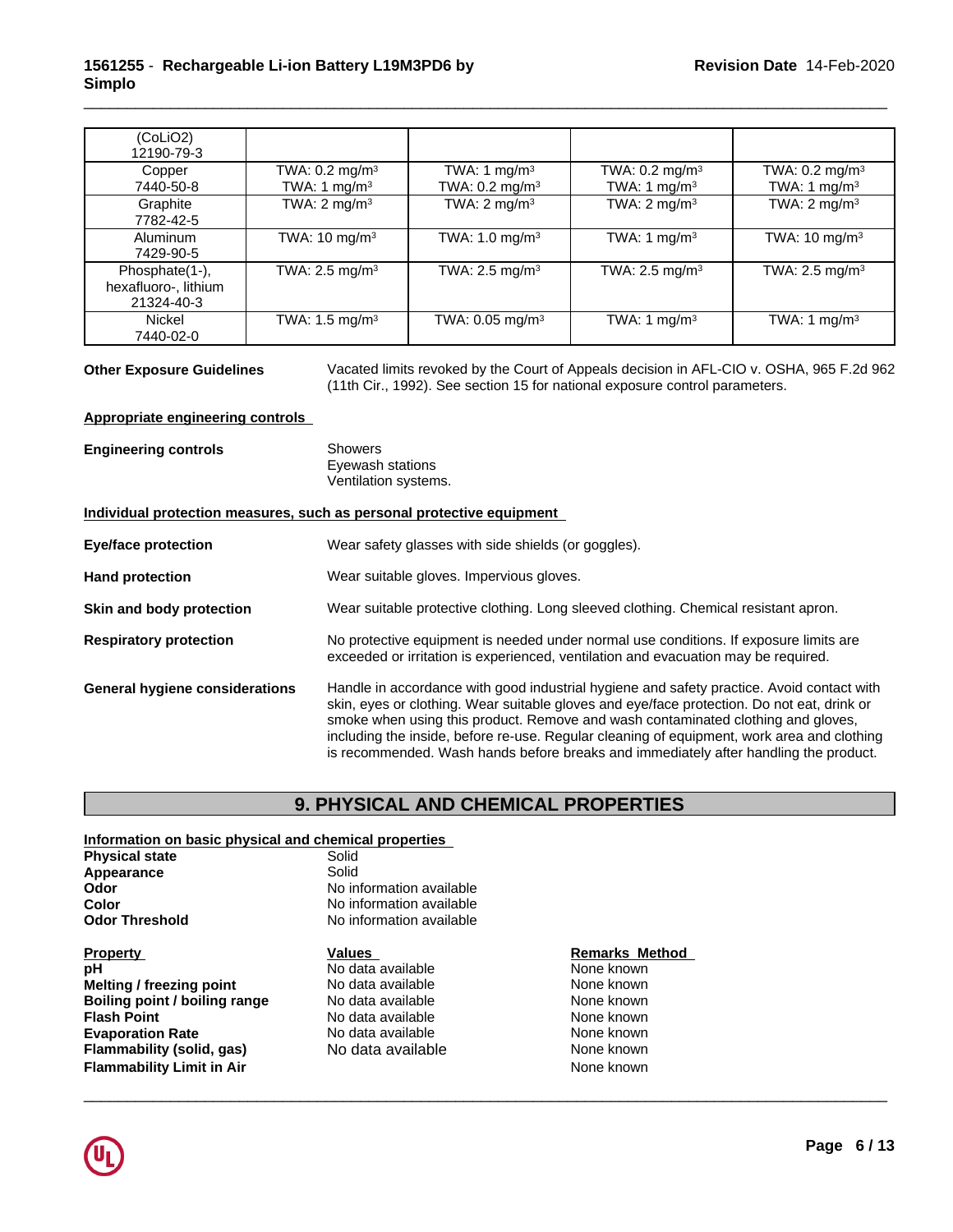| Upper flammability limit                                       | No data available        |            |
|----------------------------------------------------------------|--------------------------|------------|
| Lower flammability limit                                       | No data available        |            |
| Vapor pressure                                                 | No data available        | None known |
| Vapor density                                                  | No data available        | None known |
| <b>Relative density</b>                                        | No data available        | None known |
| <b>Water Solubility</b>                                        | Insoluble in water       |            |
| Solubility(ies)                                                | No data available        | None known |
| Partition coefficient: n-octanol/waterNo information available |                          |            |
| <b>Autoignition temperature</b>                                | No data available        | None known |
| <b>Decomposition temperature</b>                               | No data available        | None known |
| <b>Kinematic viscosity</b>                                     | No data available        | None known |
| <b>Dynamic viscosity</b>                                       | No data available        | None known |
| <b>Other Information</b>                                       |                          |            |
| <b>Explosive properties</b>                                    | No information available |            |
| <b>Oxidizing properties</b>                                    | No information available |            |
| <b>Softening Point</b>                                         | No information available |            |
| <b>Molecular Weight</b>                                        | No information available |            |
| <b>VOC Content (%)</b>                                         | No information available |            |
| <b>Liquid Density</b>                                          | No information available |            |
| <b>Bulk Density</b>                                            | No information available |            |
| <b>Particle Size</b>                                           | No information available |            |
| <b>Particle Size Distribution</b>                              | No information available |            |
|                                                                |                          |            |

# **10. STABILITY AND REACTIVITY**

\_\_\_\_\_\_\_\_\_\_\_\_\_\_\_\_\_\_\_\_\_\_\_\_\_\_\_\_\_\_\_\_\_\_\_\_\_\_\_\_\_\_\_\_\_\_\_\_\_\_\_\_\_\_\_\_\_\_\_\_\_\_\_\_\_\_\_\_\_\_\_\_\_\_\_\_\_\_\_\_\_\_\_\_\_\_\_\_\_\_\_\_\_

| <b>Reactivity</b>                                                       | No information available.                            |
|-------------------------------------------------------------------------|------------------------------------------------------|
| <b>Chemical stability</b>                                               | Stable under normal conditions.                      |
| <b>Possibility of Hazardous Reactions</b> None under normal processing. |                                                      |
| <b>Hazardous Polymerization</b>                                         | Hazardous polymerization does not occur.             |
| <b>Conditions to avoid</b>                                              | None known based on information supplied.            |
| Incompatible materials                                                  | Strong acids. Strong bases. Strong oxidizing agents. |
|                                                                         |                                                      |

**Hazardous Decomposition Products** Carbon oxides.

# **11. TOXICOLOGICAL INFORMATION**

## **Information on likely routes of exposure**

| <b>Product Information</b> | Product does not present an acute toxicity hazard based on known or supplied information<br>In case of rupture:                                                                                                                                                                       |
|----------------------------|---------------------------------------------------------------------------------------------------------------------------------------------------------------------------------------------------------------------------------------------------------------------------------------|
| <b>Inhalation</b>          | Specific test data for the substance or mixture is not available. May cause irritation of<br>respiratory tract.                                                                                                                                                                       |
| Eye contact                | Specific test data for the substance or mixture is not available. Causes serious eye irritation.<br>(based on components). Irritating to eyes.                                                                                                                                        |
| <b>Skin contact</b>        | Specific test data for the substance or mixture is not available. May cause sensitization by<br>skin contact. Causes skin irritation. (based on components). Repeated or prolonged skin<br>contact may cause allergic reactions with susceptible persons. Toxic in contact with skin. |
|                            |                                                                                                                                                                                                                                                                                       |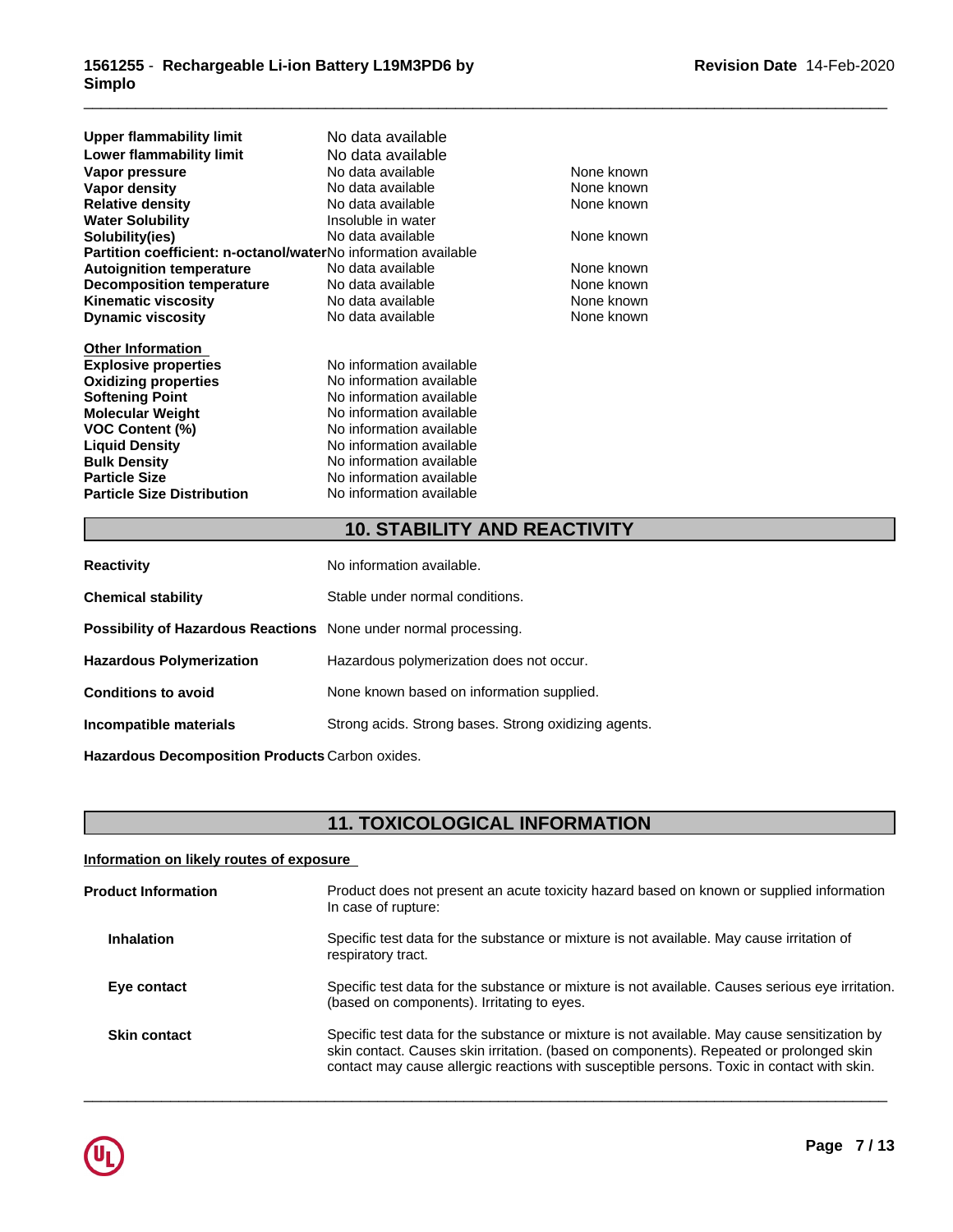| Ingestion                                                                                                                                 | Specific test data for the substance or mixture is not available. Ingestion may cause<br>gastrointestinal irritation, nausea, vomiting and diarrhea. May be harmful if swallowed.                                                                                                                                                                                                                                                                                    |                                                                             |                                      |  |  |  |
|-------------------------------------------------------------------------------------------------------------------------------------------|----------------------------------------------------------------------------------------------------------------------------------------------------------------------------------------------------------------------------------------------------------------------------------------------------------------------------------------------------------------------------------------------------------------------------------------------------------------------|-----------------------------------------------------------------------------|--------------------------------------|--|--|--|
| Symptoms related to the physical, chemical and toxicological characteristics                                                              |                                                                                                                                                                                                                                                                                                                                                                                                                                                                      |                                                                             |                                      |  |  |  |
| Symptoms                                                                                                                                  |                                                                                                                                                                                                                                                                                                                                                                                                                                                                      | Itching. Rashes. Hives. Redness. May cause redness and tearing of the eyes. |                                      |  |  |  |
| <b>Numerical measures of toxicity</b>                                                                                                     |                                                                                                                                                                                                                                                                                                                                                                                                                                                                      |                                                                             |                                      |  |  |  |
| <b>Acute Toxicity</b>                                                                                                                     |                                                                                                                                                                                                                                                                                                                                                                                                                                                                      |                                                                             |                                      |  |  |  |
| The following values are calculated based on chapter 3.1 of the GHS document $% \mathcal{M}$ .<br>ATEmix (oral)<br><b>ATEmix (dermal)</b> | 2,635.90 mg/kg<br>422.20 mg/kg                                                                                                                                                                                                                                                                                                                                                                                                                                       |                                                                             |                                      |  |  |  |
| Unknown acute toxicity                                                                                                                    | 82.6 % of the mixture consists of ingredient(s) of unknown acute oral toxicity<br>96.2 % of the mixture consists of ingredient(s) of unknown acute dermal toxicity<br>98.9 % of the mixture consists of ingredient(s) of unknown acute inhalation toxicity (gas)<br>98.9 % of the mixture consists of ingredient(s) of unknown acute inhalation toxicity (vapor)<br>98.9 % of the mixture consists of ingredient(s) of unknown acute inhalation toxicity (dust/mist) | 98.9 % of the mixture consists of ingredient(s) of unknown toxicity         |                                      |  |  |  |
| <b>Component Information</b>                                                                                                              |                                                                                                                                                                                                                                                                                                                                                                                                                                                                      |                                                                             |                                      |  |  |  |
| Chemical name                                                                                                                             | Oral LD50                                                                                                                                                                                                                                                                                                                                                                                                                                                            | Dermal LD50                                                                 | Inhalation LC50                      |  |  |  |
| Lithium Cobalt Oxide (CoLiO2)                                                                                                             | > 5000 mg/kg (Rat)                                                                                                                                                                                                                                                                                                                                                                                                                                                   | > 2000 mg/kg (Rat)                                                          | $> 5.05$ mg/L (Rat) 4 h              |  |  |  |
| Graphite                                                                                                                                  |                                                                                                                                                                                                                                                                                                                                                                                                                                                                      |                                                                             | $>$ 2000 mg/m <sup>3</sup> (Rat) 4 h |  |  |  |
| Propylene carbonate                                                                                                                       | $= 29000$ mg/kg (Rat)                                                                                                                                                                                                                                                                                                                                                                                                                                                | $>$ 3000 mg/kg (Rabbit)                                                     |                                      |  |  |  |

Ethylene carbonate = 10 g/kg (Rat) >3 g/kg (Rabbit) >730 mg/m<sup>3</sup> (Rat)8 h

 $\overline{\phantom{a}}$  ,  $\overline{\phantom{a}}$  ,  $\overline{\phantom{a}}$  ,  $\overline{\phantom{a}}$  ,  $\overline{\phantom{a}}$  ,  $\overline{\phantom{a}}$  ,  $\overline{\phantom{a}}$  ,  $\overline{\phantom{a}}$  ,  $\overline{\phantom{a}}$  ,  $\overline{\phantom{a}}$  ,  $\overline{\phantom{a}}$  ,  $\overline{\phantom{a}}$  ,  $\overline{\phantom{a}}$  ,  $\overline{\phantom{a}}$  ,  $\overline{\phantom{a}}$  ,  $\overline{\phantom{a}}$ 

Nickel > 9000 mg/kg ( Rat ) - > 10.2 mg/L ( Rat ) 1 h

## **Delayed and immediate effects as well as chronic effects from short and long-term exposure**

| <b>Skin corrosion/irritation</b>         | Classification based on data available for ingredients. Irritating to skin.                                            |
|------------------------------------------|------------------------------------------------------------------------------------------------------------------------|
| Serious eye damage/eye irritation        | Classification based on data available for ingredients. Causes serious eye irritation.                                 |
| <b>Respiratory or skin sensitization</b> | May cause sensitization by skin contact.                                                                               |
| <b>Germ cell mutagenicity</b>            | No information available.                                                                                              |
| Carcinogenicity                          | Contains a known or suspected carcinogen. Classification based on data available for<br>ingredients. May cause cancer. |

The table below indicates whether each agency has listed any ingredient as a carcinogen.

| Chemical name        | <b>ACGIH</b> | <b>IARC</b> | <b>NTP</b>                    | <b>OSHA</b> |
|----------------------|--------------|-------------|-------------------------------|-------------|
| Lithium Cobalt Oxide | A3           | Group 2B    | <b>Reasonably Anticipated</b> |             |
| (CoLiO2)             |              |             |                               |             |
| 12190-79-3           |              |             |                               |             |
| Nylon-6              |              | Group 3     |                               |             |
| 25038-54-4           |              |             |                               |             |
| <b>Nickel</b>        |              | Group 2B    | Reasonably Anticipated        |             |
| 7440-02-0            |              |             |                               |             |

## **Legend**

**ACGIH (American Conference of Governmental Industrial Hygienists)** A3 - Animal Carcinogen **IARC (International Agency for Research on Cancer)**

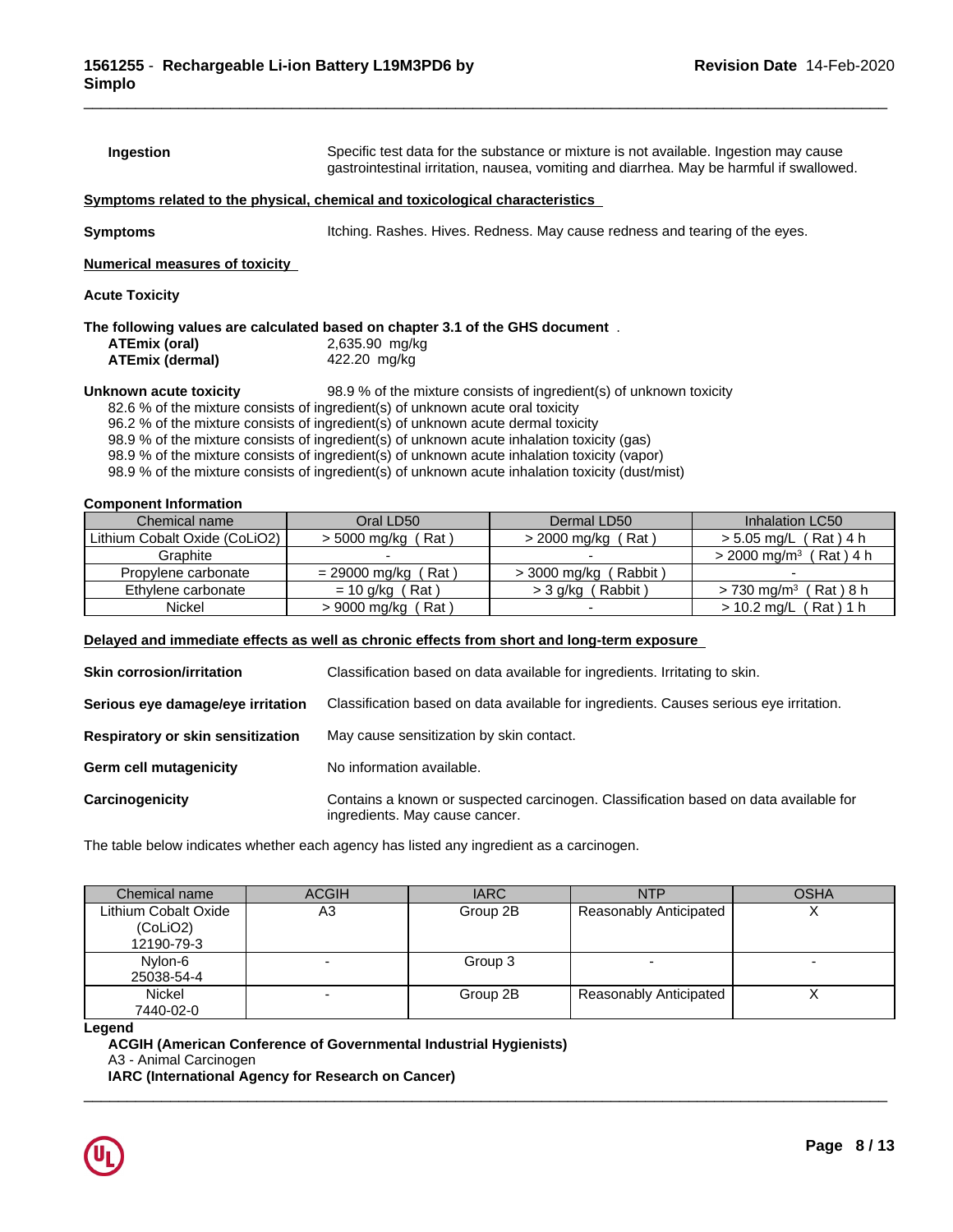| Group 2B - Possibly Carcinogenic to Humans<br>Group 3 - Not Classifiable as to Carcinogenicity in Humans<br>NTP (National Toxicology Program)<br>Reasonably Anticipated - Reasonably Anticipated to be a Human Carcinogen<br>OSHA (Occupational Safety and Health Administration of the US Department of Labor)<br>X - Present |                                                                 |  |  |  |
|--------------------------------------------------------------------------------------------------------------------------------------------------------------------------------------------------------------------------------------------------------------------------------------------------------------------------------|-----------------------------------------------------------------|--|--|--|
| <b>Reproductive toxicity</b>                                                                                                                                                                                                                                                                                                   | No information available.                                       |  |  |  |
| <b>STOT - single exposure</b>                                                                                                                                                                                                                                                                                                  | May cause respiratory irritation.                               |  |  |  |
| <b>STOT - repeated exposure</b>                                                                                                                                                                                                                                                                                                | Causes damage to organs through prolonged or repeated exposure. |  |  |  |
| <b>Aspiration hazard</b>                                                                                                                                                                                                                                                                                                       | No information available.                                       |  |  |  |

# **12. ECOLOGICAL INFORMATION**

\_\_\_\_\_\_\_\_\_\_\_\_\_\_\_\_\_\_\_\_\_\_\_\_\_\_\_\_\_\_\_\_\_\_\_\_\_\_\_\_\_\_\_\_\_\_\_\_\_\_\_\_\_\_\_\_\_\_\_\_\_\_\_\_\_\_\_\_\_\_\_\_\_\_\_\_\_\_\_\_\_\_\_\_\_\_\_\_\_\_\_\_\_

**Ecotoxicity Example 20 Telecotoxicity** Very toxic to aquatic life with long lasting effects.

| Chemical name       | <b>Toxicity to Algae</b>                                                                                                                              | <b>Toxicity to Fish</b>                                                                                                                                                                                                                                                                                                                                                                                        | Toxicity to<br>Microorganisms | Daphnia Magna (Water<br>Flea)                |
|---------------------|-------------------------------------------------------------------------------------------------------------------------------------------------------|----------------------------------------------------------------------------------------------------------------------------------------------------------------------------------------------------------------------------------------------------------------------------------------------------------------------------------------------------------------------------------------------------------------|-------------------------------|----------------------------------------------|
| Copper              | 72h EC50: 0.0426 -<br>$0.0535$ mg/L<br>(Pseudokirchneriella<br>subcapitata) 96h EC50:<br>$0.031 - 0.054$ mg/L<br>(Pseudokirchneriella<br>subcapitata) | 96h LC50: = $0.052$ mg/L<br>(Oncorhynchus mykiss)<br>96h LC50: = $0.3$ mg/L<br>(Cyprinus carpio) 96h<br>LC50: 0.0068 - 0.0156<br>mg/L (Pimephales<br>promelas) 96h $LC50:$ =<br>0.2 mg/L (Pimephales<br>promelas) 96h $LC50:$ =<br>0.8 mg/L (Cyprinus<br>carpio) 96h $LC50$ : =<br>0.112 mg/L (Poecilia<br>reticulata) 96h $LC50:$ =<br>1.25 mg/L (Lepomis<br>macrochirus) 96h LC50:<br>< 0.3 mg/L (Pimephales |                               | $\overline{48h}$ EC50: = 0.03 mg/L           |
| Graphite            |                                                                                                                                                       | promelas)<br>96h LC50: > 100 mg/L<br>(Danio rerio)                                                                                                                                                                                                                                                                                                                                                             |                               |                                              |
| Propylene carbonate | 72h EC50: > 500 mg/L<br>(Desmodesmus<br>subspicatus)                                                                                                  | 96h LC50: = $5300$ mg/L<br>(Leuciscus idus) 96h<br>$LC50:$ > 1000 mg/L<br>(Cyprinus carpio)                                                                                                                                                                                                                                                                                                                    | $EC50 > 10000$ mg/L 17 h      | 48h EC50: > 500 mg/L                         |
| Ethylene carbonate  |                                                                                                                                                       | 96h LC50: > 100 mg/L<br>(Oncorhynchus mykiss)                                                                                                                                                                                                                                                                                                                                                                  |                               |                                              |
| Nickel              | 96h EC50: 0.174 - 0.311<br>mg/L<br>(Pseudokirchneriella<br>subcapitata) 72h EC50: =<br>$0.18$ mg/L<br>(Pseudokirchneriella<br>subcapitata)            | 96h LC50: = $1.3$ mg/L<br>(Cyprinus carpio) 96h<br>$LC50: = 10.4$ mg/L<br>(Cyprinus carpio) 96h<br>$LC50:$ > 100 mg/L<br>(Brachydanio rerio)                                                                                                                                                                                                                                                                   |                               | 48h EC50: = 1 mg/L 48h<br>$EC50:$ > 100 mg/L |

 $\overline{\phantom{a}}$  ,  $\overline{\phantom{a}}$  ,  $\overline{\phantom{a}}$  ,  $\overline{\phantom{a}}$  ,  $\overline{\phantom{a}}$  ,  $\overline{\phantom{a}}$  ,  $\overline{\phantom{a}}$  ,  $\overline{\phantom{a}}$  ,  $\overline{\phantom{a}}$  ,  $\overline{\phantom{a}}$  ,  $\overline{\phantom{a}}$  ,  $\overline{\phantom{a}}$  ,  $\overline{\phantom{a}}$  ,  $\overline{\phantom{a}}$  ,  $\overline{\phantom{a}}$  ,  $\overline{\phantom{a}}$ 

## **Persistence and Degradability** No information available.

**Bioaccumulation**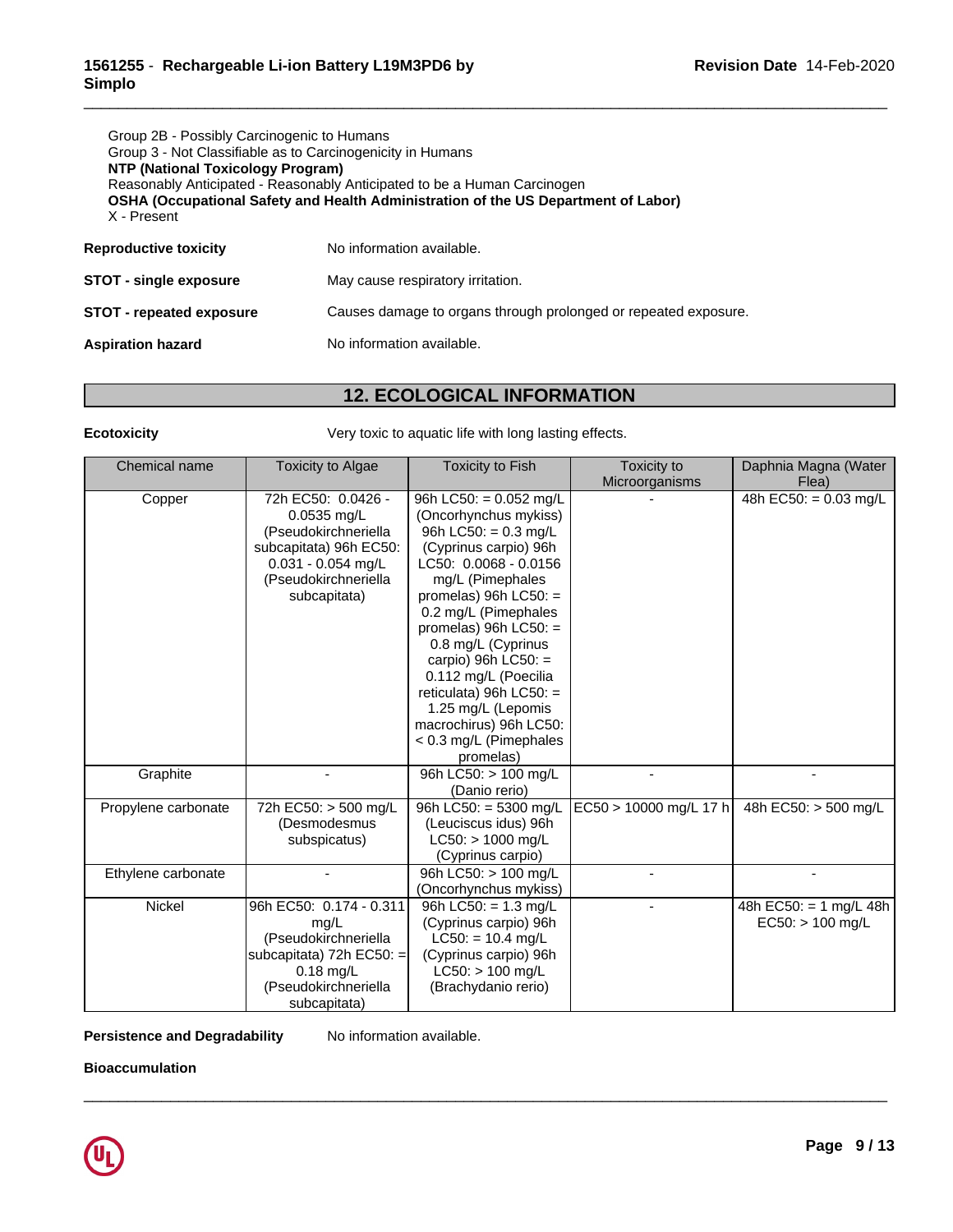# **Component Information** Chemical name **Log Pow** Propylene carbonate and the carbonate carbonate carbonate carbonate carbonate carbonate carbonate carbonate carbonate carbonate carbonate carbonate carbonate carbonate carbonate carbonate carbonate carbonate carbonate carb **Mobility** No information available. **Other adverse effects** No information available. **13. DISPOSAL CONSIDERATIONS Waste treatment methods Waste from residues/unused products** Dispose of in accordance with local regulations. Dispose of waste in accordance with environmental legislation. **Contaminated packaging** Do not reuse empty containers.

\_\_\_\_\_\_\_\_\_\_\_\_\_\_\_\_\_\_\_\_\_\_\_\_\_\_\_\_\_\_\_\_\_\_\_\_\_\_\_\_\_\_\_\_\_\_\_\_\_\_\_\_\_\_\_\_\_\_\_\_\_\_\_\_\_\_\_\_\_\_\_\_\_\_\_\_\_\_\_\_\_\_\_\_\_\_\_\_\_\_\_\_\_

| <b>California Waste Codes</b> | 141 |  |
|-------------------------------|-----|--|
|-------------------------------|-----|--|

This product contains one or more substances that are listed with the State of California as a hazardous waste.

188 of IMO-IMDG Code"

| Chemical name                               | California Hazardous Waste       |
|---------------------------------------------|----------------------------------|
| Lithium Cobalt Oxide (CoLiO2)<br>12190-79-3 | Toxic                            |
| Copper<br>7440-50-8                         | Toxic                            |
| Aluminum<br>7429-90-5                       | Ignitable powder                 |
| Nickel<br>7440-02-0                         | Toxic powder<br>Ignitable powder |

## **14. TRANSPORT INFORMATION**

**Note:** The transportation of primary lithium cells and batteries is regulated by the International Civil Aviation Organization, International Air Transport Association, International Maritime Dangerous Goods Code and the US Department of Transportation. The batteries must meet the following criteria for shipment: 1. Air shipments must meet the requirements listed in Special Provision A45 of the International Air Transport Association Dangerous Goods Regulations. 2. Meet the requirements for the US Department of Transportation listed in 49 CFR 173.185. 3. The transport of primary lithium batteries is prohibited aboard passenger aircraft. Refer to the Federal Register December 15, 2004 (Hazardous Materials; Prohibited on the Transportation of Primary Lithium Batteries and Cells Aboard Passenger Aircraft; Final Rule) Lithium batteries shipped as "Lithium batteries", "Lithium batteries packed with equipment", or "Lithium batteries contained in equipment" may not be classified as "Dangerous Goods" when shipped in accordance with "special provision A45 of IATA-DGR" or "special provision

| DOT                             | NOT REGULATED |
|---------------------------------|---------------|
| <b>Proper Shipping Name</b>     | NON-REGULATED |
| <b>Hazard Class</b>             | N/A           |
| <b>Emergency Response Guide</b> | 147           |
| <b>Number</b>                   |               |

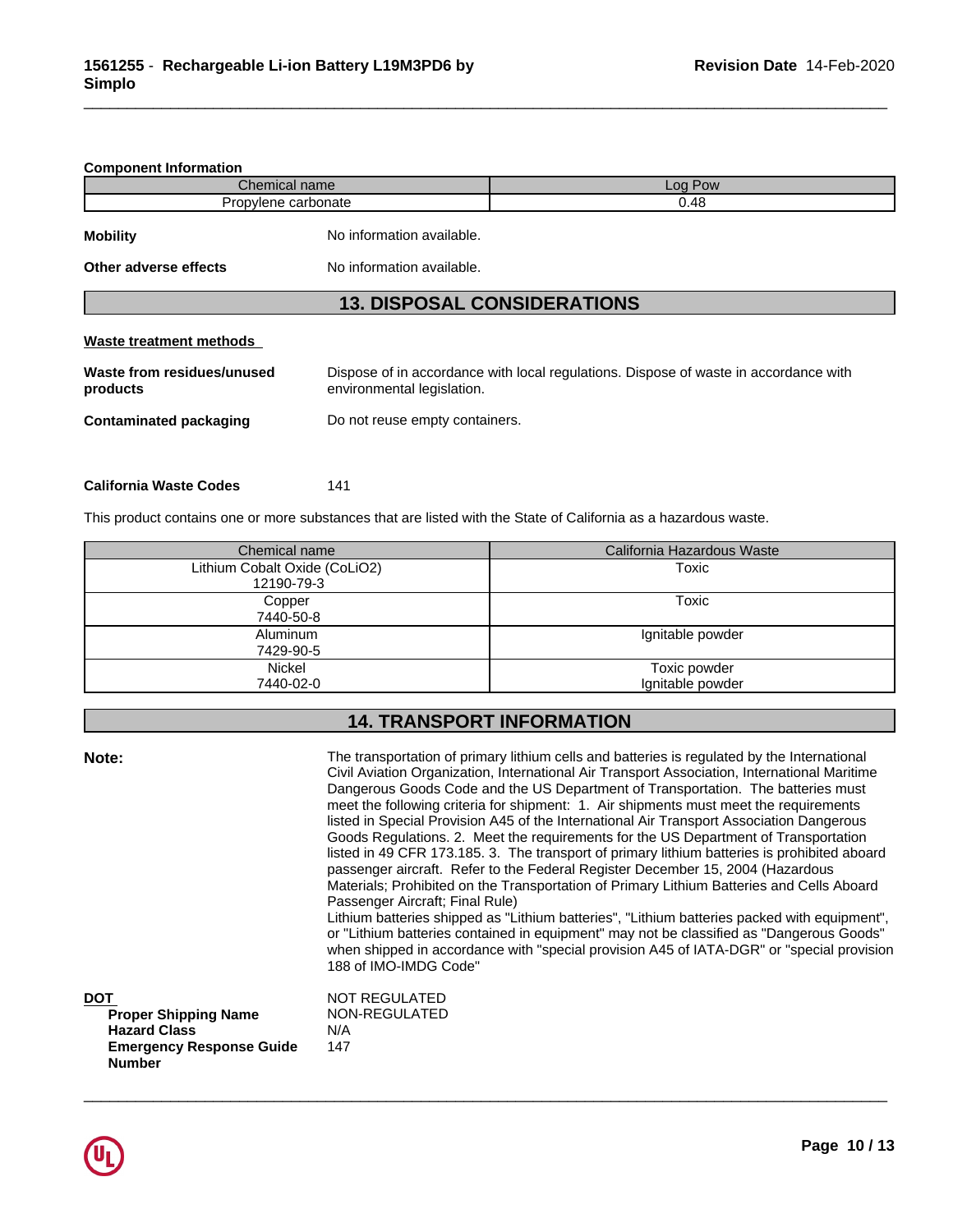|                                                                              | <b>15. REGULATORY INFORMATION</b>                                                                                                            |
|------------------------------------------------------------------------------|----------------------------------------------------------------------------------------------------------------------------------------------|
| <b>ADN</b>                                                                   | Not regulated                                                                                                                                |
| <b>ADR</b>                                                                   | Not regulated                                                                                                                                |
| RID                                                                          | Not regulated                                                                                                                                |
| <b>IMDG/IMO</b><br><b>Hazard Class</b><br>EmS-No.<br><b>Marine Pollutant</b> | Not regulated<br>N/A<br>$F-A, S-I$<br>This product contains a chemical which is listed as a marine pollutant according to<br><b>IMDG/IMO</b> |
| <b>IATA</b><br><b>Proper Shipping Name</b><br><b>Hazard Class</b>            | Not regulated<br>NON REGULATED<br>N/A                                                                                                        |
| <b>ICAO</b>                                                                  | Not regulated                                                                                                                                |
| <b>MEX</b>                                                                   | Not regulated                                                                                                                                |
| <b>TDG</b>                                                                   | Not regulated                                                                                                                                |
|                                                                              |                                                                                                                                              |

**Safety, health and environmental regulations/legislation specific for the substance or mixture**

### **International Regulations**

**The Montreal Protocol on Substances that Deplete the Ozone Layer** Notapplicable

**The Stockholm Convention on Persistent Organic Pollutants** Not applicable

**The Rotterdam Convention** Not applicable

| International Inventories |                                                   |
|---------------------------|---------------------------------------------------|
| <b>TSCA</b>               | Contact supplier for inventory compliance status. |
| <b>DSL/NDSL</b>           | Contact supplier for inventory compliance status. |
| <b>EINECS/ELINCS</b>      | Contact supplier for inventory compliance status. |
| <b>ENCS</b>               | Contact supplier for inventory compliance status. |
| <b>KECL</b>               | Contact supplier for inventory compliance status. |
| <b>PICCS</b>              | Contact supplier for inventory compliance status. |
| <b>AICS</b>               | Contact supplier for inventory compliance status. |

**Legend** 

 **TSCA** - United States Toxic Substances Control Act Section 8(b) Inventory

 **DSL/NDSL** - Canadian Domestic Substances List/Non-Domestic Substances List

 **EINECS/ELINCS** - European Inventory of Existing Chemical Substances/European List of Notified Chemical Substances

 **ENCS** - Japan Existing and New Chemical Substances

 **KECL** - Korean Existing and Evaluated Chemical Substances

 **PICCS** - Philippines Inventory of Chemicals and Chemical Substances

 **AICS** - Australian Inventory of Chemical Substances

## **US Federal Regulations**

## **SARA 313**

Section 313 of Title III of the Superfund Amendments and Reauthorization Act of 1986 (SARA). This product contains a chemical or chemicals which are subject to the reporting requirements of the Act and Title 40 of the Code of Federal Regulations, Part 372

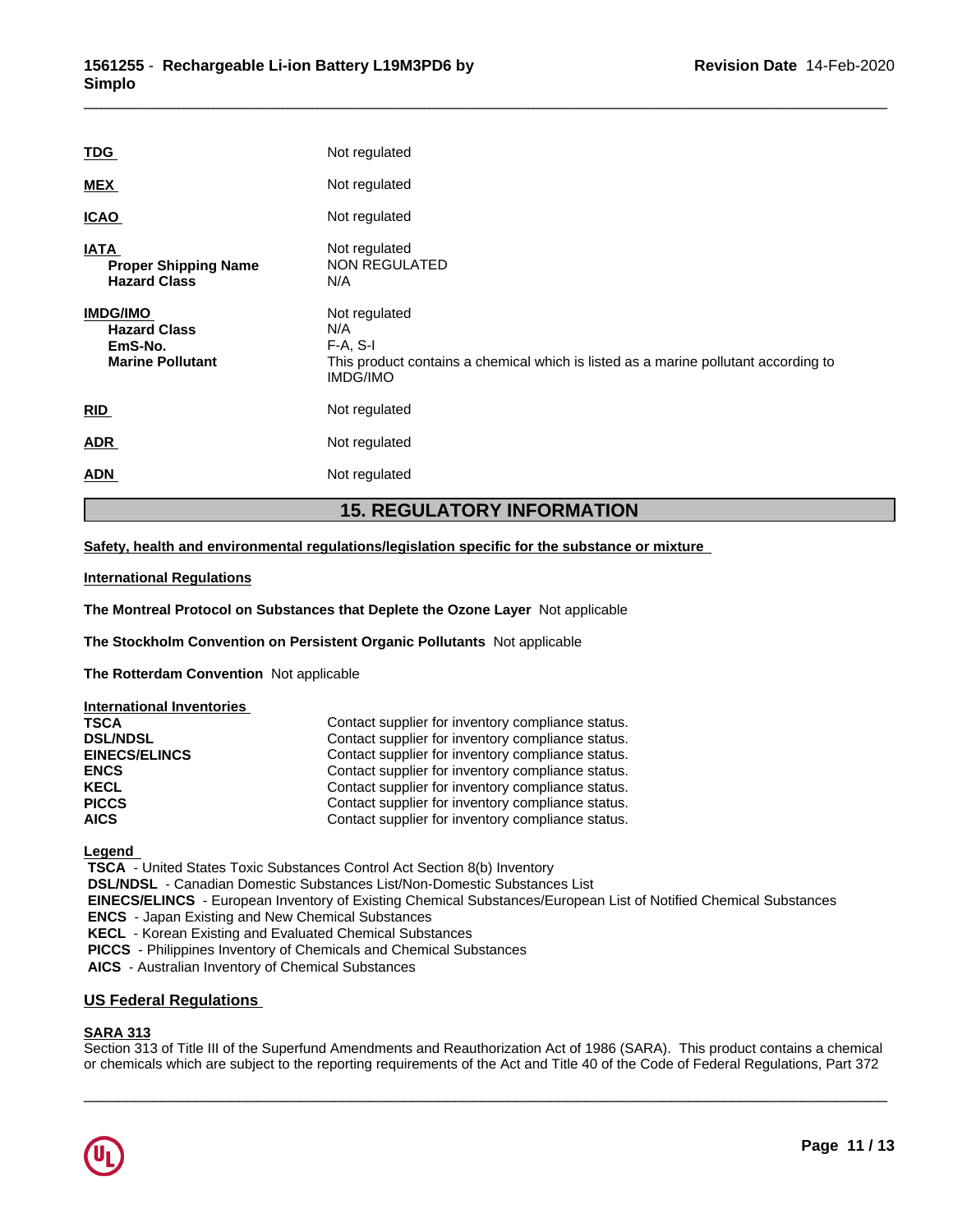| <b>Chemical name</b>                       | <b>CAS No.</b> | Weight-% | <b>SARA 313 - Threshold</b><br>Values % |
|--------------------------------------------|----------------|----------|-----------------------------------------|
| Lithium Cobalt Oxide (CoLiO2) - 12190-79-3 | 12190-79-3     | 25.65    |                                         |
| Copper - 7440-50-8                         | 7440-50-8      | 21.33    |                                         |
| Aluminum - 7429-90-5                       | 7429-90-5      | 3.23     |                                         |
| Nickel - 7440-02-0                         | 7440-02-0      | 1.16     | v.                                      |

## **SARA 311/312 Hazard Categories**

Should this product meet EPCRA 311/312 Tier reporting criteria at 40 CFR 370, refer to Section 2 of this SDS for appropriate classifications. Under the amended regulations at 40 CFR 370, EPCRA 311/312 Tier II reporting for the 2017 calendar year will need to be consistent with updated hazard classifications.

### **CWA** (Clean Water Act)

This product contains the following substances which are regulated pollutants pursuant to the Clean Water Act (40 CFR 122.21 and 40 CFR 122.42)

| <b>Chemical name</b> | <b>CWA - Reportable</b><br><b>Quantities</b> | <b>CWA - Toxic Pollutants</b> | <b>CWA - Priority</b><br><b>Pollutants</b> | <b>CWA - Hazardous</b><br><b>Substances</b> |
|----------------------|----------------------------------------------|-------------------------------|--------------------------------------------|---------------------------------------------|
| Copper               |                                              |                               |                                            |                                             |
| 7440-50-8            |                                              |                               |                                            |                                             |
| Nickel               |                                              |                               |                                            |                                             |
| 7440-02-0            |                                              |                               |                                            |                                             |

## **CERCLA**

This material, as supplied, contains one or more substances regulated as a hazardous substance under the Comprehensive Environmental Response Compensation and Liability Act (CERCLA) (40 CFR 302)

| <b>Chemical name</b> | <b>Hazardous Substances RQs</b> | <b>Extremely Hazardous</b><br><b>Substances RQs</b> | <b>RQ</b>           |
|----------------------|---------------------------------|-----------------------------------------------------|---------------------|
| Copper               | 5000 lb                         |                                                     | RQ 5000 lb final RQ |
| 7440-50-8            |                                 |                                                     | RQ 2270 kg final RQ |
| Nickel               | 100 <sub>lb</sub>               |                                                     | RQ 100 lb final RQ  |
| 7440-02-0            |                                 |                                                     | RQ 45.4 kg final RQ |

## **US State Regulations**

## **California Proposition 65**

This product contains the following Proposition 65 chemicals.

| Chemical name                                | <b>California Proposition 65</b>   |
|----------------------------------------------|------------------------------------|
| Nickel -<br>7440-02-0                        | 10/1/1989 (metallic)<br>carcinogen |
| <b>ILO OLIL Blub Li Li Vasco Basolaticos</b> |                                    |

## **U.S. State Right-to-Know Regulations**

This product may contain substances regulated by state right-to-know regulations.

| <b>Chemical name</b>                           | <b>New Jersey</b> | <b>Massachusetts</b> | Pennsylvania | <b>Rhode Island</b> | <b>Illinois</b> |
|------------------------------------------------|-------------------|----------------------|--------------|---------------------|-----------------|
| Lithium Cobalt Oxide<br>(CoLiO2)<br>12190-79-3 |                   |                      |              |                     | Λ               |
| Copper<br>7440-50-8                            |                   |                      |              |                     |                 |
| Graphite<br>7782-42-5                          |                   |                      |              |                     |                 |
| Aluminum<br>7429-90-5                          |                   |                      |              |                     |                 |
| Ethylene carbonate                             |                   |                      |              |                     |                 |

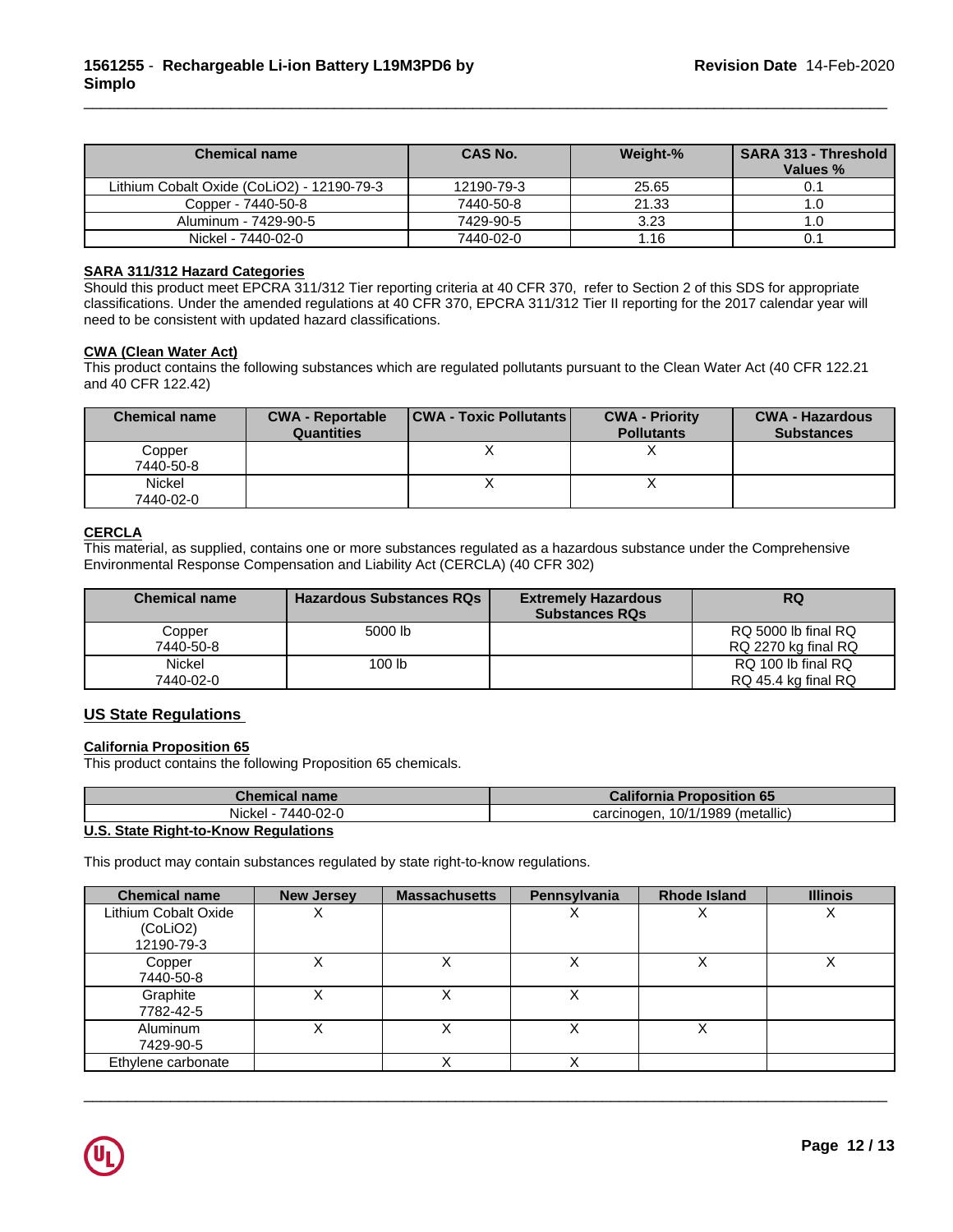| 96-49-1                                              |           |  |   |
|------------------------------------------------------|-----------|--|---|
| Phosphate(1-),<br>hexafluoro-, lithium<br>21324-40-3 |           |  |   |
| Nickel<br>7440-02-0                                  | $\lambda$ |  | ↗ |

# **16. OTHER INFORMATION**

| <b>NFPA</b>          | <b>Health hazards 1</b>  | <b>Flammability 0</b>                                                                         |  | <b>Instability 0</b>      | <b>Physical and Chemical</b>                        |
|----------------------|--------------------------|-----------------------------------------------------------------------------------------------|--|---------------------------|-----------------------------------------------------|
| <b>HMIS</b>          | Health hazards 0         | <b>Flammability 0</b>                                                                         |  | <b>Physical hazards 0</b> | <b>Properties -</b><br><b>Personal Protection X</b> |
| <b>Prepared By</b>   |                          | <b>Product Stewardship</b><br>23 British American Blvd.<br>Latham, NY 12110<br>1-800-572-6501 |  |                           |                                                     |
| <b>Issuing Date</b>  |                          | 19-Feb-2020                                                                                   |  |                           |                                                     |
| <b>Revision Date</b> |                          | 14-Feb-2020                                                                                   |  |                           |                                                     |
| <b>Revision Note</b> | No information available |                                                                                               |  |                           |                                                     |

## **Disclaimer**

The information provided in this Safety Data Sheet is correct to the best of our knowledge, information and belief at the date of its publication. The information given is designed only as a guidance for safe handling, use, processing, storage, transportation, disposal and release and is not to be considered a warranty or quality specification. The information relates only to the specific material designated and may not be valid for such material used in combination with any other materials or in any process, unless specified in the text

## **End of Safety Data Sheet**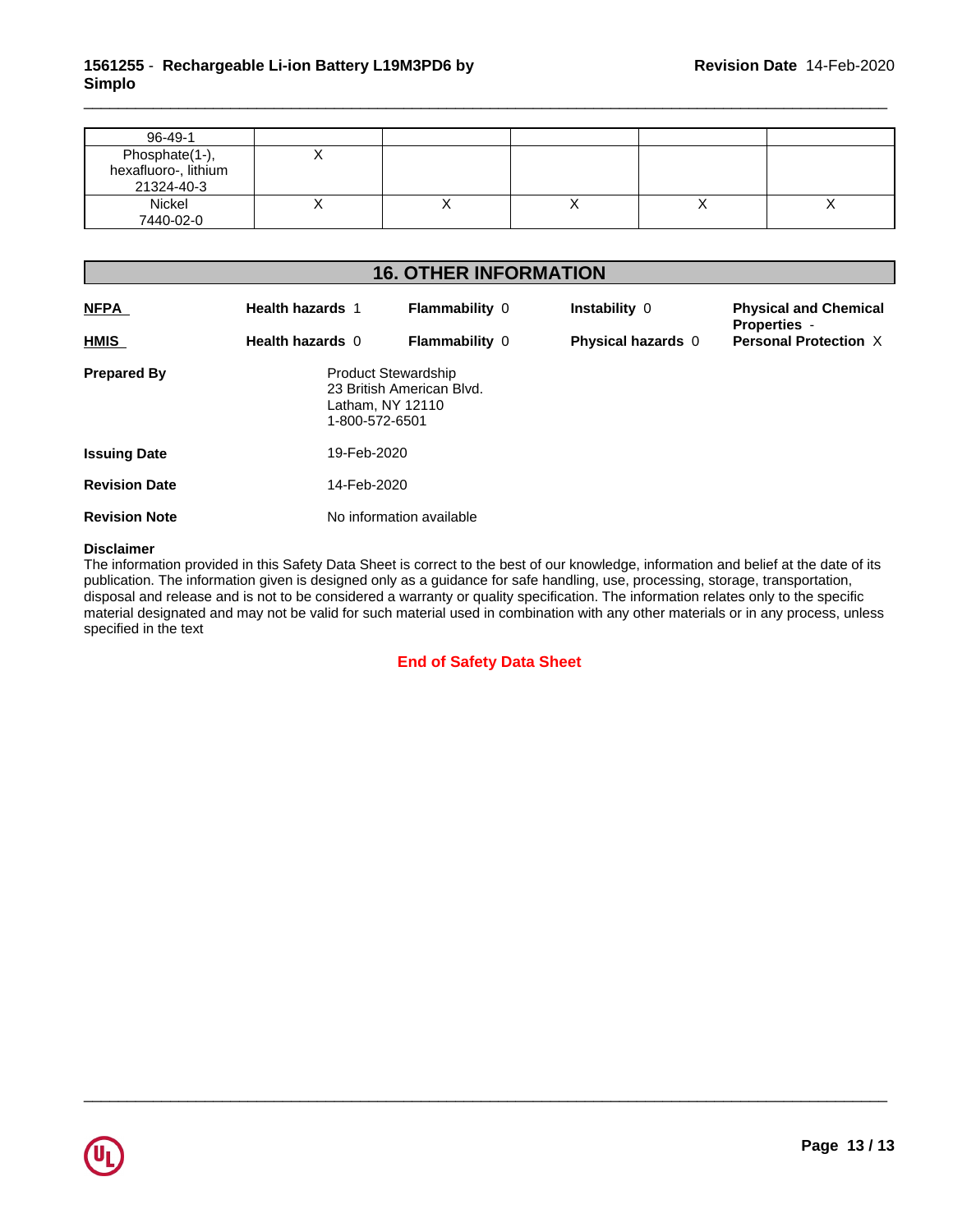**Issuing Date** 19-Feb-2020 **Revision Date** 14-Feb-2020 **Revision Number** 1

NGHS / English



**SAFETY DATA SHEET**<br> **SECURITY DATA SHEET**<br>
Revision Number 1<br>
The supplier identified below generated this SDS using the UL SDS template. UL did not test, certify, or approve the substance described in this SDS, and<br>
all *The supplier identified below generated this SDS using the UL SDS template. UL did not test, certify, or approve the substance described in this SDS, and* all information in this SDS was provided by the supplier or was reproduced from publically available regulatory data sources. UL makes no representations or warranties regarding the completeness or accuracy of the information in this SDS and disclaims all liability in connection with the use of this information or the substance described in this SDS. The layout, appearance and format of this SDS is @2014 UL LLC. All rights reserved.

**\_\_\_\_\_\_\_\_\_\_\_\_\_\_\_\_\_\_\_\_\_\_\_\_\_\_\_\_\_\_\_\_\_\_\_\_\_\_\_\_\_\_\_\_\_\_\_\_\_\_\_\_\_\_\_\_\_\_\_\_\_\_\_\_\_\_\_\_\_\_\_\_\_\_\_\_\_\_\_\_\_\_\_\_\_\_\_\_\_\_\_\_\_**

# **1. IDENTIFICATION**

| <b>Product identifier</b>                               |                                                                 |
|---------------------------------------------------------|-----------------------------------------------------------------|
| <b>Product Name</b>                                     | Rechargeable Li-ion Battery L19C3PD6 by Celxpert                |
| Other means of identification                           |                                                                 |
| <b>Product Code(s)</b>                                  | 1558236                                                         |
| Recommended use of the chemical and restrictions on use |                                                                 |
| <b>Recommended Use</b>                                  | Lithium Ion Battery                                             |
| <b>Restrictions on use</b>                              | No information available                                        |
| Details of the supplier of the safety data sheet        |                                                                 |
| <b>Supplier Identification</b>                          | Lenovo LNB laptops                                              |
| <b>Address</b>                                          | Songtao Road 696<br>shanghai<br>shanghai<br>201203<br><b>CN</b> |
| <b>Telephone</b>                                        | Phone: 18116118603                                              |
| E-mail                                                  | yuanbb1@lenovo.com                                              |
| <b>Emergency telephone number</b>                       |                                                                 |
| <b>Company Emergency Phone</b><br><b>Number</b>         | 18116118603                                                     |

# **2. HAZARDS IDENTIFICATION**

## **Classification**

| Acute toxicity - Dermal           | Category 3        |
|-----------------------------------|-------------------|
| Skin corrosion/irritation         | <b>Category 2</b> |
| Serious eye damage/eye irritation | Category          |
| Skin sensitization                | Category          |
| Carcinogenicity                   | Category 1B       |

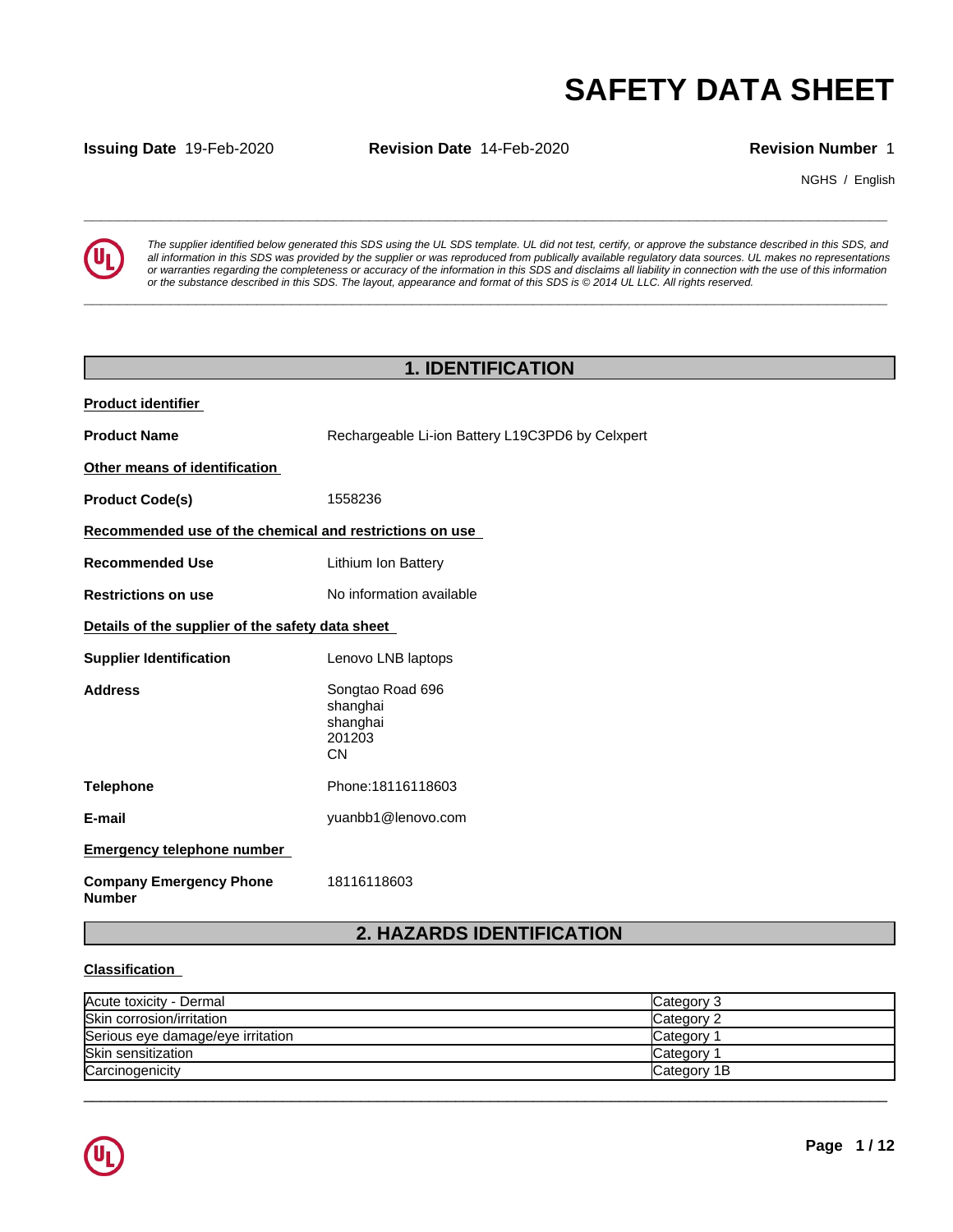Specific target organ toxicity (repeated exposure) Category 1

This is a battery. In case of rupture: the above hazards exist.

\_\_\_\_\_\_\_\_\_\_\_\_\_\_\_\_\_\_\_\_\_\_\_\_\_\_\_\_\_\_\_\_\_\_\_\_\_\_\_\_\_\_\_\_\_\_\_\_\_\_\_\_\_\_\_\_\_\_\_\_\_\_\_\_\_\_\_\_\_\_\_\_\_\_\_\_\_\_\_\_\_\_\_\_\_\_\_\_\_\_\_\_\_

**Appearance** Solid **Physical state** Solid **Odor** No information available

### **GHS Label elements, including precautionary statements**

### **Danger**

### **Hazard statements**

Toxic in contact with skin Causes skin irritation Causes serious eye damage May cause an allergic skin reaction May cause cancer Causes damage to organs through prolonged or repeated exposure



### **Precautionary Statements - Prevention**

Obtain special instructions before use Do not handle until all safety precautions have been read and understood Wear protective gloves/protective clothing/eye protection/face protection Wash face, hands and any exposed skin thoroughly after handling Contaminated work clothing must not be allowed out of the workplace Do not breathe dust/fume/gas/mist/vapors/spray Do not eat, drink or smoke when using this product

### **Precautionary Statements - Response**

IF exposed or concerned: Get medical advice/attention

Specific treatment (see supplemental first aid instructions on this label)

### **Eyes**

IF IN EYES: Rinse cautiously with water for several minutes. Remove contact lenses, if present and easy to do. Continue rinsing Immediately call a POISON CENTER or doctor

 $\overline{\phantom{a}}$  ,  $\overline{\phantom{a}}$  ,  $\overline{\phantom{a}}$  ,  $\overline{\phantom{a}}$  ,  $\overline{\phantom{a}}$  ,  $\overline{\phantom{a}}$  ,  $\overline{\phantom{a}}$  ,  $\overline{\phantom{a}}$  ,  $\overline{\phantom{a}}$  ,  $\overline{\phantom{a}}$  ,  $\overline{\phantom{a}}$  ,  $\overline{\phantom{a}}$  ,  $\overline{\phantom{a}}$  ,  $\overline{\phantom{a}}$  ,  $\overline{\phantom{a}}$  ,  $\overline{\phantom{a}}$ 

## **Skin**

IF ON SKIN: Wash with plenty of water and soap

Call a POISON CENTER or doctor if you feel unwell

Take off immediately all contaminated clothing and wash it before reuse

If skin irritation or rash occurs: Get medical advice/attention

Wash contaminated clothing before reuse

## **Precautionary Statements - Storage**

Store locked up

## **Precautionary Statements - Disposal**

Dispose of contents/container to an approved waste disposal plant

## **Other information**

May be harmful if swallowed. Very toxic to aquatic life with long lasting effects.

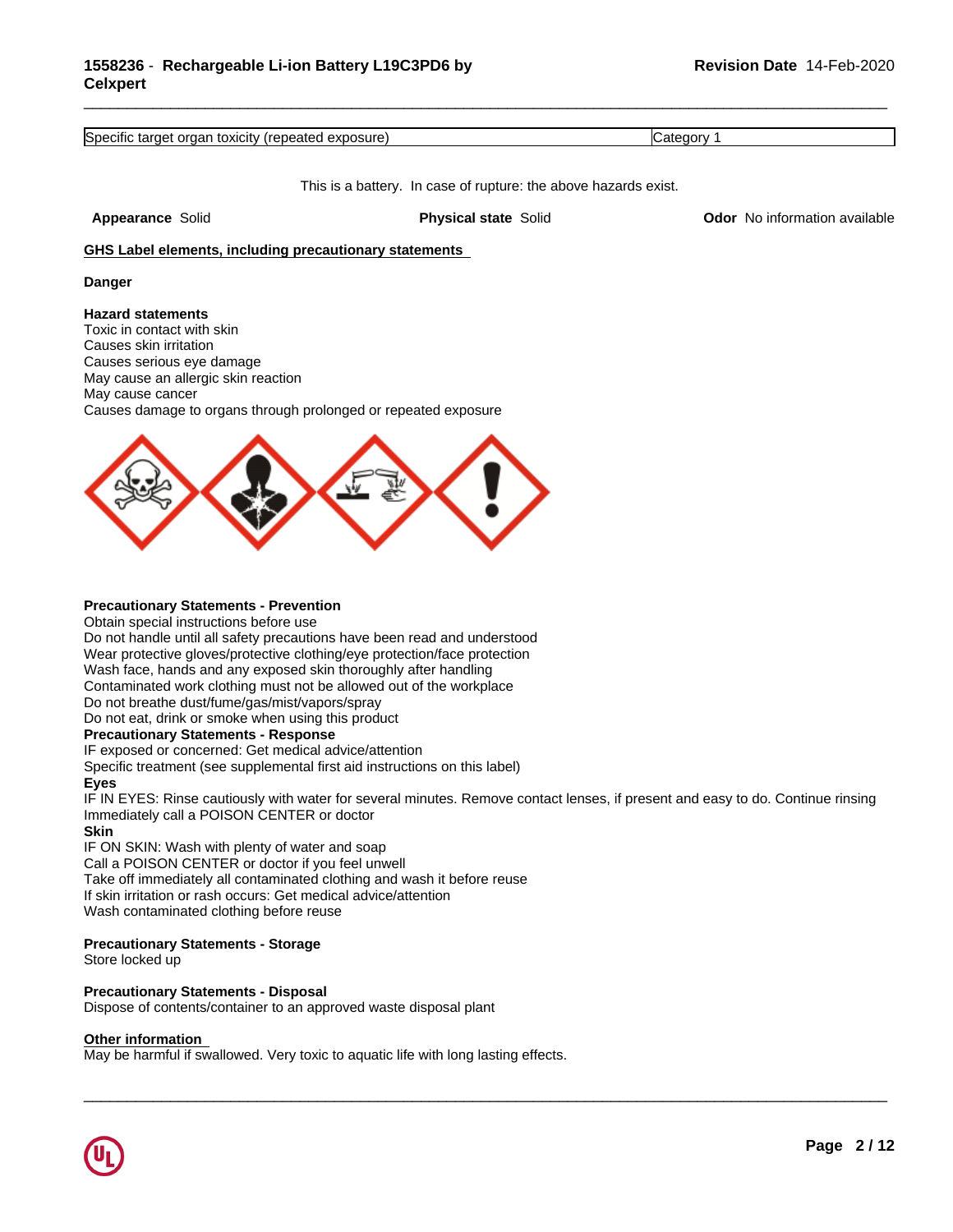**Unknown acute toxicity** 98.19 % of the mixture consists of ingredient(s) of unknown toxicity

\_\_\_\_\_\_\_\_\_\_\_\_\_\_\_\_\_\_\_\_\_\_\_\_\_\_\_\_\_\_\_\_\_\_\_\_\_\_\_\_\_\_\_\_\_\_\_\_\_\_\_\_\_\_\_\_\_\_\_\_\_\_\_\_\_\_\_\_\_\_\_\_\_\_\_\_\_\_\_\_\_\_\_\_\_\_\_\_\_\_\_\_\_

67.12 % of the mixture consists of ingredient(s) of unknown acute oral toxicity

95.06 % of the mixture consists of ingredient(s) of unknown acute dermal toxicity

 $98.19$  % of the mixture consists of ingredient(s) of unknown acute inhalation toxicity (gas)

98.19 % of the mixture consists of ingredient(s) of unknown acute inhalation toxicity (vapor)

98.19 % of the mixture consists of ingredient(s) of unknown acute inhalation toxicity (dust/mist)

## **3. COMPOSITION/INFORMATION ON INGREDIENTS**

## **Substance**

Not applicable.

### **Mixture**

| Chemical name                          | CAS No.    | Weight-% | <b>Hazardous Material</b><br><b>Information Review Act</b><br>registry number (HMIRA<br>registry $#$ ) | Date HMIRA filed and<br>date exemption granted<br>(if applicable) |
|----------------------------------------|------------|----------|--------------------------------------------------------------------------------------------------------|-------------------------------------------------------------------|
| Lithium Cobalt Oxide<br>(CoLiO2)       | 12190-79-3 | 42.28    |                                                                                                        |                                                                   |
| Aluminum foil                          | 7429-90-5  | 9.68     |                                                                                                        |                                                                   |
| Copper                                 | 7440-50-8  | 8.6      |                                                                                                        |                                                                   |
| Phosphate(1-),<br>hexafluoro-, lithium | 21324-40-3 | 3.13     |                                                                                                        |                                                                   |
| Ethylene carbonate                     | 96-49-1    | 3.09     |                                                                                                        |                                                                   |
| Nickel                                 | 7440-02-0  | 0.45     |                                                                                                        |                                                                   |

# **4. FIRST AID MEASURES**

## **Description of first aid measures**

| <b>General advice</b>              | Show this safety data sheet to the doctor in attendance. Immediate medical attention is<br>required. IF exposed or concerned: Get medical advice/attention. First aid is upon rupture of<br>sealed battery.                                                                                                                               |
|------------------------------------|-------------------------------------------------------------------------------------------------------------------------------------------------------------------------------------------------------------------------------------------------------------------------------------------------------------------------------------------|
| <b>Inhalation</b>                  | Remove to fresh air. Get medical attention immediately if symptoms occur.                                                                                                                                                                                                                                                                 |
| Eye contact                        | Get immediate medical advice/attention. Rinse immediately with plenty of water, also under<br>the eyelids, for at least 15 minutes. Keep eye wide open while rinsing. Remove contact<br>lenses, if present and easy to do. Continue rinsing. Do not rub affected area.                                                                    |
| <b>Skin contact</b>                | Get immediate medical advice/attention. Wash off immediately with soap and plenty of<br>water while removing all contaminated clothes and shoes. May cause an allergic skin<br>reaction.                                                                                                                                                  |
| Ingestion                          | Do NOT induce vomiting. Clean mouth with water and drink afterwards plenty of water.<br>Never give anything by mouth to an unconscious person. Get immediate medical<br>advice/attention.                                                                                                                                                 |
| Self-protection of the first aider | Ensure that medical personnel are aware of the material(s) involved, take precautions to<br>protect themselves and prevent spread of contamination. Wear personal protective clothing<br>(see section 8). Avoid direct contact with skin. Use barrier to give mouth-to-mouth<br>resuscitation. Avoid contact with skin, eyes or clothing. |

 $\overline{\phantom{a}}$  ,  $\overline{\phantom{a}}$  ,  $\overline{\phantom{a}}$  ,  $\overline{\phantom{a}}$  ,  $\overline{\phantom{a}}$  ,  $\overline{\phantom{a}}$  ,  $\overline{\phantom{a}}$  ,  $\overline{\phantom{a}}$  ,  $\overline{\phantom{a}}$  ,  $\overline{\phantom{a}}$  ,  $\overline{\phantom{a}}$  ,  $\overline{\phantom{a}}$  ,  $\overline{\phantom{a}}$  ,  $\overline{\phantom{a}}$  ,  $\overline{\phantom{a}}$  ,  $\overline{\phantom{a}}$ 

## **Most important symptoms and effects, both acute and delayed**

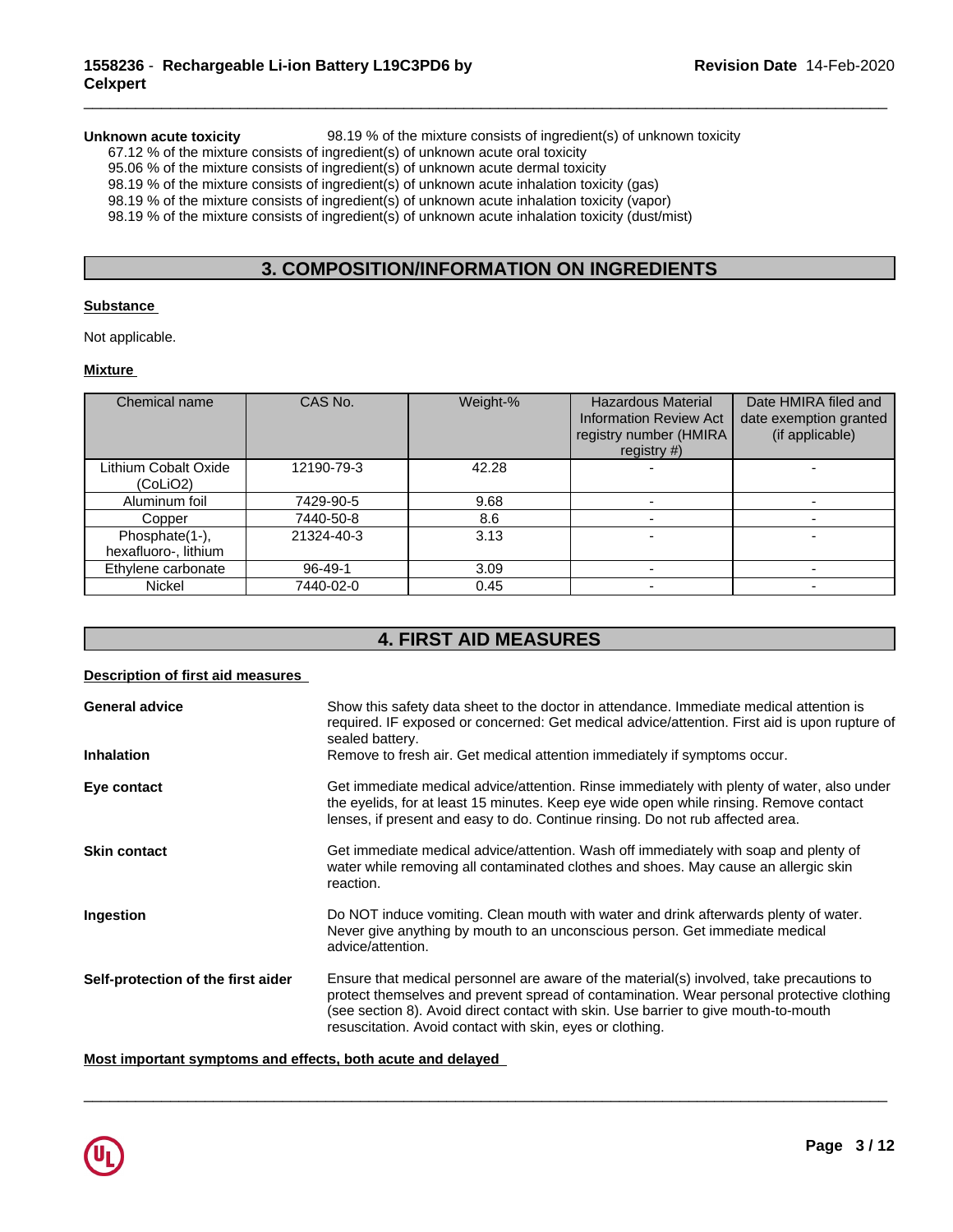| <b>Symptoms</b>                                                                                                  | Burning sensation. Itching. Rashes. Hives.                                                                                            |
|------------------------------------------------------------------------------------------------------------------|---------------------------------------------------------------------------------------------------------------------------------------|
|                                                                                                                  | Indication of any immediate medical attention and special treatment needed                                                            |
| Note to physicians                                                                                               | May cause sensitization in susceptible persons. Treat symptomatically.                                                                |
|                                                                                                                  |                                                                                                                                       |
|                                                                                                                  | <b>5. FIRE-FIGHTING MEASURES</b>                                                                                                      |
| <b>Suitable Extinguishing Media</b>                                                                              | Use extinguishing measures that are appropriate to local circumstances and the<br>surrounding environment.                            |
| <b>Large Fire</b>                                                                                                | CAUTION: Use of water spray when fighting fire may be inefficient.                                                                    |
| Unsuitable extinguishing media                                                                                   | Do not scatter spilled material with high pressure water streams.                                                                     |
| Specific hazards arising from the<br>chemical                                                                    | Product is or contains a sensitizer. May cause sensitization by skin contact.                                                         |
| <b>Hazardous Combustion Products</b>                                                                             | Carbon oxides.                                                                                                                        |
| <b>Explosion Data</b><br><b>Sensitivity to Mechanical Impact NONE.</b><br><b>Sensitivity to Static Discharge</b> | NONE.                                                                                                                                 |
| Special protective equipment for<br>fire-fighters                                                                | Firefighters should wear self-contained breathing apparatus and full firefighting turnout<br>gear. Use personal protection equipment. |

## **6. ACCIDENTAL RELEASE MEASURES**

## **Personal precautions, protective equipment and emergency procedures**

| <b>Personal precautions</b>                          | Avoid contact with skin, eyes or clothing. Ensure adequate ventilation. Use personal<br>protective equipment as required. Evacuate personnel to safe areas. Keep people away<br>from and upwind of spill/leak. |  |  |  |
|------------------------------------------------------|----------------------------------------------------------------------------------------------------------------------------------------------------------------------------------------------------------------|--|--|--|
| <b>Other Information</b>                             | Refer to protective measures listed in Sections 7 and 8.                                                                                                                                                       |  |  |  |
| Methods and material for containment and cleaning up |                                                                                                                                                                                                                |  |  |  |
| <b>Methods for containment</b>                       | Prevent further leakage or spillage if safe to do so.                                                                                                                                                          |  |  |  |
| Methods for cleaning up                              | Pick up and transfer to properly labeled containers.                                                                                                                                                           |  |  |  |

# **7. HANDLING AND STORAGE**

## **Precautions for safe handling**

Advice on safe handling **In case of rupture: Handle in accordance with good industrial hygiene and safety practice.** Avoid contact with skin, eyes or clothing. Ensure adequate ventilation. Take off contaminated clothing and wash before reuse. Do not eat, drink or smoke when using this product. In case of insufficient ventilation, wear suitable respiratory equipment.

 $\overline{\phantom{a}}$  ,  $\overline{\phantom{a}}$  ,  $\overline{\phantom{a}}$  ,  $\overline{\phantom{a}}$  ,  $\overline{\phantom{a}}$  ,  $\overline{\phantom{a}}$  ,  $\overline{\phantom{a}}$  ,  $\overline{\phantom{a}}$  ,  $\overline{\phantom{a}}$  ,  $\overline{\phantom{a}}$  ,  $\overline{\phantom{a}}$  ,  $\overline{\phantom{a}}$  ,  $\overline{\phantom{a}}$  ,  $\overline{\phantom{a}}$  ,  $\overline{\phantom{a}}$  ,  $\overline{\phantom{a}}$ 

## **Conditions for safe storage, including any incompatibilities**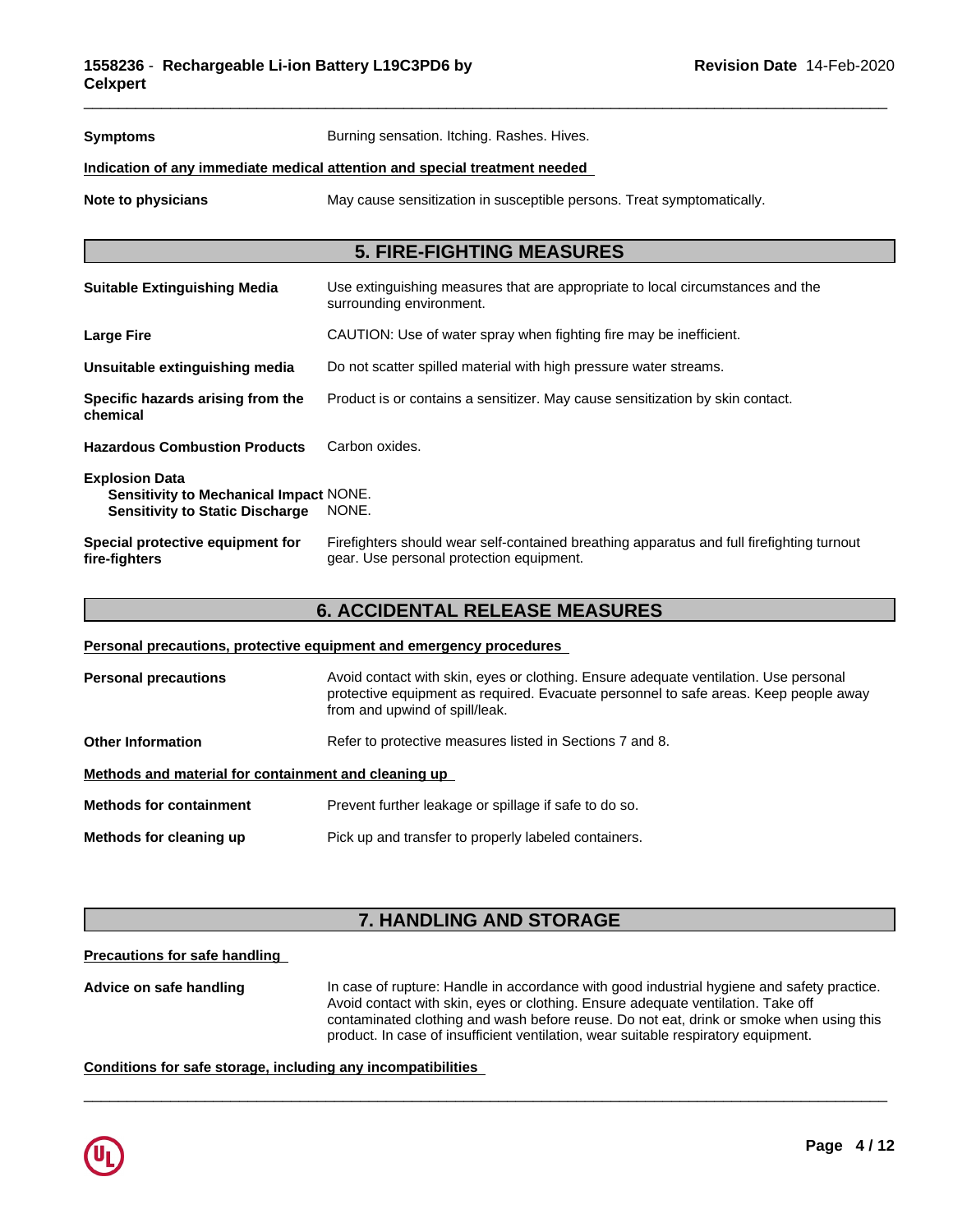**Storage Conditions** Keep containers tightly closed in a dry, cool and well-ventilated place. Store locked up. Keep out of the reach of children.

\_\_\_\_\_\_\_\_\_\_\_\_\_\_\_\_\_\_\_\_\_\_\_\_\_\_\_\_\_\_\_\_\_\_\_\_\_\_\_\_\_\_\_\_\_\_\_\_\_\_\_\_\_\_\_\_\_\_\_\_\_\_\_\_\_\_\_\_\_\_\_\_\_\_\_\_\_\_\_\_\_\_\_\_\_\_\_\_\_\_\_\_\_

## **8. EXPOSURE CONTROLS/PERSONAL PROTECTION**

## **Control parameters**

### **Exposure Limits** .

| Chemical name                          | <b>ACGIH TLV</b>                    |                               | <b>OSHA PEL</b>                                                      | <b>NIOSH IDLH</b>                       |
|----------------------------------------|-------------------------------------|-------------------------------|----------------------------------------------------------------------|-----------------------------------------|
| Lithium Cobalt Oxide (CoLiO2)          | TWA: $0.02 \text{ mg/m}^3$          |                               |                                                                      |                                         |
| 12190-79-3                             |                                     |                               |                                                                      |                                         |
| Aluminum foil                          | TWA: 1 mg/m <sup>3</sup> respirable |                               | TWA: 15 mg/m <sup>3</sup> total dust                                 | TWA: 10 $mg/m3$ total dust              |
| 7429-90-5                              | particulate matter                  |                               | TWA: 5 mg/m <sup>3</sup> respirable                                  | TWA: $5 \text{ mg/m}^3$ respirable dust |
|                                        |                                     |                               | fraction                                                             |                                         |
|                                        |                                     |                               | (vacated) TWA: 15 mg/m <sup>3</sup> total                            |                                         |
|                                        |                                     |                               | dust                                                                 |                                         |
|                                        |                                     |                               | (vacated) TWA: 5 mg/m <sup>3</sup>                                   |                                         |
|                                        |                                     |                               | respirable fraction                                                  |                                         |
| Copper                                 | TWA: $0.2 \text{ mg/m}^3$ fume      |                               | TWA: 0.1 mg/m <sup>3</sup> fume                                      | IDLH: 100 mg/m <sup>3</sup> dust, fume  |
| 7440-50-8                              |                                     |                               | TWA: 1 $mg/m3$ dust and mist                                         | and mist                                |
|                                        |                                     |                               | (vacated) TWA: 0.1 mg/m <sup>3</sup> Cu                              | TWA: 1 $mg/m3$ dust and mist            |
|                                        |                                     |                               | dust, fume, mist                                                     | TWA: $0.1 \text{ mg/m}^3$ fume          |
| Phosphate(1-), hexafluoro-,<br>lithium | TWA: 2.5 mg/m <sup>3</sup> $F$      |                               | TWA: 2.5 mg/m <sup>3</sup> F<br>(vacated) TWA: 2.5 mg/m <sup>3</sup> | IDLH: 250 mg/m <sup>3</sup> F           |
| 21324-40-3                             |                                     |                               |                                                                      |                                         |
| Nickel                                 | TWA: 1.5 mg/m <sup>3</sup>          |                               | TWA: 1 $mg/m3$                                                       | IDLH: $10 \text{ mg/m}^3$               |
| 7440-02-0                              |                                     |                               | (vacated) TWA: 1 mg/m <sup>3</sup>                                   | TWA: $0.015$ mg/m <sup>3</sup>          |
| Chemical name                          | Alberta                             | <b>British Columbia</b>       | <b>Ontario TWAEV</b>                                                 | Quebec                                  |
| Lithium Cobalt Oxide                   | TWA: 0.02 mg/m <sup>3</sup>         | TWA: $0.02$ mg/m <sup>3</sup> | TWA: $0.02$ mg/m <sup>3</sup>                                        | TWA: 0.02 mg/m <sup>3</sup>             |
| (CoLiO2)                               |                                     |                               |                                                                      |                                         |
| 12190-79-3                             |                                     |                               |                                                                      |                                         |
| Aluminum foil                          | TWA: 10 mg/m $3$                    | TWA: 1.0 mg/m $3$             | TWA: 1 mg/m <sup>3</sup>                                             | TWA: $10 \text{ mg/m}^3$                |
| 7429-90-5                              |                                     |                               |                                                                      |                                         |
| Copper                                 | TWA: $0.2 \text{ mg/m}^3$           | TWA: 1 $mg/m3$                | TWA: 0.2 mg/m <sup>3</sup>                                           | TWA: $0.2 \text{ mg/m}^3$               |
| 7440-50-8                              | TWA: 1 $mg/m3$                      | TWA: 0.2 mg/m <sup>3</sup>    | TWA: 1 mg/m <sup>3</sup>                                             | TWA: 1 $mg/m3$                          |
| Phosphate(1-),                         | TWA: $2.5 \text{ mg/m}^3$           | TWA: $2.5 \text{ mg/m}^3$     | TWA: $2.5$ mg/m <sup>3</sup>                                         | TWA: 2.5 mg/m <sup>3</sup>              |
| hexafluoro-, lithium                   |                                     |                               |                                                                      |                                         |
| 21324-40-3                             |                                     |                               |                                                                      |                                         |
| <b>Nickel</b>                          | TWA: $1.5 \text{ mg/m}^3$           | TWA: $0.05$ mg/m <sup>3</sup> | TWA: 1 mg/m <sup>3</sup>                                             | TWA: 1 mg/m <sup>3</sup>                |
| 7440-02-0                              |                                     |                               |                                                                      |                                         |

**Other Exposure Guidelines** Vacated limits revoked by the Court of Appeals decision in AFL-CIO v.OSHA, 965 F.2d 962 (11th Cir., 1992). See section 15 for national exposure control parameters.

 $\overline{\phantom{a}}$  ,  $\overline{\phantom{a}}$  ,  $\overline{\phantom{a}}$  ,  $\overline{\phantom{a}}$  ,  $\overline{\phantom{a}}$  ,  $\overline{\phantom{a}}$  ,  $\overline{\phantom{a}}$  ,  $\overline{\phantom{a}}$  ,  $\overline{\phantom{a}}$  ,  $\overline{\phantom{a}}$  ,  $\overline{\phantom{a}}$  ,  $\overline{\phantom{a}}$  ,  $\overline{\phantom{a}}$  ,  $\overline{\phantom{a}}$  ,  $\overline{\phantom{a}}$  ,  $\overline{\phantom{a}}$ 

## **Appropriate engineering controls**

**Engineering controls** Showers Eyewash stations Ventilation systems.

## **Individual protection measures, such as personal protective equipment**

**Eye/face protection** Tight sealing safety goggles.

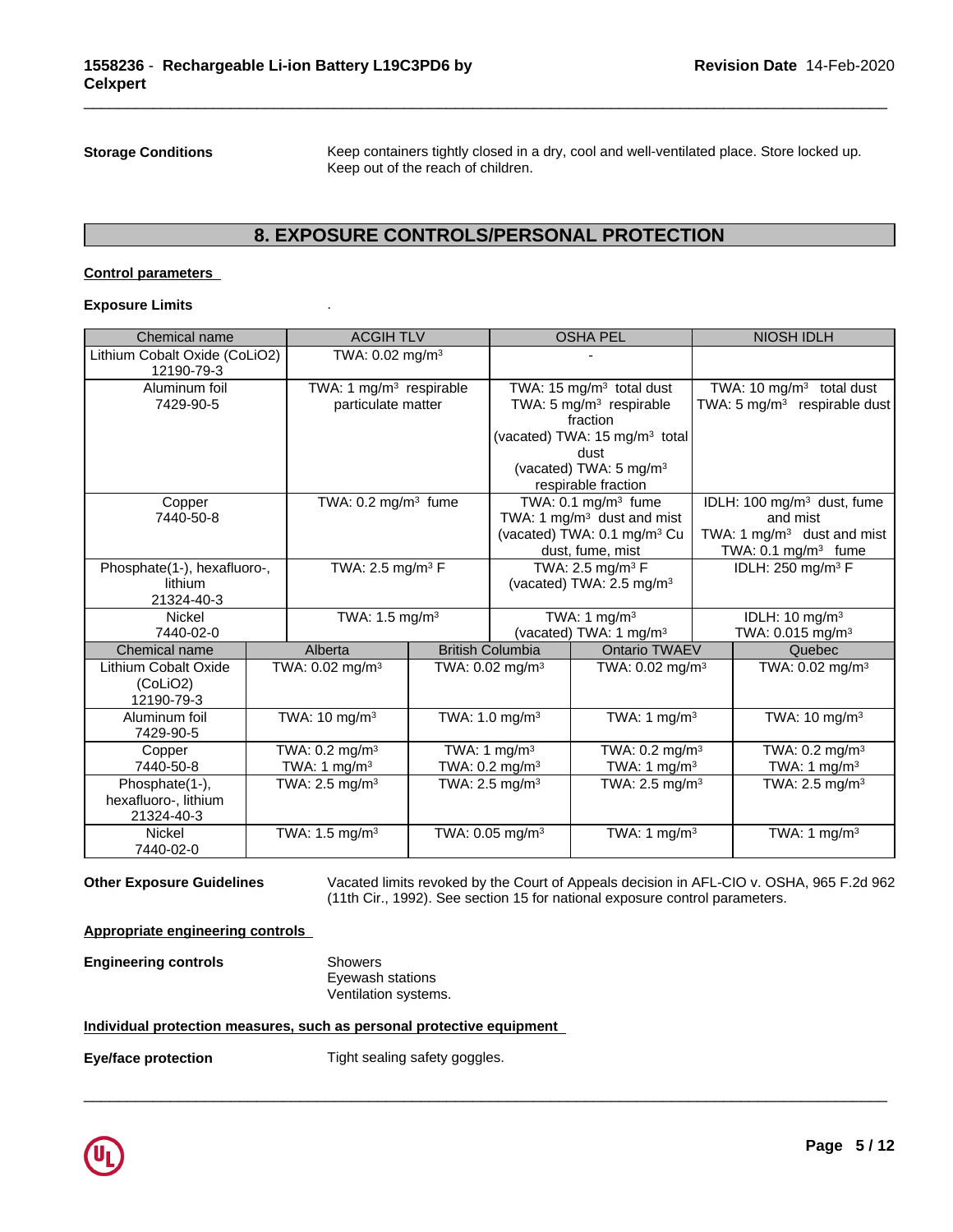| <b>Hand protection</b>         | Wear suitable gloves. Impervious gloves.                                                                                                                                                                                                                                                                                                                                                                                                                          |
|--------------------------------|-------------------------------------------------------------------------------------------------------------------------------------------------------------------------------------------------------------------------------------------------------------------------------------------------------------------------------------------------------------------------------------------------------------------------------------------------------------------|
| Skin and body protection       | Wear suitable protective clothing. Long sleeved clothing. Chemical resistant apron.                                                                                                                                                                                                                                                                                                                                                                               |
| <b>Respiratory protection</b>  | No protective equipment is needed under normal use conditions. If exposure limits are<br>exceeded or irritation is experienced, ventilation and evacuation may be required.                                                                                                                                                                                                                                                                                       |
| General hygiene considerations | Handle in accordance with good industrial hygiene and safety practice. Avoid contact with<br>skin, eyes or clothing. Wear suitable gloves and eye/face protection. Do not eat, drink or<br>smoke when using this product. Remove and wash contaminated clothing and gloves,<br>including the inside, before re-use. Regular cleaning of equipment, work area and clothing<br>is recommended. Wash hands before breaks and immediately after handling the product. |

# **9. PHYSICAL AND CHEMICAL PROPERTIES**

### **Information on basic physical and chemical properties**

| <b>Physical state</b>                                          | <u>.</u><br>Solid        |                       |  |
|----------------------------------------------------------------|--------------------------|-----------------------|--|
| Appearance                                                     | Solid                    |                       |  |
| Odor                                                           | No information available |                       |  |
| Color                                                          | No information available |                       |  |
| <b>Odor Threshold</b>                                          | No information available |                       |  |
| <b>Property</b>                                                | Values                   | <b>Remarks Method</b> |  |
| рH                                                             | No data available        | None known            |  |
| Melting / freezing point                                       | No data available        | None known            |  |
| Boiling point / boiling range                                  | No data available        | None known            |  |
| <b>Flash Point</b>                                             | No data available        | None known            |  |
| <b>Evaporation Rate</b>                                        | No data available        | None known            |  |
| Flammability (solid, gas)                                      | No data available        | None known            |  |
| <b>Flammability Limit in Air</b>                               |                          | None known            |  |
| <b>Upper flammability limit</b>                                | No data available        |                       |  |
| <b>Lower flammability limit</b>                                | No data available        |                       |  |
| Vapor pressure                                                 | No data available        | None known            |  |
| Vapor density                                                  | No data available        | None known            |  |
| <b>Relative density</b>                                        | No data available        | None known            |  |
| <b>Water Solubility</b>                                        | Insoluble in water       |                       |  |
| Solubility(ies)                                                | No data available        | None known            |  |
| Partition coefficient: n-octanol/waterNo information available |                          |                       |  |
| <b>Autoignition temperature</b>                                | No data available        | None known            |  |
| <b>Decomposition temperature</b>                               | No data available        | None known            |  |
| <b>Kinematic viscosity</b>                                     | No data available        | None known            |  |
| <b>Dynamic viscosity</b>                                       | No data available        | None known            |  |
| <b>Other Information</b>                                       |                          |                       |  |
| <b>Explosive properties</b>                                    | No information available |                       |  |
| <b>Oxidizing properties</b>                                    | No information available |                       |  |
| <b>Softening Point</b>                                         | No information available |                       |  |
| <b>Molecular Weight</b>                                        | No information available |                       |  |
| <b>VOC Content (%)</b>                                         | No information available |                       |  |
| <b>Liquid Density</b>                                          | No information available |                       |  |
| <b>Bulk Density</b>                                            | No information available |                       |  |
| <b>Particle Size</b>                                           | No information available |                       |  |
| <b>Particle Size Distribution</b>                              | No information available |                       |  |

# **10. STABILITY AND REACTIVITY**

 $\_$  ,  $\_$  ,  $\_$  ,  $\_$  ,  $\_$  ,  $\_$  ,  $\_$  ,  $\_$  ,  $\_$  ,  $\_$  ,  $\_$  ,  $\_$  ,  $\_$  ,  $\_$  ,  $\_$  ,  $\_$  ,  $\_$  ,  $\_$  ,  $\_$  ,  $\_$  ,  $\_$  ,  $\_$  ,  $\_$  ,  $\_$  ,  $\_$  ,  $\_$  ,  $\_$  ,  $\_$  ,  $\_$  ,  $\_$  ,  $\_$  ,  $\_$  ,  $\_$  ,  $\_$  ,  $\_$  ,  $\_$  ,  $\_$  ,

**Reactivity No information available.**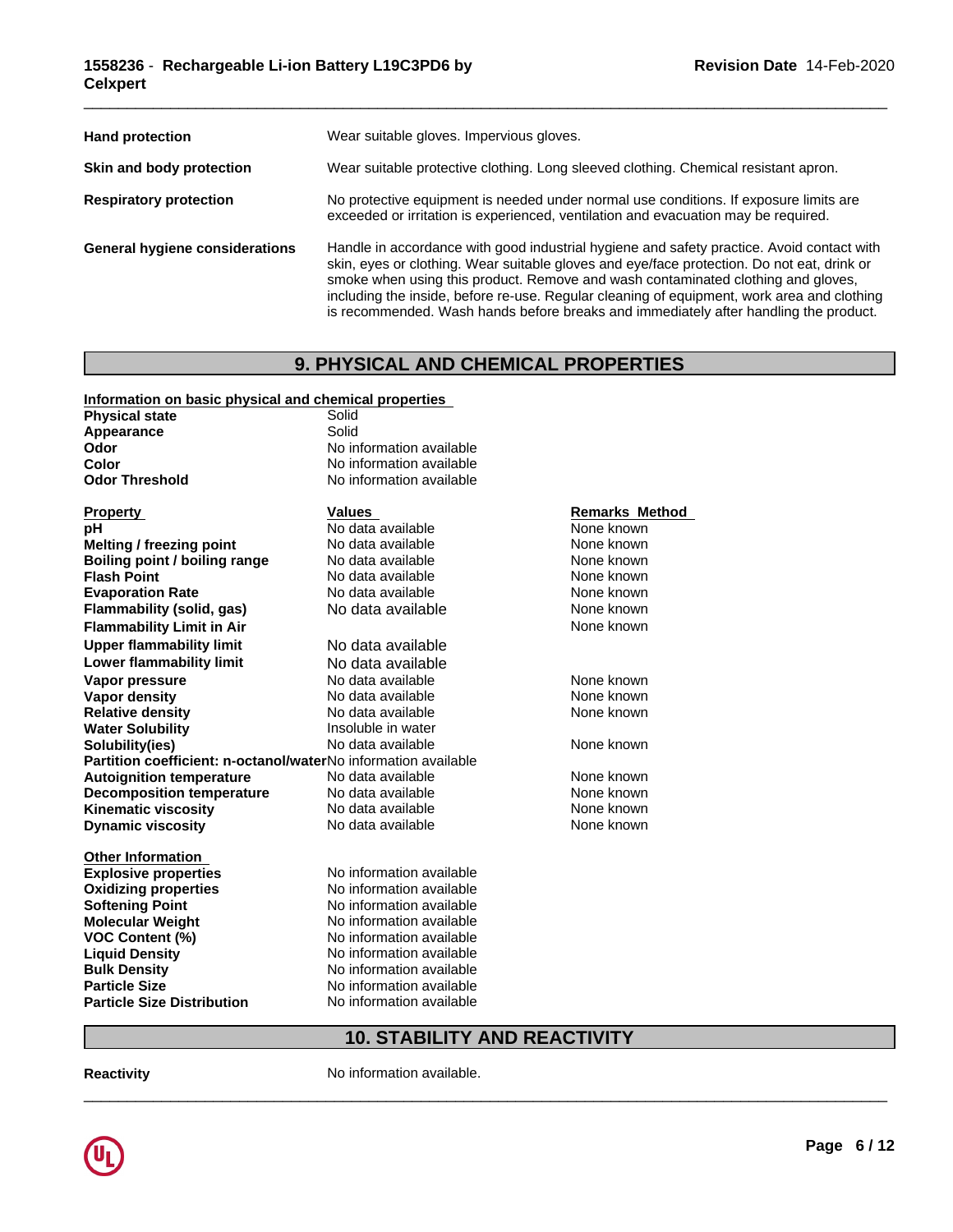| <b>Chemical stability</b>                                               | Stable under normal conditions.                      |
|-------------------------------------------------------------------------|------------------------------------------------------|
| <b>Possibility of Hazardous Reactions</b> None under normal processing. |                                                      |
| <b>Hazardous Polymerization</b>                                         | Hazardous polymerization does not occur.             |
| <b>Conditions to avoid</b>                                              | None known based on information supplied.            |
| Incompatible materials                                                  | Strong acids. Strong bases. Strong oxidizing agents. |
| Hazardous Decomposition Products Carbon oxides.                         |                                                      |

# **11. TOXICOLOGICAL INFORMATION**

\_\_\_\_\_\_\_\_\_\_\_\_\_\_\_\_\_\_\_\_\_\_\_\_\_\_\_\_\_\_\_\_\_\_\_\_\_\_\_\_\_\_\_\_\_\_\_\_\_\_\_\_\_\_\_\_\_\_\_\_\_\_\_\_\_\_\_\_\_\_\_\_\_\_\_\_\_\_\_\_\_\_\_\_\_\_\_\_\_\_\_\_\_

## **Information on likely routes of exposure**

| <b>Product Information</b>                     | Product does not present an acute toxicity hazard based on known or supplied information<br>In case of rupture:                                                                                                                                                                                                                                                                                                                                                                                                                                   |
|------------------------------------------------|---------------------------------------------------------------------------------------------------------------------------------------------------------------------------------------------------------------------------------------------------------------------------------------------------------------------------------------------------------------------------------------------------------------------------------------------------------------------------------------------------------------------------------------------------|
| <b>Inhalation</b>                              | Specific test data for the substance or mixture is not available. May cause irritation of<br>respiratory tract.                                                                                                                                                                                                                                                                                                                                                                                                                                   |
| Eye contact                                    | Specific test data for the substance or mixture is not available. Severely irritating to eyes.<br>Causes serious eye damage. May cause burns. May cause irreversible damage to eyes.<br>(based on components).                                                                                                                                                                                                                                                                                                                                    |
| <b>Skin contact</b>                            | Specific test data for the substance or mixture is not available. May cause sensitization by<br>skin contact. Repeated or prolonged skin contact may cause allergic reactions with<br>susceptible persons. (based on components). Causes skin irritation. Toxic in contact with<br>skin.                                                                                                                                                                                                                                                          |
| Ingestion                                      | Specific test data for the substance or mixture is not available. Ingestion may cause<br>gastrointestinal irritation, nausea, vomiting and diarrhea. May be harmful if swallowed.                                                                                                                                                                                                                                                                                                                                                                 |
|                                                | Symptoms related to the physical, chemical and toxicological characteristics                                                                                                                                                                                                                                                                                                                                                                                                                                                                      |
| Symptoms                                       | Redness. Burning. May cause blindness. Itching. Rashes. Hives. May cause redness and<br>tearing of the eyes.                                                                                                                                                                                                                                                                                                                                                                                                                                      |
| Numerical measures of toxicity                 |                                                                                                                                                                                                                                                                                                                                                                                                                                                                                                                                                   |
| <b>Acute Toxicity</b>                          |                                                                                                                                                                                                                                                                                                                                                                                                                                                                                                                                                   |
| <b>ATEmix (oral)</b><br><b>ATEmix (dermal)</b> | The following values are calculated based on chapter 3.1 of the GHS document.<br>4,848.10 mg/kg<br>473.50 mg/kg                                                                                                                                                                                                                                                                                                                                                                                                                                   |
| Unknown acute toxicity                         | 98.19 % of the mixture consists of ingredient(s) of unknown toxicity<br>67.12 % of the mixture consists of ingredient(s) of unknown acute oral toxicity<br>95.06 % of the mixture consists of ingredient(s) of unknown acute dermal toxicity<br>98.19 % of the mixture consists of ingredient(s) of unknown acute inhalation toxicity (gas)<br>98.19 % of the mixture consists of ingredient(s) of unknown acute inhalation toxicity (vapor)<br>98.19 % of the mixture consists of ingredient(s) of unknown acute inhalation toxicity (dust/mist) |
| <b>Component Information</b>                   |                                                                                                                                                                                                                                                                                                                                                                                                                                                                                                                                                   |

| $\sim -$<br>)ral<br>. DSG<br>.U50<br>41 L L L<br>שוווסווי<br>пааш.<br>-LGU | ___________________________ |  |  |
|----------------------------------------------------------------------------|-----------------------------|--|--|
|                                                                            |                             |  |  |

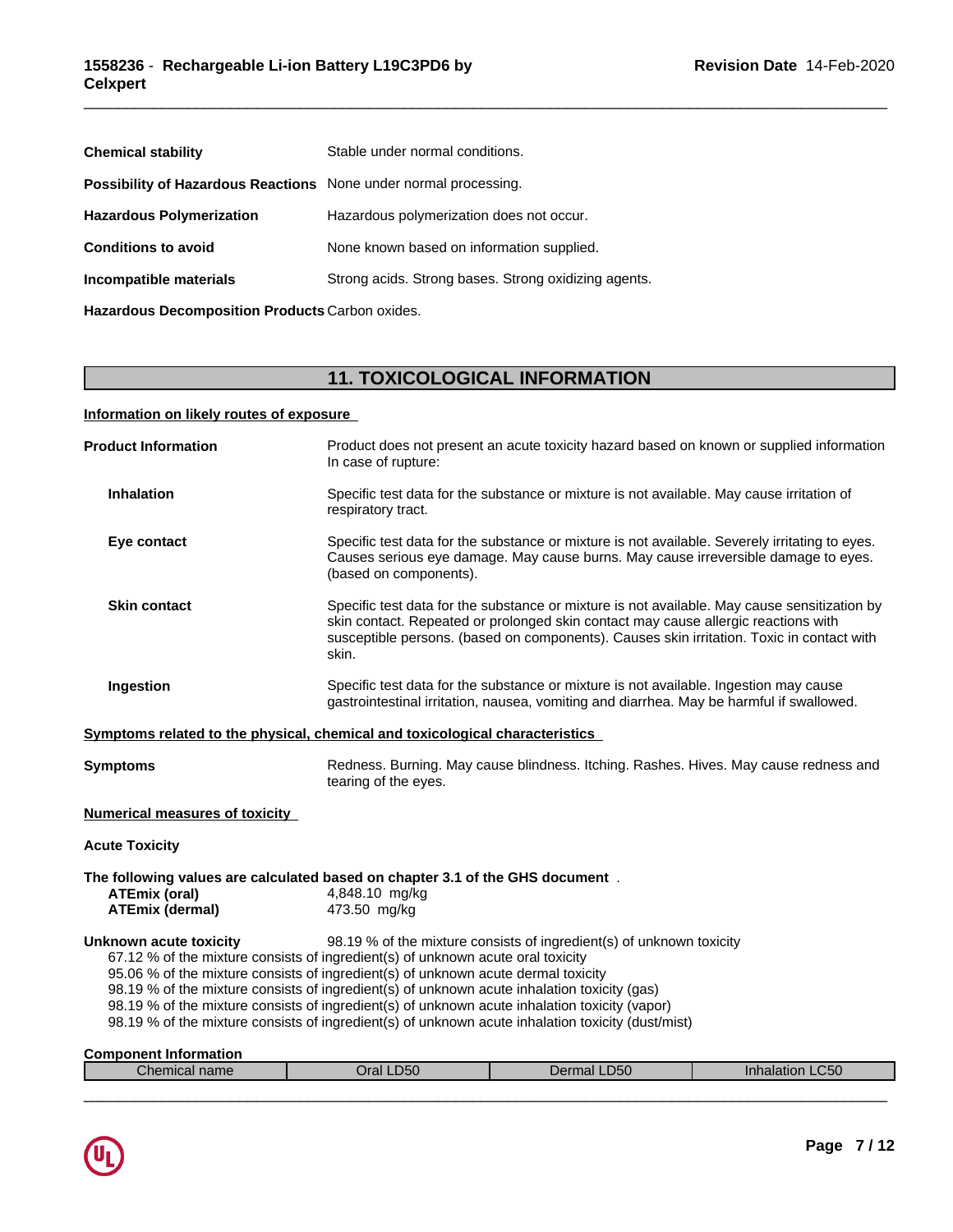## **1558236** - **Rechargeable Li-ion Battery L19C3PD6 by Celxpert**

| Lithium Cobalt Oxide (CoLiO2) | Rat<br>5000 mg/kg          | Rat<br>2000 mg/kg | ה ה<br>Rat<br>™.05 ma/L<br>ี 4 h            |  |
|-------------------------------|----------------------------|-------------------|---------------------------------------------|--|
| Ethylene carbonate            | Rat<br>g/kg<br>$=$<br>ּשׁ  | Rabbit<br>3 a/ka  | Rat ) 8 h<br>730 mg/m                       |  |
| Nickel                        | Rat<br>0.000<br>9000 mg/kg |                   | $\overline{a}$<br>Rat<br>mg/L<br>-11<br>v.z |  |

\_\_\_\_\_\_\_\_\_\_\_\_\_\_\_\_\_\_\_\_\_\_\_\_\_\_\_\_\_\_\_\_\_\_\_\_\_\_\_\_\_\_\_\_\_\_\_\_\_\_\_\_\_\_\_\_\_\_\_\_\_\_\_\_\_\_\_\_\_\_\_\_\_\_\_\_\_\_\_\_\_\_\_\_\_\_\_\_\_\_\_\_\_

## **Delayed and immediate effects as well as chronic effects from short and long-term exposure**

| <b>Skin corrosion/irritation</b>  | Classification based on data available for ingredients. Irritating to skin.                                            |
|-----------------------------------|------------------------------------------------------------------------------------------------------------------------|
| Serious eye damage/eye irritation | Classification based on data available for ingredients. Causes burns. Risk of serious<br>damage to eyes.               |
| Respiratory or skin sensitization | May cause sensitization by skin contact.                                                                               |
| Germ cell mutagenicity            | No information available.                                                                                              |
| Carcinogenicity                   | Contains a known or suspected carcinogen. Classification based on data available for<br>ingredients. May cause cancer. |

The table below indicates whether each agency has listed any ingredient as a carcinogen.

| Chemical name                    | <b>ACGIH</b> | <b>IARC</b> | NTP                    | <b>OSHA</b> |
|----------------------------------|--------------|-------------|------------------------|-------------|
| Lithium Cobalt Oxide<br>(CoLiO2) | A3           | Group 2B    | Reasonably Anticipated |             |
| 12190-79-3                       |              |             |                        |             |
| <b>Nickel</b><br>7440-02-0       |              | Group 2B    | Reasonably Anticipated |             |

**Legend**

| redena<br>A3 - Animal Carcinogen<br>IARC (International Agency for Research on Cancer)<br>Group 2B - Possibly Carcinogenic to Humans<br>NTP (National Toxicology Program)<br>X - Present | <b>ACGIH (American Conference of Governmental Industrial Hygienists)</b><br>Reasonably Anticipated - Reasonably Anticipated to be a Human Carcinogen<br>OSHA (Occupational Safety and Health Administration of the US Department of Labor) |  |
|------------------------------------------------------------------------------------------------------------------------------------------------------------------------------------------|--------------------------------------------------------------------------------------------------------------------------------------------------------------------------------------------------------------------------------------------|--|
| <b>Reproductive toxicity</b>                                                                                                                                                             | No information available.                                                                                                                                                                                                                  |  |
| <b>STOT - single exposure</b>                                                                                                                                                            | No information available.                                                                                                                                                                                                                  |  |
| STOT - repeated exposure                                                                                                                                                                 | Causes damage to organs through prolonged or repeated exposure.                                                                                                                                                                            |  |
| <b>Aspiration hazard</b>                                                                                                                                                                 | No information available.                                                                                                                                                                                                                  |  |

# **12. ECOLOGICAL INFORMATION**

**Ecotoxicity Very toxic to aquatic life with long lasting effects.** 

| Chemical name | Toxicity to Algae                                                                                                                     | Toxicity to Fish                                                                                                                                          | Toxicity to<br>Microorganisms | Daphnia Magna (Water<br>Flea) |
|---------------|---------------------------------------------------------------------------------------------------------------------------------------|-----------------------------------------------------------------------------------------------------------------------------------------------------------|-------------------------------|-------------------------------|
| Copper        | 72h EC50: 0.0426 -<br>$0.0535$ mg/L<br>(Pseudokirchneriella<br>subcapitata) 96h EC50:<br>$0.031 - 0.054$ mg/L<br>(Pseudokirchneriella | 96h LC50: = $0.052 \text{ mg/L}$<br>(Oncorhynchus mykiss)<br>96h LC50: $= 0.3$ mg/L<br>(Cyprinus carpio) 96h<br>LC50: 0.0068 - 0.0156<br>mg/L (Pimephales |                               | 48h EC50: = 0.03 mg/L         |

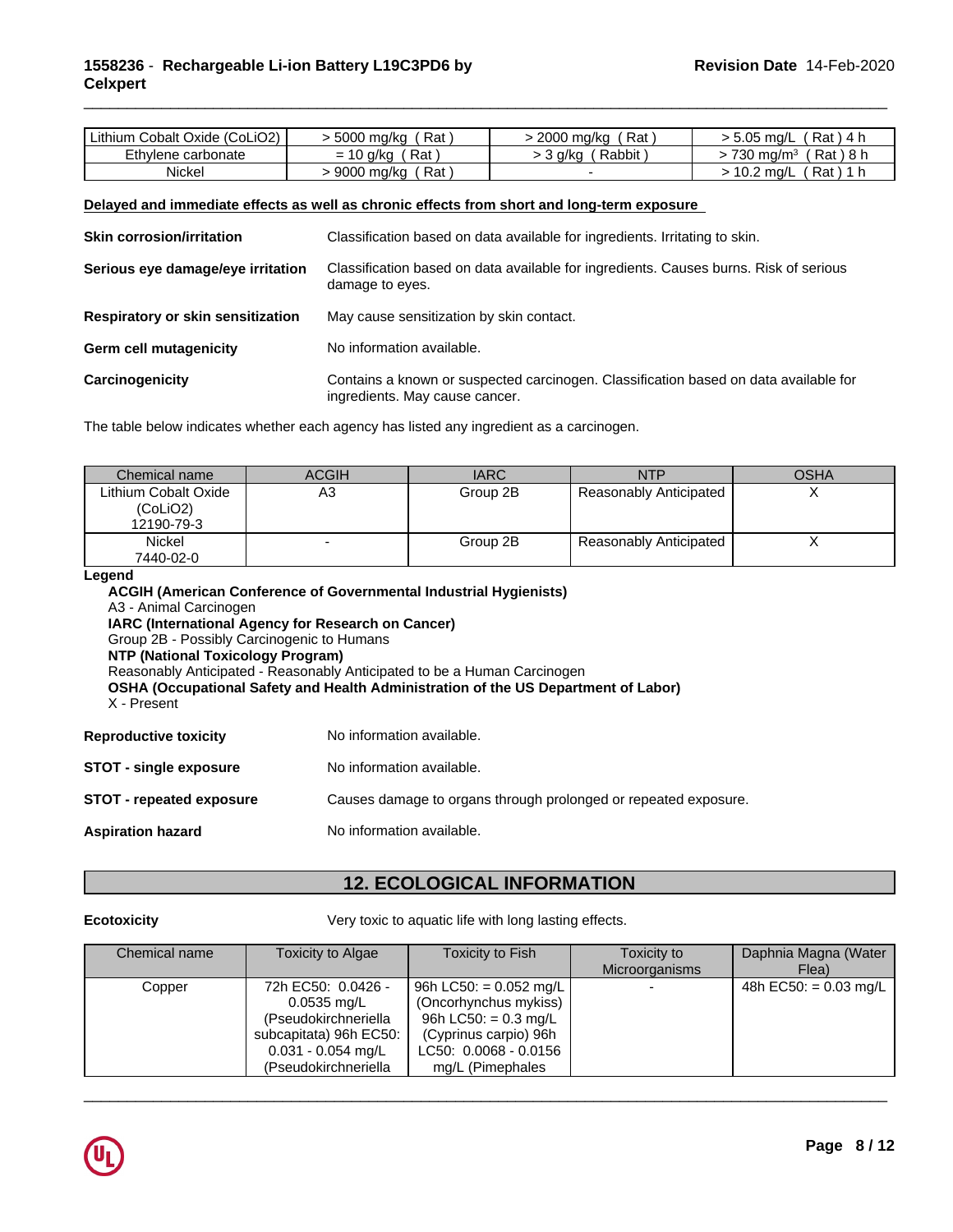|                                      | subcapitata)              | promelas) 96h $LC50$ : =           |                        |
|--------------------------------------|---------------------------|------------------------------------|------------------------|
|                                      |                           | 0.2 mg/L (Pimephales               |                        |
|                                      |                           | promelas) 96h $LC50:$ =            |                        |
|                                      |                           | 0.8 mg/L (Cyprinus                 |                        |
|                                      |                           | carpio) 96h $LC50$ : =             |                        |
|                                      |                           | 0.112 mg/L (Poecilia               |                        |
|                                      |                           | reticulata) 96h $LC50$ : =         |                        |
|                                      |                           | 1.25 mg/L (Lepomis                 |                        |
|                                      |                           | macrochirus) 96h LC50:             |                        |
|                                      |                           | < 0.3 mg/L (Pimephales             |                        |
|                                      |                           | promelas)                          |                        |
| Ethylene carbonate                   |                           | 96h LC50: > 100 mg/L               |                        |
|                                      |                           | (Oncorhynchus mykiss)              |                        |
| Nickel                               | 96h EC50: 0.174 - 0.311   | 96h LC50: $= 1.3$ mg/L             | 48h EC50: = 1 mg/L 48h |
|                                      | mg/L                      | (Cyprinus carpio) 96h              | $EC50:$ > 100 mg/L     |
|                                      | (Pseudokirchneriella      | $LC50: = 10.4$ mg/L                |                        |
|                                      | subcapitata) 72h EC50: =  | (Cyprinus carpio) 96h              |                        |
|                                      | $0.18$ mg/L               | $LC50:$ > 100 mg/L                 |                        |
|                                      | (Pseudokirchneriella      | (Brachydanio rerio)                |                        |
|                                      | subcapitata)              |                                    |                        |
|                                      |                           |                                    |                        |
| <b>Persistence and Degradability</b> | No information available. |                                    |                        |
| <b>Bioaccumulation</b>               |                           | There is no data for this product. |                        |
|                                      |                           |                                    |                        |

**Mobility** Moinformation available.

**Other adverse effects** No information available.

# **13. DISPOSAL CONSIDERATIONS**

| Waste treatment methods                |                                                                                                                    |
|----------------------------------------|--------------------------------------------------------------------------------------------------------------------|
| Waste from residues/unused<br>products | Dispose of in accordance with local regulations. Dispose of waste in accordance with<br>environmental legislation. |
| Contaminated packaging                 | Do not reuse empty containers.                                                                                     |

## **California Waste Codes** 141

This product contains one or more substances that are listed with the State of California as a hazardous waste.

| Chemical name                 | California Hazardous Waste |
|-------------------------------|----------------------------|
| Lithium Cobalt Oxide (CoLiO2) | Toxic                      |
| 12190-79-3                    |                            |
| Aluminum foil                 | Ignitable powder           |
| 7429-90-5                     |                            |
| Copper                        | Toxic                      |
| 7440-50-8                     |                            |
| Nickel                        | Toxic powder               |
| 7440-02-0                     | Ignitable powder           |

# **14. TRANSPORT INFORMATION**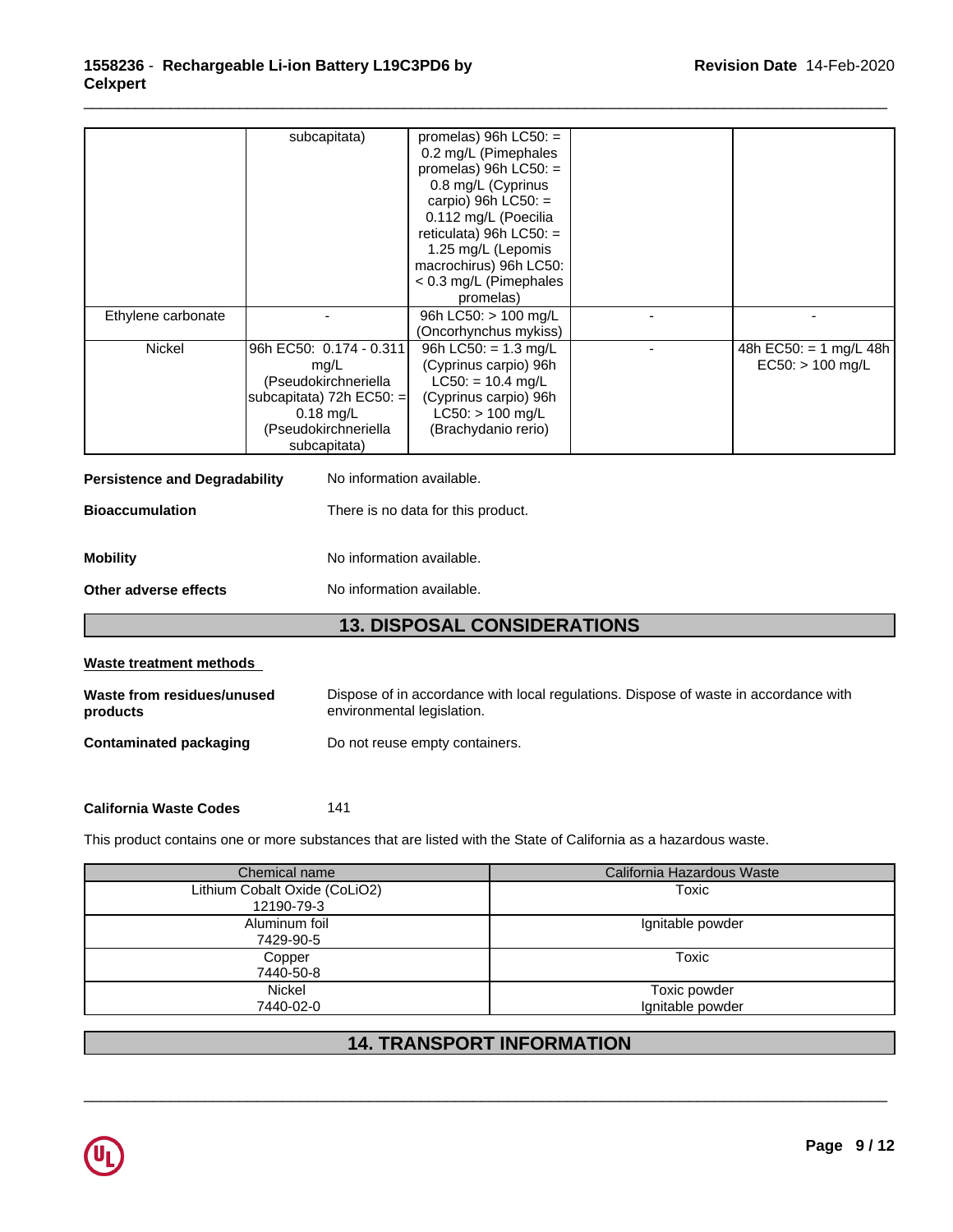| Note:<br><b>DOT</b><br><b>Proper Shipping Name</b><br><b>Hazard Class</b><br><b>Emergency Response Guide</b><br><b>Number</b> | The transportation of primary lithium cells and batteries is regulated by the International<br>Civil Aviation Organization, International Air Transport Association, International Maritime<br>Dangerous Goods Code and the US Department of Transportation. The batteries must<br>meet the following criteria for shipment: 1. Air shipments must meet the requirements<br>listed in Special Provision A45 of the International Air Transport Association Dangerous<br>Goods Regulations. 2. Meet the requirements for the US Department of Transportation<br>listed in 49 CFR 173.185. 3. The transport of primary lithium batteries is prohibited aboard<br>passenger aircraft. Refer to the Federal Register December 15, 2004 (Hazardous<br>Materials; Prohibited on the Transportation of Primary Lithium Batteries and Cells Aboard<br>Passenger Aircraft; Final Rule)<br>Lithium batteries shipped as "Lithium batteries", "Lithium batteries packed with equipment",<br>or "Lithium batteries contained in equipment" may not be classified as "Dangerous Goods"<br>when shipped in accordance with "special provision A45 of IATA-DGR" or "special provision<br>188 of IMO-IMDG Code"<br>NOT REGULATED<br>NON-REGULATED<br>N/A<br>147 |
|-------------------------------------------------------------------------------------------------------------------------------|-------------------------------------------------------------------------------------------------------------------------------------------------------------------------------------------------------------------------------------------------------------------------------------------------------------------------------------------------------------------------------------------------------------------------------------------------------------------------------------------------------------------------------------------------------------------------------------------------------------------------------------------------------------------------------------------------------------------------------------------------------------------------------------------------------------------------------------------------------------------------------------------------------------------------------------------------------------------------------------------------------------------------------------------------------------------------------------------------------------------------------------------------------------------------------------------------------------------------------------------------|
| <b>TDG</b>                                                                                                                    | Not regulated                                                                                                                                                                                                                                                                                                                                                                                                                                                                                                                                                                                                                                                                                                                                                                                                                                                                                                                                                                                                                                                                                                                                                                                                                                   |
| <b>MEX</b>                                                                                                                    | Not regulated                                                                                                                                                                                                                                                                                                                                                                                                                                                                                                                                                                                                                                                                                                                                                                                                                                                                                                                                                                                                                                                                                                                                                                                                                                   |
| <b>ICAO</b>                                                                                                                   | Not regulated                                                                                                                                                                                                                                                                                                                                                                                                                                                                                                                                                                                                                                                                                                                                                                                                                                                                                                                                                                                                                                                                                                                                                                                                                                   |
| IATA<br><b>Proper Shipping Name</b><br><b>Hazard Class</b>                                                                    | Not regulated<br><b>NON REGULATED</b><br>N/A                                                                                                                                                                                                                                                                                                                                                                                                                                                                                                                                                                                                                                                                                                                                                                                                                                                                                                                                                                                                                                                                                                                                                                                                    |
| <b>IMDG/IMO</b><br><b>Hazard Class</b><br>EmS-No.                                                                             | Not regulated<br>N/A<br>$F-A, S-I$                                                                                                                                                                                                                                                                                                                                                                                                                                                                                                                                                                                                                                                                                                                                                                                                                                                                                                                                                                                                                                                                                                                                                                                                              |
| <b>RID</b>                                                                                                                    | Not regulated                                                                                                                                                                                                                                                                                                                                                                                                                                                                                                                                                                                                                                                                                                                                                                                                                                                                                                                                                                                                                                                                                                                                                                                                                                   |
| <b>ADR</b>                                                                                                                    | Not regulated                                                                                                                                                                                                                                                                                                                                                                                                                                                                                                                                                                                                                                                                                                                                                                                                                                                                                                                                                                                                                                                                                                                                                                                                                                   |
| <b>ADN</b>                                                                                                                    | Not regulated                                                                                                                                                                                                                                                                                                                                                                                                                                                                                                                                                                                                                                                                                                                                                                                                                                                                                                                                                                                                                                                                                                                                                                                                                                   |

# **15. REGULATORY INFORMATION**

**Safety, health and environmental regulations/legislation specific for the substance or mixture**

## **International Regulations**

**The Montreal Protocol on Substances that Deplete the Ozone Layer** Notapplicable

**The Stockholm Convention on Persistent Organic Pollutants** Not applicable

**The Rotterdam Convention** Not applicable

## **International Inventories**

| <b>TSCA</b>          | Contact supplier for inventory compliance status. |
|----------------------|---------------------------------------------------|
| <b>DSL/NDSL</b>      | Contact supplier for inventory compliance status. |
| <b>EINECS/ELINCS</b> | Contact supplier for inventory compliance status. |
| <b>ENCS</b>          | Contact supplier for inventory compliance status. |
| <b>KECL</b>          | Contact supplier for inventory compliance status. |
|                      |                                                   |

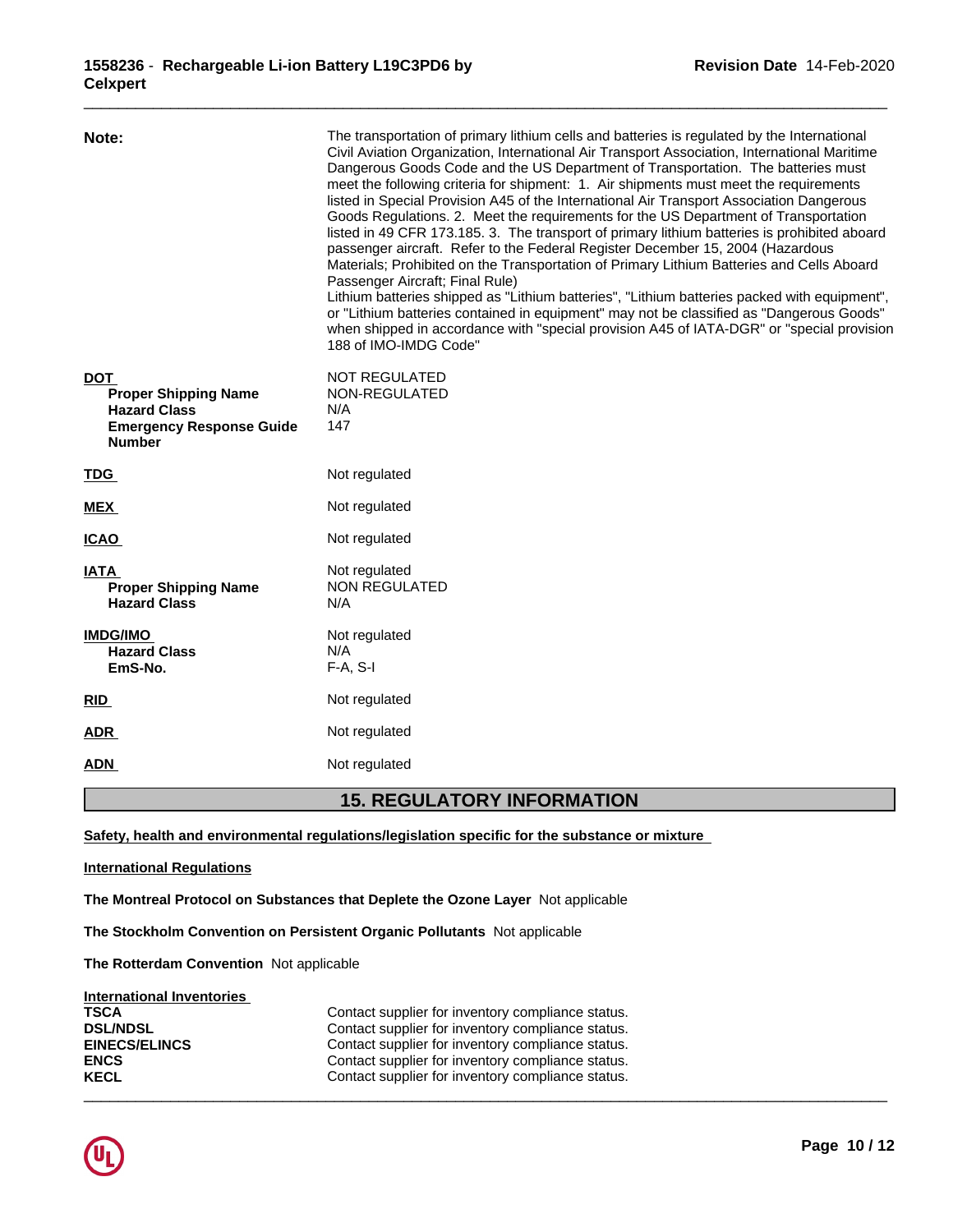| <b>PICCS</b> | Contact supplier for inventory compliance status. |
|--------------|---------------------------------------------------|
| <b>AICS</b>  | Contact supplier for inventory compliance status. |

**Legend** 

 **TSCA** - United States Toxic Substances Control Act Section 8(b) Inventory

 **DSL/NDSL** - Canadian Domestic Substances List/Non-Domestic Substances List

 **EINECS/ELINCS** - European Inventory of Existing Chemical Substances/European List of Notified Chemical Substances

 **ENCS** - Japan Existing and New Chemical Substances

 **KECL** - Korean Existing and Evaluated Chemical Substances

 **PICCS** - Philippines Inventory of Chemicals and Chemical Substances

 **AICS** - Australian Inventory of Chemical Substances

## **US Federal Regulations**

## **SARA 313**

Section 313 of Title III of the Superfund Amendments and Reauthorization Act of 1986 (SARA). This product contains a chemical or chemicals which are subject to the reporting requirements of the Act and Title 40 of the Code of Federal Regulations, Part 372

| <b>Chemical name</b>                       | <b>CAS No.</b> | Weight-% | <b>SARA 313 - Threshold</b><br>Values % |
|--------------------------------------------|----------------|----------|-----------------------------------------|
| Lithium Cobalt Oxide (CoLiO2) - 12190-79-3 | 12190-79-3     | 42.28    |                                         |
| Aluminum foil - 7429-90-5                  | 7429-90-5      | 9.68     | ı.u                                     |
| Copper - 7440-50-8                         | 7440-50-8      | 8.6      |                                         |
| Nickel - 7440-02-0                         | 7440-02-0      | 0.45     | U.                                      |

### **SARA 311/312 Hazard Categories**

Should this product meet EPCRA 311/312 Tier reporting criteria at 40 CFR 370, refer to Section 2 of this SDS for appropriate classifications. Under the amended regulations at 40 CFR 370, EPCRA 311/312 Tier II reporting for the 2017 calendar year will need to be consistent with updated hazard classifications.

## **CWA (Clean WaterAct)**

This product contains the following substances which are regulated pollutants pursuant to the Clean Water Act (40 CFR 122.21 and 40 CFR 122.42)

| <b>Chemical name</b>       | <b>CWA - Reportable</b><br><b>Quantities</b> | <b>CWA - Toxic Pollutants</b> | <b>CWA - Priority</b><br><b>Pollutants</b> | <b>CWA - Hazardous</b><br><b>Substances</b> |
|----------------------------|----------------------------------------------|-------------------------------|--------------------------------------------|---------------------------------------------|
| Copper<br>7440-50-8        |                                              |                               |                                            |                                             |
| <b>Nickel</b><br>7440-02-0 |                                              |                               |                                            |                                             |

## **CERCLA**

This material, as supplied, contains one or more substances regulated as a hazardous substance under the Comprehensive Environmental Response Compensation and Liability Act (CERCLA) (40 CFR 302)

| <b>Chemical name</b>       | <b>Hazardous Substances RQs</b> | <b>Extremely Hazardous</b><br><b>Substances RQs</b> | <b>RQ</b>                                  |
|----------------------------|---------------------------------|-----------------------------------------------------|--------------------------------------------|
| Aluminum foil<br>7429-90-5 |                                 |                                                     |                                            |
| Copper<br>7440-50-8        | 5000 lb                         |                                                     | RQ 5000 lb final RQ<br>RQ 2270 kg final RQ |
| Nickel<br>7440-02-0        | 100 <sub>lb</sub>               |                                                     | RQ 100 lb final RQ<br>RQ 45.4 kg final RQ  |

 $\_$  ,  $\_$  ,  $\_$  ,  $\_$  ,  $\_$  ,  $\_$  ,  $\_$  ,  $\_$  ,  $\_$  ,  $\_$  ,  $\_$  ,  $\_$  ,  $\_$  ,  $\_$  ,  $\_$  ,  $\_$  ,  $\_$  ,  $\_$  ,  $\_$  ,  $\_$  ,  $\_$  ,  $\_$  ,  $\_$  ,  $\_$  ,  $\_$  ,  $\_$  ,  $\_$  ,  $\_$  ,  $\_$  ,  $\_$  ,  $\_$  ,  $\_$  ,  $\_$  ,  $\_$  ,  $\_$  ,  $\_$  ,  $\_$  ,

## **US State Regulations**

### **California Proposition 65**

This product contains the following Proposition 65 chemicals.

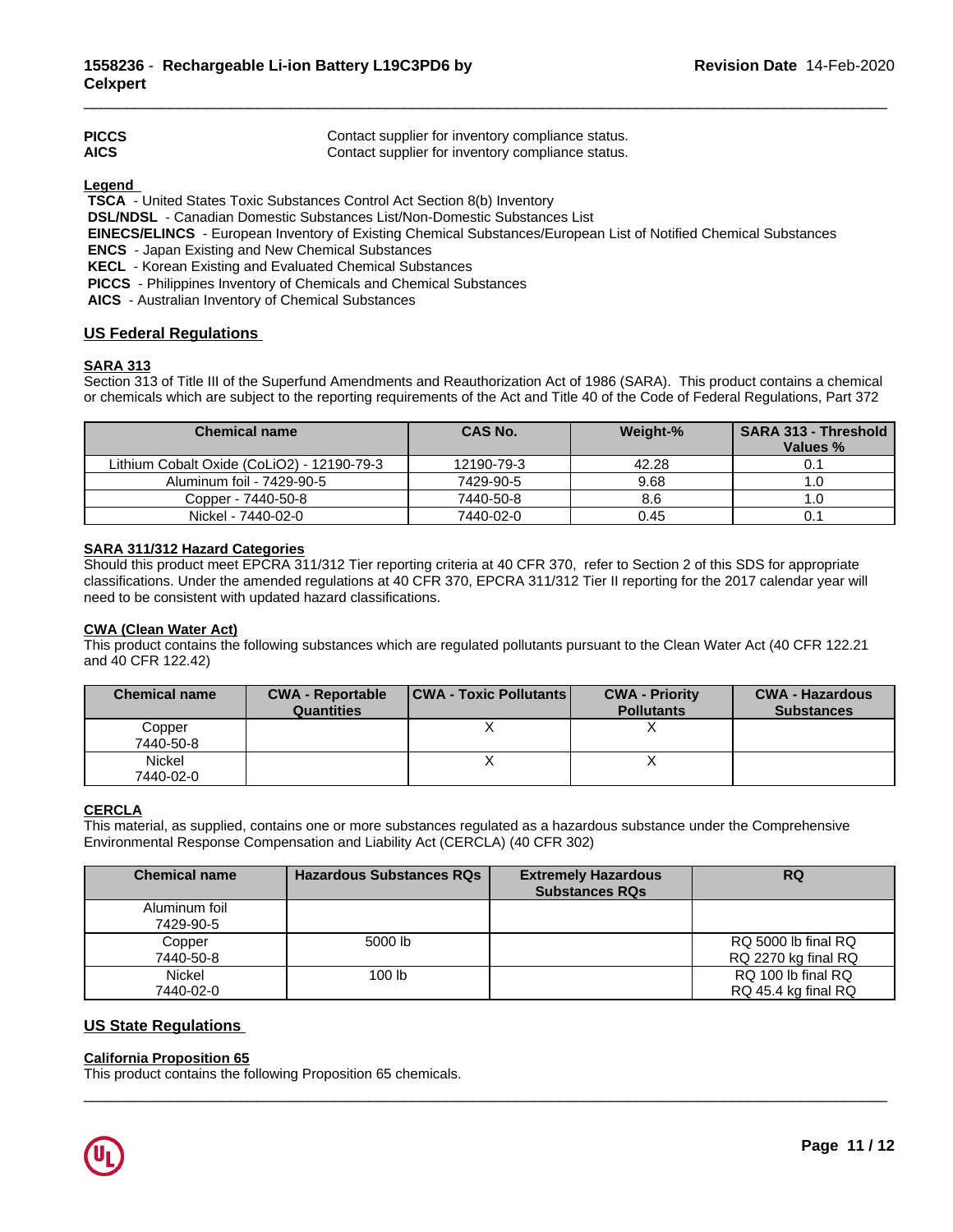| Chemical name         | <b>California Proposition 65</b>                   |
|-----------------------|----------------------------------------------------|
| Nickel -<br>7440-02-0 | , 10/1/1989 $\prime$<br>/ (metallic)<br>carcinogen |

## **U.S. State Right-to-Know Regulations**

This product may contain substances regulated by state right-to-know regulations.

| <b>Chemical name</b>                                 | <b>New Jersey</b> | <b>Massachusetts</b> | Pennsylvania | <b>Rhode Island</b> | <b>Illinois</b> |
|------------------------------------------------------|-------------------|----------------------|--------------|---------------------|-----------------|
| Lithium Cobalt Oxide<br>(CoLiO2)<br>12190-79-3       | ∧                 |                      | ∧            | ⋏                   | х               |
| Aluminum foil<br>7429-90-5                           |                   | X                    | X            | X                   |                 |
| Copper<br>7440-50-8                                  |                   | x                    | X            | X                   | Χ               |
| Phosphate(1-),<br>hexafluoro-, lithium<br>21324-40-3 |                   |                      |              |                     |                 |
| Ethylene carbonate<br>96-49-1                        |                   | x                    | Χ            |                     |                 |
| Nickel<br>7440-02-0                                  | Χ                 | Χ                    | Χ            | X                   | X               |

# **16. OTHER INFORMATION**

| <b>NFPA</b>          | <b>Health hazards 1</b>                                          | <b>Flammability 0</b>     | Instability 0             | <b>Physical and Chemical</b><br><b>Properties -</b> |
|----------------------|------------------------------------------------------------------|---------------------------|---------------------------|-----------------------------------------------------|
| <b>HMIS</b>          | Health hazards 0                                                 | <b>Flammability 0</b>     | <b>Physical hazards 0</b> | <b>Personal Protection X</b>                        |
| <b>Prepared By</b>   | <b>Product Stewardship</b><br>Latham, NY 12110<br>1-800-572-6501 | 23 British American Blvd. |                           |                                                     |
| <b>Issuing Date</b>  | 19-Feb-2020                                                      |                           |                           |                                                     |
| <b>Revision Date</b> | 14-Feb-2020                                                      |                           |                           |                                                     |
| <b>Revision Note</b> | No information available                                         |                           |                           |                                                     |

## **Disclaimer**

The information provided in this Safety Data Sheet is correct to the best of our knowledge, information and belief at the date of its publication. The information given is designed only as a guidance for safe handling, use, processing, storage, transportation, disposal and release and is not to be considered a warranty or quality specification. The information relates only to the specific material designated and may not be valid for such material used in combination with any other materials or in any process, unless specified in the text

## **End of Safety Data Sheet**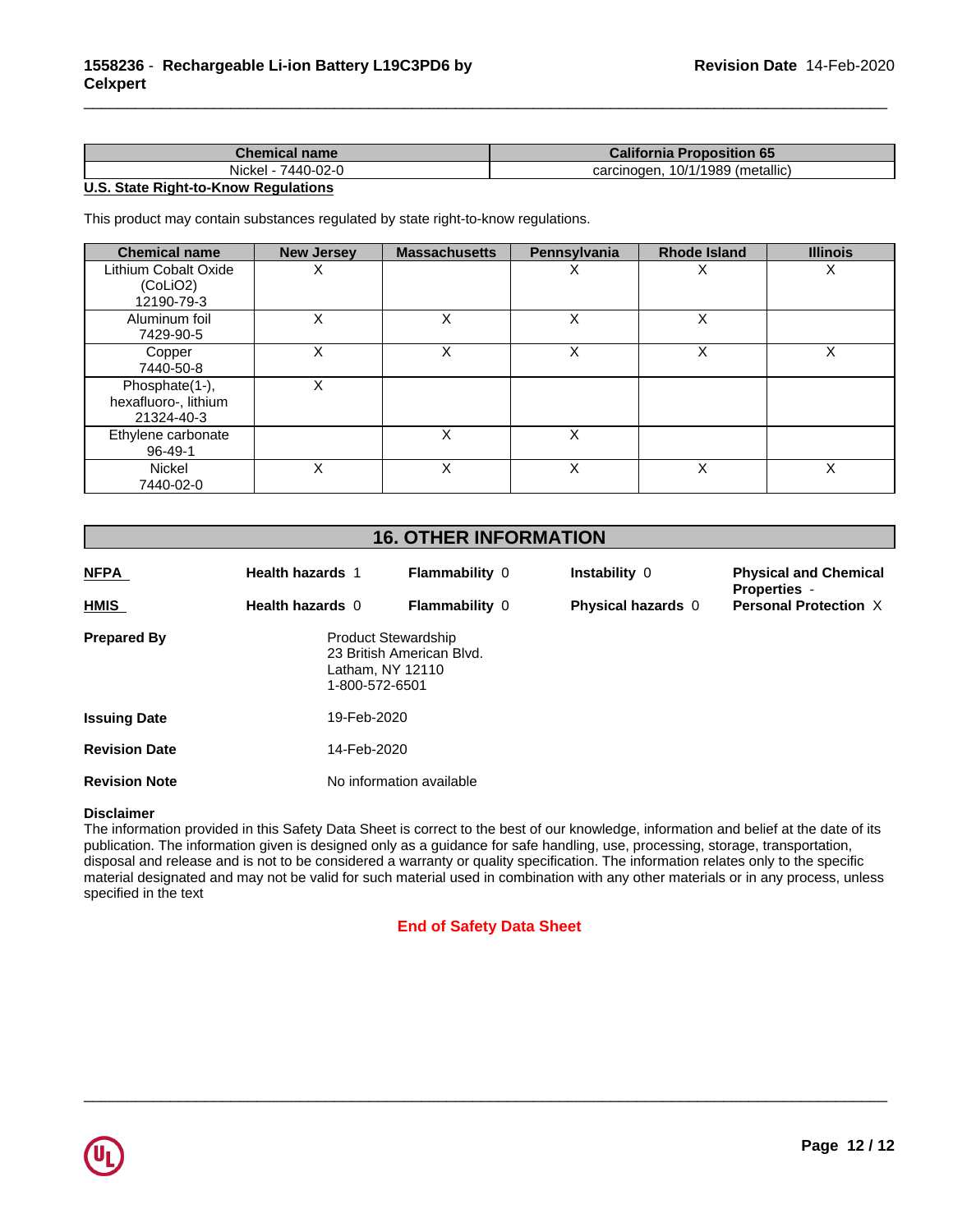**Issuing Date** 19-Feb-2020 **Revision Date** 14-Feb-2020 **Revision Number** 1

NGHS / English



**SAFETY DATA SHEET**<br> **SECURITY DATA SHEET**<br>
Revision Number 1<br>
NGHS / English<br>
The supplier identified below generated this SDS using the UL SDS template. UL did not test, certify, or approve the substance described in thi *The supplier identified below generated this SDS using the UL SDS template. UL did not test, certify, or approve the substance described in this SDS, and* all information in this SDS was provided by the supplier or was reproduced from publically available regulatory data sources. UL makes no representations or warranties regarding the completeness or accuracy of the information in this SDS and disclaims all liability in connection with the use of this information or the substance described in this SDS. The layout, appearance and format of this SDS is @2014 UL LLC. All rights reserved.

**\_\_\_\_\_\_\_\_\_\_\_\_\_\_\_\_\_\_\_\_\_\_\_\_\_\_\_\_\_\_\_\_\_\_\_\_\_\_\_\_\_\_\_\_\_\_\_\_\_\_\_\_\_\_\_\_\_\_\_\_\_\_\_\_\_\_\_\_\_\_\_\_\_\_\_\_\_\_\_\_\_\_\_\_\_\_\_\_\_\_\_\_\_**

# **1. IDENTIFICATION**

| <b>Product identifier</b>                               |                                                                 |
|---------------------------------------------------------|-----------------------------------------------------------------|
| <b>Product Name</b>                                     | Rechargeable Li-ion Battery L19L3PD6 by LGC                     |
| Other means of identification                           |                                                                 |
| <b>Product Code(s)</b>                                  | 1561603                                                         |
| Recommended use of the chemical and restrictions on use |                                                                 |
| <b>Recommended Use</b>                                  | Lithium Ion Battery                                             |
| <b>Restrictions on use</b>                              | No information available                                        |
| Details of the supplier of the safety data sheet        |                                                                 |
| <b>Supplier Identification</b>                          | Lenovo LNB laptops                                              |
| <b>Address</b>                                          | Songtao Road 696<br>shanghai<br>shanghai<br>201203<br><b>CN</b> |
| <b>Telephone</b>                                        | Phone: 18116118603                                              |
| E-mail                                                  | yuanbb1@lenovo.com                                              |
| <b>Emergency telephone number</b>                       |                                                                 |
| <b>Company Emergency Phone</b><br><b>Number</b>         | 18116118603                                                     |
|                                                         | $\mathbf{\Omega}$<br><b>UAZADDS IDENTIEICATION</b>              |

# **2. HAZARDS IDENTIFICATION**

## **Classification**

| <b>Skir</b><br>nsitization                                        | ∩nr       |
|-------------------------------------------------------------------|-----------|
| ∽<br><b>ICarcinogenicity</b>                                      | 10 H<br>E |
| exposure)<br>Specific<br>target<br>'repeated<br>orgar<br>toxicity | anr       |

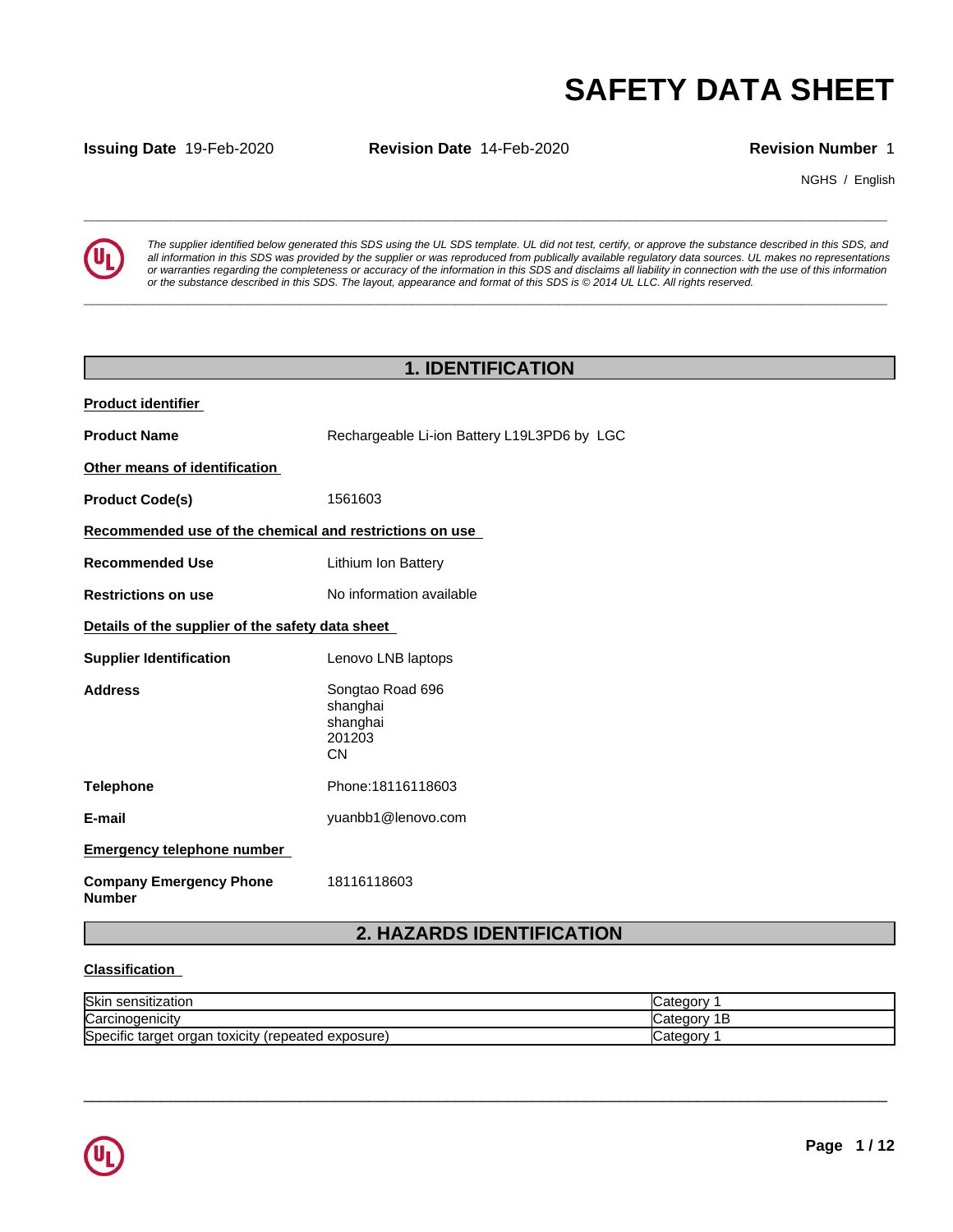This is a battery. In case of rupture: the above hazards exist.

\_\_\_\_\_\_\_\_\_\_\_\_\_\_\_\_\_\_\_\_\_\_\_\_\_\_\_\_\_\_\_\_\_\_\_\_\_\_\_\_\_\_\_\_\_\_\_\_\_\_\_\_\_\_\_\_\_\_\_\_\_\_\_\_\_\_\_\_\_\_\_\_\_\_\_\_\_\_\_\_\_\_\_\_\_\_\_\_\_\_\_\_\_

**Appearance** Solid **Physical state** Solid **Odor** No information available

## **GHS Label elements, including precautionary statements**

### **Danger**

### **Hazard statements**

May cause an allergic skin reaction May cause cancer Causes damage to organs through prolonged or repeated exposure



### **Precautionary Statements - Prevention**

Obtain special instructions before use

Do not handle until all safety precautions have been read and understood Wear protective gloves/protective clothing/eye protection/face protection Contaminated work clothing must not be allowed out of the workplace Do not breathe dust/fume/gas/mist/vapors/spray

Wash face, hands and any exposed skin thoroughly after handling

Do not eat, drink or smoke when using this product

### **Precautionary Statements - Response**

IF exposed or concerned: Get medical advice/attention Specific treatment (see supplemental first aid instructions on this label) **Skin** IF ON SKIN: Wash with plenty of water and soap

If skin irritation or rash occurs: Get medical advice/attention

Wash contaminated clothing before reuse

## **Precautionary Statements - Storage**

Store locked up

### **Precautionary Statements - Disposal**

Dispose of contents/container to an approved waste disposal plant

### **Other information**

Causes mild skin irritation. Very toxic to aquatic life with long lasting effects.

**Unknown acute toxicity** 99 % of the mixture consists of ingredient(s) of unknown toxicity

70 % of the mixture consists of ingredient(s) of unknown acute oral toxicity

99 % of the mixture consists of ingredient(s) of unknown acute dermal toxicity

99 % of the mixture consists of ingredient(s) of unknown acute inhalation toxicity (gas)

99 % of the mixture consists of ingredient(s) of unknown acute inhalation toxicity (vapor)

99 % of the mixture consists of ingredient(s) of unknown acute inhalation toxicity (dust/mist)

## **3. COMPOSITION/INFORMATION ON INGREDIENTS**

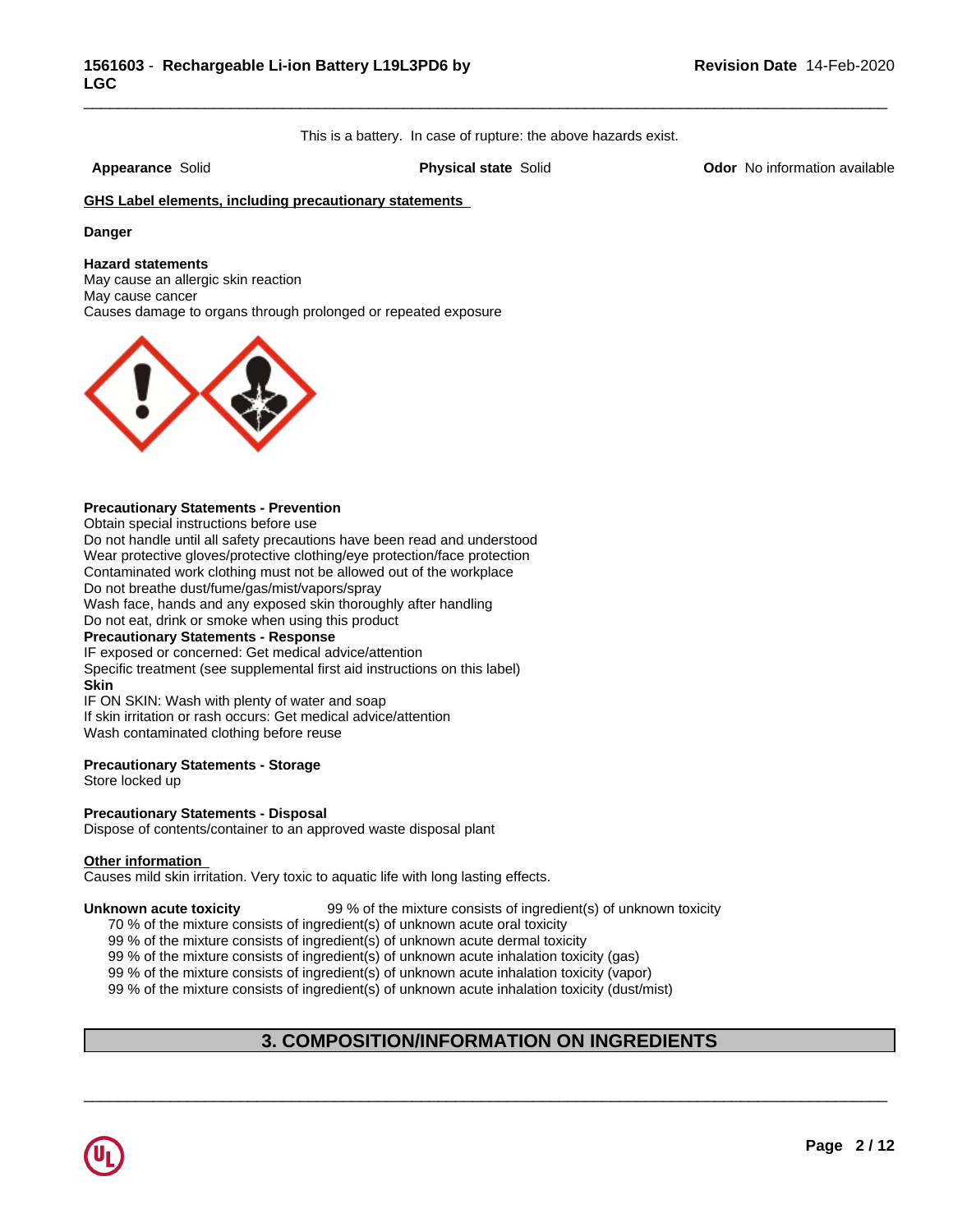## **Substance**

Not applicable.

## **Mixture**

| Chemical name                    | CAS No.    | Weight-% | <b>Hazardous Material</b><br><b>Information Review Act</b><br>registry number (HMIRA)<br>registry $#$ ) | Date HMIRA filed and<br>date exemption granted<br>(if applicable) |
|----------------------------------|------------|----------|---------------------------------------------------------------------------------------------------------|-------------------------------------------------------------------|
| <b>Nickel</b>                    | 7440-02-0  | 30       |                                                                                                         |                                                                   |
| Lithium Cobalt Oxide<br>(CoLiO2) | 12190-79-3 | 30       |                                                                                                         |                                                                   |
| Copper                           | 7440-50-8  |          |                                                                                                         |                                                                   |
| Aluminum foil                    | 7429-90-5  |          |                                                                                                         |                                                                   |

\_\_\_\_\_\_\_\_\_\_\_\_\_\_\_\_\_\_\_\_\_\_\_\_\_\_\_\_\_\_\_\_\_\_\_\_\_\_\_\_\_\_\_\_\_\_\_\_\_\_\_\_\_\_\_\_\_\_\_\_\_\_\_\_\_\_\_\_\_\_\_\_\_\_\_\_\_\_\_\_\_\_\_\_\_\_\_\_\_\_\_\_\_

# **4. FIRST AID MEASURES**

## **Description of first aid measures**

| <b>General advice</b><br><b>Inhalation</b>                  | Show this safety data sheet to the doctor in attendance. IF exposed or concerned: Get<br>medical advice/attention. First aid is upon rupture of sealed battery.<br>Remove to fresh air. |
|-------------------------------------------------------------|-----------------------------------------------------------------------------------------------------------------------------------------------------------------------------------------|
| Eye contact                                                 | Rinse thoroughly with plenty of water for at least 15 minutes, lifting lower and upper eyelids.<br>Consult a physician.                                                                 |
| <b>Skin contact</b>                                         | Wash with soap and water. May cause an allergic skin reaction. In the case of skin irritation<br>or allergic reactions see a physician.                                                 |
| <b>Ingestion</b>                                            | Clean mouth with water and drink afterwards plenty of water.                                                                                                                            |
| Most important symptoms and effects, both acute and delayed |                                                                                                                                                                                         |
| <b>Symptoms</b>                                             | Itching. Rashes. Hives.                                                                                                                                                                 |
|                                                             | Indication of any immediate medical attention and special treatment needed                                                                                                              |
| Note to physicians                                          | May cause sensitization in susceptible persons. Treat symptomatically.                                                                                                                  |
|                                                             |                                                                                                                                                                                         |

# **5. FIRE-FIGHTING MEASURES**

| <b>Suitable Extinguishing Media</b>           | Use extinguishing measures that are appropriate to local circumstances and the<br>surrounding environment. |
|-----------------------------------------------|------------------------------------------------------------------------------------------------------------|
| <b>Large Fire</b>                             | CAUTION: Use of water spray when fighting fire may be inefficient.                                         |
| Unsuitable extinguishing media                | Do not scatter spilled material with high pressure water streams.                                          |
| Specific hazards arising from the<br>chemical | Product is or contains a sensitizer. May cause sensitization by skin contact.                              |
| <b>Hazardous Combustion Products</b>          | Carbon oxides.                                                                                             |
| <b>Explosion Data</b>                         |                                                                                                            |

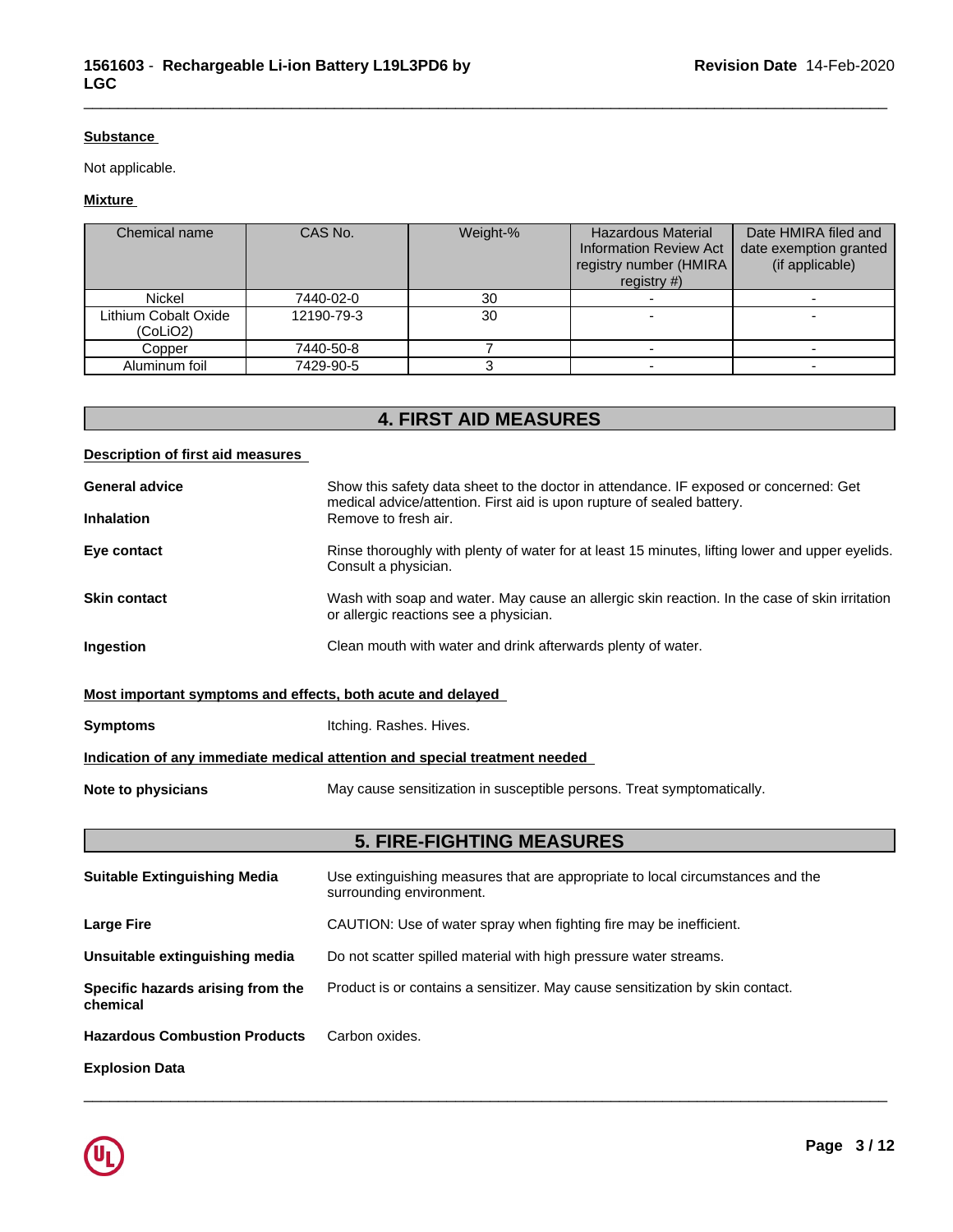| <b>Sensitivity to Mechanical Impact NONE.</b> |       |
|-----------------------------------------------|-------|
| <b>Sensitivity to Static Discharge</b>        | NONE. |

**Special protective equipment for fire-fighters**

Firefighters should wear self-contained breathing apparatus and full firefighting turnout gear. Use personal protection equipment.

\_\_\_\_\_\_\_\_\_\_\_\_\_\_\_\_\_\_\_\_\_\_\_\_\_\_\_\_\_\_\_\_\_\_\_\_\_\_\_\_\_\_\_\_\_\_\_\_\_\_\_\_\_\_\_\_\_\_\_\_\_\_\_\_\_\_\_\_\_\_\_\_\_\_\_\_\_\_\_\_\_\_\_\_\_\_\_\_\_\_\_\_\_

## **6. ACCIDENTAL RELEASE MEASURES**

**Personal precautions, protective equipment and emergency procedures**

| <b>Personal precautions</b>                          | Avoid contact with skin, eyes or clothing. Ensure adequate ventilation. Use personal<br>protective equipment as required. Evacuate personnel to safe areas. Keep people away<br>from and upwind of spill/leak. |
|------------------------------------------------------|----------------------------------------------------------------------------------------------------------------------------------------------------------------------------------------------------------------|
| <b>Other Information</b>                             | Refer to protective measures listed in Sections 7 and 8.                                                                                                                                                       |
| Methods and material for containment and cleaning up |                                                                                                                                                                                                                |
| <b>Methods for containment</b>                       | Prevent further leakage or spillage if safe to do so.                                                                                                                                                          |
| Methods for cleaning up                              | Pick up and transfer to properly labeled containers.                                                                                                                                                           |

# **7. HANDLING AND STORAGE**

## **Precautions for safe handling**

**Advice on safe handling** In case of rupture: Handle in accordance with good industrial hygiene and safety practice. Avoid contact with skin, eyes or clothing. Ensure adequate ventilation. In case of insufficient ventilation, wear suitable respiratory equipment. Do not eat, drink or smoke when using this product. Take off contaminated clothing and wash before reuse.

## **Conditions for safe storage, including any incompatibilities**

**Storage Conditions** Keep containers tightly closed in a dry, cool and well-ventilated place. Store locked up. Keep out of the reach of children.

# **8. EXPOSURE CONTROLS/PERSONAL PROTECTION**

## **Control parameters**

## **Exposure Limits** .

| Chemical name                               | <b>ACGIH TLV</b>               | <b>OSHA PEL</b>                                                                                                               | NIOSH IDLH                                                                                                           |
|---------------------------------------------|--------------------------------|-------------------------------------------------------------------------------------------------------------------------------|----------------------------------------------------------------------------------------------------------------------|
| Nickel                                      | TWA: $1.5 \text{ mg/m}^3$      | TWA: 1 $mg/m3$                                                                                                                | IDLH: $10 \text{ mg/m}^3$                                                                                            |
| 7440-02-0                                   |                                | (vacated) TWA: 1 mg/m <sup>3</sup>                                                                                            | TWA: 0.015 mg/m <sup>3</sup>                                                                                         |
| Lithium Cobalt Oxide (CoLiO2)<br>12190-79-3 | TWA: $0.02$ mg/m <sup>3</sup>  |                                                                                                                               |                                                                                                                      |
| Copper<br>7440-50-8                         | TWA: $0.2 \text{ mg/m}^3$ fume | TWA: $0.1 \text{ mg/m}^3$ fume<br>TWA: 1 $mg/m3$ dust and mist<br>(vacated) TWA: 0.1 mg/m <sup>3</sup> Cu<br>dust, fume, mist | IDLH: 100 mg/m <sup>3</sup> dust, fume<br>and mist<br>TWA: 1 $mg/m3$ dust and mist<br>TWA: $0.1 \text{ mg/m}^3$ fume |
| Aluminum foil                               | TWA: 1 $mg/m3$ respirable      | TWA: 15 mg/m <sup>3</sup> total dust                                                                                          | TWA: 10 $mg/m3$ total dust                                                                                           |
|                                             |                                |                                                                                                                               |                                                                                                                      |

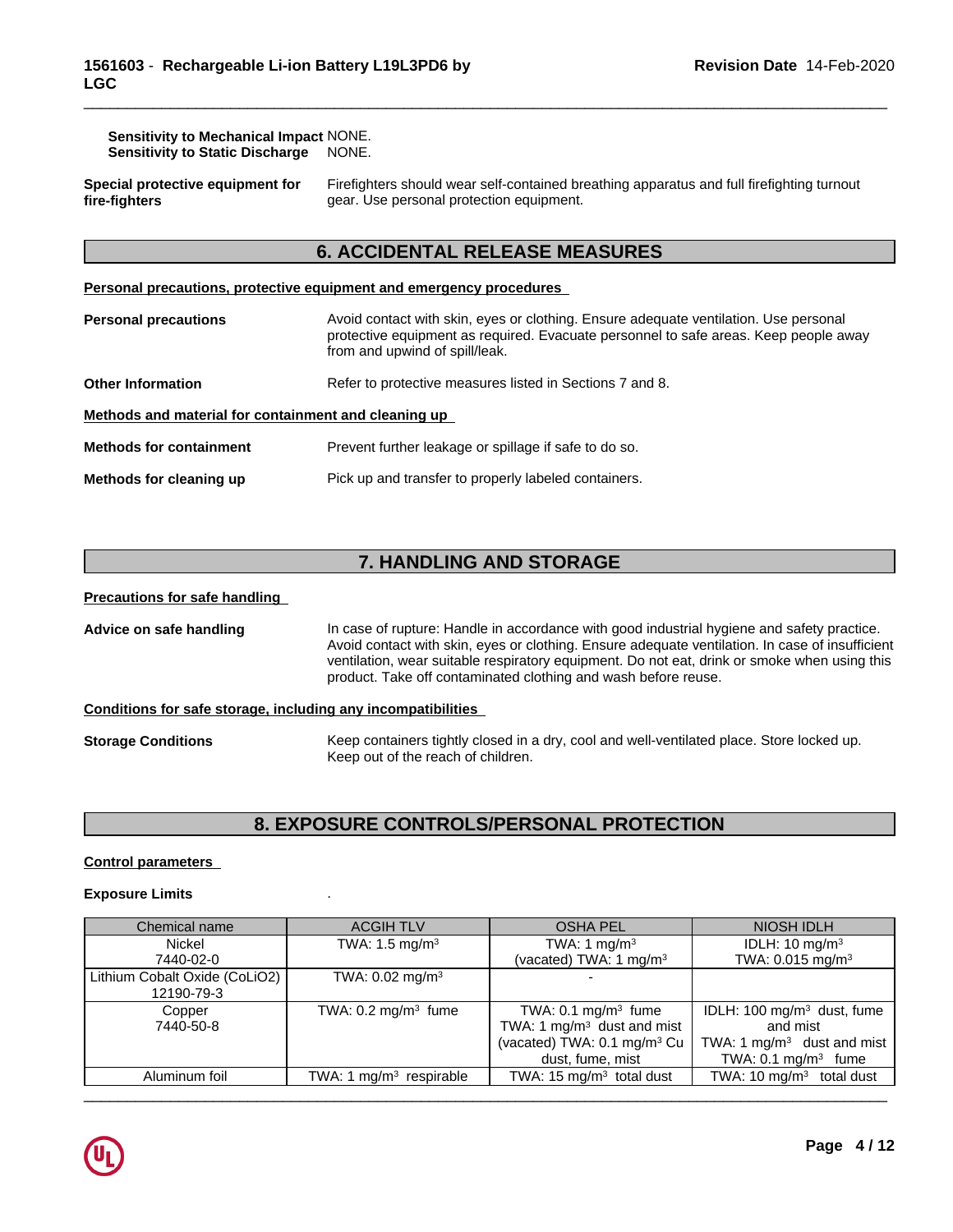| 7429-90-5                                      | particulate matter                                    |                                                       | TWA: 5 mg/m $3$ respirable<br>fraction<br>(vacated) TWA: 15 mg/m <sup>3</sup> total | TWA: $5 \text{ mg/m}^3$ | respirable dust                             |
|------------------------------------------------|-------------------------------------------------------|-------------------------------------------------------|-------------------------------------------------------------------------------------|-------------------------|---------------------------------------------|
|                                                |                                                       |                                                       | dust<br>(vacated) TWA: $5 \text{ mg/m}^3$<br>respirable fraction                    |                         |                                             |
| Chemical name                                  | Alberta                                               | <b>British Columbia</b>                               | <b>Ontario TWAEV</b>                                                                |                         | Quebec                                      |
| Nickel<br>7440-02-0                            | TWA: 1.5 mg/m <sup>3</sup>                            | TWA: 0.05 mg/m $3$                                    | TWA: 1 mg/m <sup>3</sup>                                                            |                         | TWA: 1 mg/m <sup>3</sup>                    |
| Lithium Cobalt Oxide<br>(CoLiO2)<br>12190-79-3 | TWA: $0.02$ mg/m <sup>3</sup>                         | TWA: $0.02 \text{ mg/m}^3$                            | TWA: $0.02$ mg/m <sup>3</sup>                                                       |                         | TWA: $0.02 \text{ mg/m}^3$                  |
| Copper<br>7440-50-8                            | TWA: $0.2 \text{ mg/m}^3$<br>TWA: 1 mg/m <sup>3</sup> | TWA: 1 mg/m <sup>3</sup><br>TWA: $0.2 \text{ mg/m}^3$ | TWA: $0.2 \text{ mg/m}^3$<br>TWA: 1 mg/m <sup>3</sup>                               |                         | TWA: $0.2 \text{ mg/m}^3$<br>TWA: 1 $mq/m3$ |
| Aluminum foil<br>7429-90-5                     | TWA: $10 \text{ mg/m}^3$                              | TWA: $1.0$ mg/m <sup>3</sup>                          | TWA: 1 $mg/m3$                                                                      |                         | TWA: $10 \text{ mg/m}^3$                    |

**Other Exposure Guidelines** Vacated limits revoked by the Court of Appeals decision in AFL-CIO v.OSHA, 965 F.2d 962 (11th Cir., 1992). See section 15 for national exposure control parameters.

### **Appropriate engineering controls**

| <b>Engineering controls</b> | Showers              |
|-----------------------------|----------------------|
|                             | Eyewash stations     |
|                             | Ventilation systems. |

### **Individual protection measures, such as personal protective equipment**

| <b>Eye/face protection</b>            | Wear safety glasses with side shields (or goggles).                                                                                                                                                   |
|---------------------------------------|-------------------------------------------------------------------------------------------------------------------------------------------------------------------------------------------------------|
| <b>Hand protection</b>                | Wear suitable gloves.                                                                                                                                                                                 |
| Skin and body protection              | Wear suitable protective clothing.                                                                                                                                                                    |
| <b>Respiratory protection</b>         | No protective equipment is needed under normal use conditions. If exposure limits are<br>exceeded or irritation is experienced, ventilation and evacuation may be required.                           |
| <b>General hygiene considerations</b> | Handle in accordance with good industrial hygiene and safety practice. Do not eat, drink or<br>smoke when using this product. Wash hands before breaks and immediately after handling<br>the product. |

# **9. PHYSICAL AND CHEMICAL PROPERTIES**

## **Information on basic physical and chemical properties**

**Flammability (solid, gas)** No data available

| <b>Physical state</b>         | Solid                    |            |
|-------------------------------|--------------------------|------------|
| Appearance                    | Solid                    |            |
| Odor                          | No information available |            |
| Color                         | No information available |            |
| <b>Odor Threshold</b>         | No information available |            |
| <b>Property</b>               | <b>Values</b>            | Remarks M  |
| pH                            | No data available        | None known |
| Melting / freezing point      | No data available        | None known |
| Boiling point / boiling range | No data available        | None known |
| <b>Flash Point</b>            | No data available        | None known |
| <b>Evaporation Rate</b>       | No data available        | None known |
| Flammability (solid, gas)     | No data available.       | None known |

# **Remarks Method**

**None known None known None known None known**<br>None known

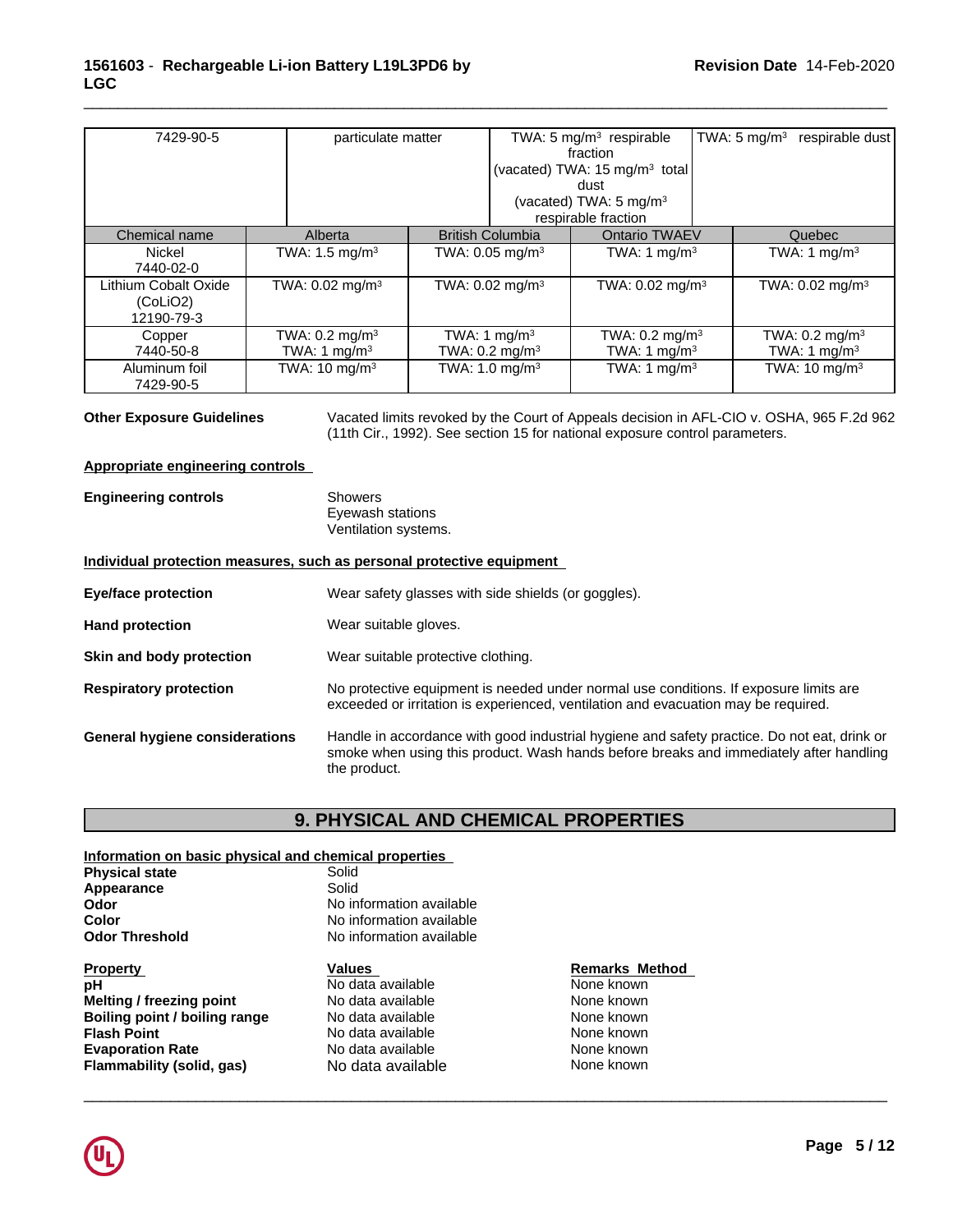| <b>Flammability Limit in Air</b>                                      |                          | None known |
|-----------------------------------------------------------------------|--------------------------|------------|
| Upper flammability limit                                              | No data available        |            |
| Lower flammability limit                                              | No data available        |            |
| Vapor pressure                                                        | No data available        | None known |
| Vapor density                                                         | No data available        | None known |
| <b>Relative density</b>                                               | No data available        | None known |
| <b>Water Solubility</b>                                               | Insoluble in water       |            |
| Solubility(ies)                                                       | No data available        | None known |
| <b>Partition coefficient: n-octanol/waterNo information available</b> |                          |            |
| <b>Autoignition temperature</b>                                       | No data available        | None known |
| <b>Decomposition temperature</b>                                      | No data available        | None known |
| <b>Kinematic viscosity</b>                                            | No data available        | None known |
| <b>Dynamic viscosity</b>                                              | No data available        | None known |
| <b>Other Information</b>                                              |                          |            |
| <b>Explosive properties</b>                                           | No information available |            |
| <b>Oxidizing properties</b>                                           | No information available |            |
| <b>Softening Point</b>                                                | No information available |            |
| <b>Molecular Weight</b>                                               | No information available |            |
| <b>VOC Content (%)</b>                                                | No information available |            |
| <b>Liquid Density</b>                                                 | No information available |            |
| <b>Bulk Density</b>                                                   | No information available |            |
| <b>Particle Size</b>                                                  | No information available |            |
| <b>Particle Size Distribution</b>                                     | No information available |            |

# **10. STABILITY AND REACTIVITY**

\_\_\_\_\_\_\_\_\_\_\_\_\_\_\_\_\_\_\_\_\_\_\_\_\_\_\_\_\_\_\_\_\_\_\_\_\_\_\_\_\_\_\_\_\_\_\_\_\_\_\_\_\_\_\_\_\_\_\_\_\_\_\_\_\_\_\_\_\_\_\_\_\_\_\_\_\_\_\_\_\_\_\_\_\_\_\_\_\_\_\_\_\_

| <b>Reactivity</b>                                                       | No information available.                 |
|-------------------------------------------------------------------------|-------------------------------------------|
| <b>Chemical stability</b>                                               | Stable under normal conditions.           |
| <b>Possibility of Hazardous Reactions</b> None under normal processing. |                                           |
| <b>Hazardous Polymerization</b>                                         | Hazardous polymerization does not occur.  |
| <b>Conditions to avoid</b>                                              | None known based on information supplied. |
| Incompatible materials                                                  | None known based on information supplied. |
|                                                                         |                                           |

**Hazardous Decomposition Products** Carbon oxides.

# **11. TOXICOLOGICAL INFORMATION**

## **Information on likely routes of exposure**

| <b>Product Information</b> | Product does not present an acute toxicity hazard based on known or supplied information<br>In case of rupture:                                                                                                                   |
|----------------------------|-----------------------------------------------------------------------------------------------------------------------------------------------------------------------------------------------------------------------------------|
| <b>Inhalation</b>          | Specific test data for the substance or mixture is not available.                                                                                                                                                                 |
| Eye contact                | Specific test data for the substance or mixture is not available.                                                                                                                                                                 |
| <b>Skin contact</b>        | Specific test data for the substance or mixture is not available. May cause sensitization by<br>skin contact. (based on components). Repeated or prolonged skin contact may cause<br>allergic reactions with susceptible persons. |
|                            |                                                                                                                                                                                                                                   |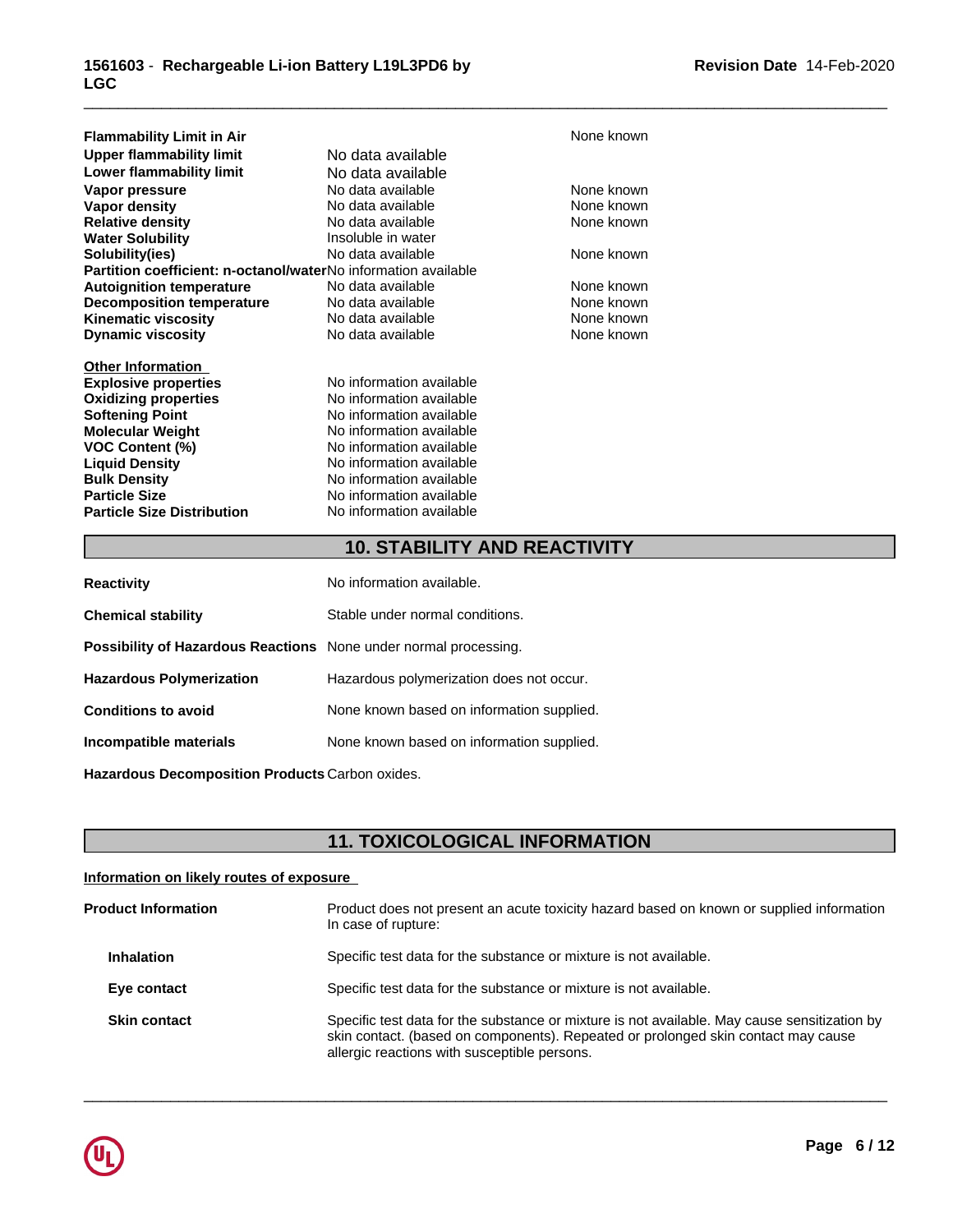**Ingestion** Specific test data for the substance or mixture is not available.

\_\_\_\_\_\_\_\_\_\_\_\_\_\_\_\_\_\_\_\_\_\_\_\_\_\_\_\_\_\_\_\_\_\_\_\_\_\_\_\_\_\_\_\_\_\_\_\_\_\_\_\_\_\_\_\_\_\_\_\_\_\_\_\_\_\_\_\_\_\_\_\_\_\_\_\_\_\_\_\_\_\_\_\_\_\_\_\_\_\_\_\_\_

### **<u>Symptoms related to the physical, chemical and toxicological characteristics</u>**

**Symptoms** Itching. Rashes. Hives.

**Numerical measures of toxicity**

**Acute Toxicity**

**The following values are calculated based on chapter 3.1 of the GHS document** . **ATEmix (oral)** 35,454.50 mg/kg

**Unknown acute toxicity** 99 % of the mixture consists of ingredient(s) of unknown toxicity

70 % of the mixture consists of ingredient(s) of unknown acute oral toxicity

99 % of the mixture consists of ingredient(s) of unknown acute dermal toxicity

99 % of the mixture consists of ingredient(s) of unknown acute inhalation toxicity (gas)

99 % of the mixture consists of ingredient(s) of unknown acute inhalation toxicity (vapor)

99 % of the mixture consists of ingredient(s) of unknown acute inhalation toxicity (dust/mist)

### **Component Information**

| Chemical name                    | Oral LD50              | Dermal LD50       | <b>Inhalation LC50</b> |
|----------------------------------|------------------------|-------------------|------------------------|
| Nickel                           | Rat<br>9000<br>, ma/ka |                   | Rat)<br>10.2 mg/L      |
| Cobalt Oxide (CoLiO2)<br>Lithium | Rat<br>. 5000 ma/ka    | Rat<br>2000 ma/ka | Rat)<br>5.05 ma/L      |

## **Delayed and immediate effects as well as chronic effects from short and long-term exposure**

| <b>Skin corrosion/irritation</b>         | No information available.                                                                                              |
|------------------------------------------|------------------------------------------------------------------------------------------------------------------------|
| Serious eye damage/eye irritation        | No information available.                                                                                              |
| <b>Respiratory or skin sensitization</b> | May cause sensitization by skin contact.                                                                               |
| <b>Germ cell mutagenicity</b>            | No information available.                                                                                              |
| Carcinogenicity                          | Contains a known or suspected carcinogen. Classification based on data available for<br>ingredients. May cause cancer. |

The table below indicates whether each agency has listed any ingredient as a carcinogen.

| Chemical name        | <b>ACGIH</b> | <b>IARC</b> | <b>NTP</b>             | <b>OSHA</b> |
|----------------------|--------------|-------------|------------------------|-------------|
| <b>Nickel</b>        |              | Group 2B    | Reasonably Anticipated |             |
| 7440-02-0            |              |             |                        |             |
| Lithium Cobalt Oxide | A3           | Group 2B    | Reasonably Anticipated |             |
| (CoLiO2)             |              |             |                        |             |
| 12190-79-3           |              |             |                        |             |

 $\_$  ,  $\_$  ,  $\_$  ,  $\_$  ,  $\_$  ,  $\_$  ,  $\_$  ,  $\_$  ,  $\_$  ,  $\_$  ,  $\_$  ,  $\_$  ,  $\_$  ,  $\_$  ,  $\_$  ,  $\_$  ,  $\_$  ,  $\_$  ,  $\_$  ,  $\_$  ,  $\_$  ,  $\_$  ,  $\_$  ,  $\_$  ,  $\_$  ,  $\_$  ,  $\_$  ,  $\_$  ,  $\_$  ,  $\_$  ,  $\_$  ,  $\_$  ,  $\_$  ,  $\_$  ,  $\_$  ,  $\_$  ,  $\_$  ,

### **Legend**

**ACGIH (American Conference of Governmental Industrial Hygienists)** A3 - Animal Carcinogen **IARC (International Agency for Research on Cancer)** Group 2B - Possibly Carcinogenic to Humans **NTP (National Toxicology Program)** Reasonably Anticipated - Reasonably Anticipated to be a Human Carcinogen **OSHA (Occupational Safety and Health Administration of the US Department of Labor)** X - Present

**Reproductive toxicity** No information available.

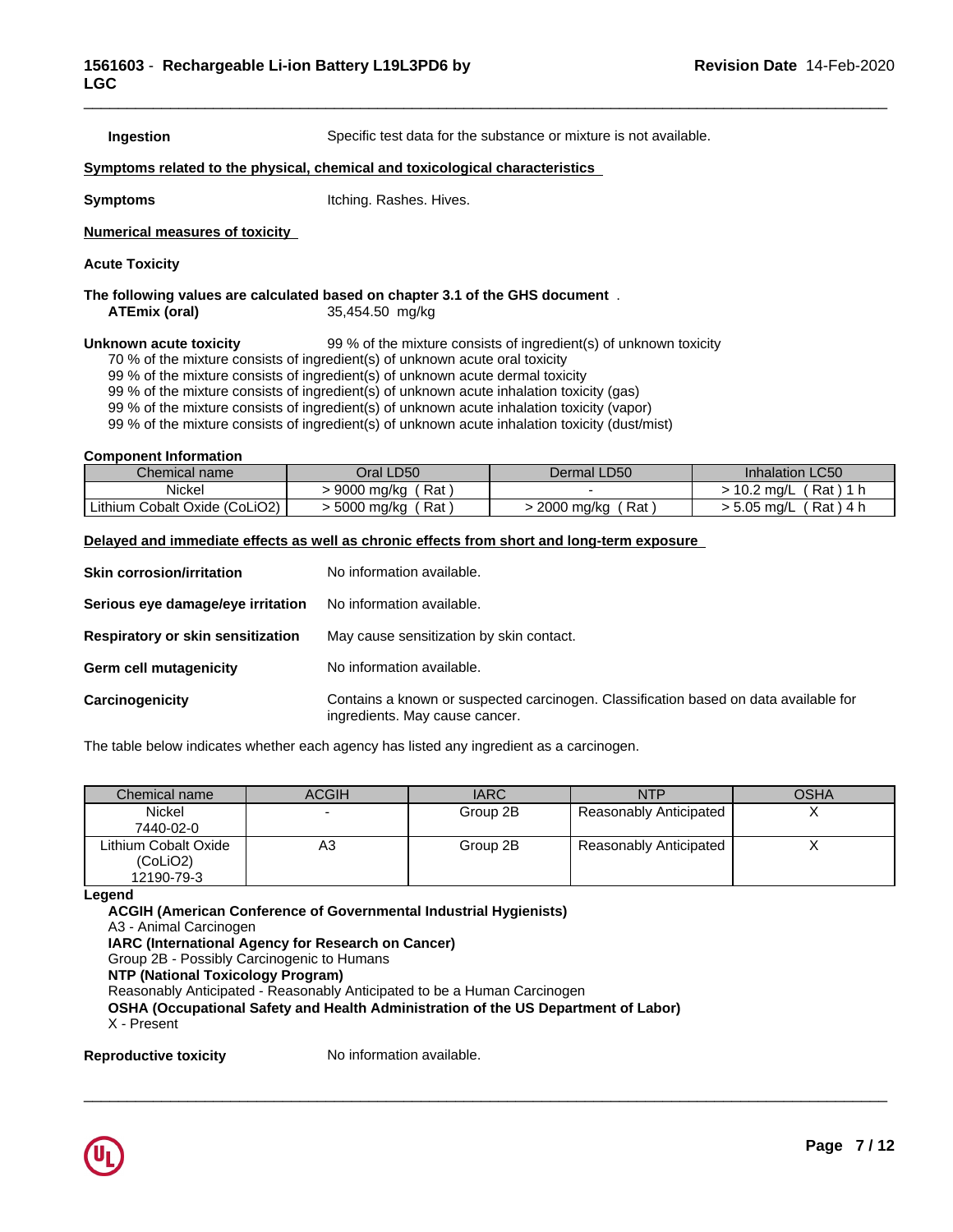| <b>STOT - single exposure</b>   | No information available.                                       |
|---------------------------------|-----------------------------------------------------------------|
| <b>STOT - repeated exposure</b> | Causes damage to organs through prolonged or repeated exposure. |
| <b>Aspiration hazard</b>        | No information available.                                       |
|                                 |                                                                 |

# **12. ECOLOGICAL INFORMATION**

**Ecotoxicity Very toxic to aquatic life with long lasting effects.** 

| Chemical name | <b>Toxicity to Algae</b>   | <b>Toxicity to Fish</b>  | Toxicity to    | Daphnia Magna (Water             |
|---------------|----------------------------|--------------------------|----------------|----------------------------------|
|               |                            |                          | Microorganisms | Flea)                            |
| Nickel        | 96h EC50: 0.174 - 0.311    | 96h LC50: $= 1.3$ mg/L   |                | 48h EC50: = $1 \text{ mg/L}$ 48h |
|               | mg/L                       | (Cyprinus carpio) 96h    |                | $EC50:$ > 100 mg/L               |
|               | (Pseudokirchneriella       | $LC50: = 10.4$ mg/L      |                |                                  |
|               | subcapitata) 72h EC50: $=$ | (Cyprinus carpio) 96h    |                |                                  |
|               | $0.18 \text{ mg/L}$        | $LC50:$ > 100 mg/L       |                |                                  |
|               | (Pseudokirchneriella       | (Brachydanio rerio)      |                |                                  |
|               | subcapitata)               |                          |                |                                  |
| Copper        | 72h EC50: 0.0426 -         | 96h LC50: = $0.052$ mg/L |                | 48h EC50: = $0.03$ mg/L          |
|               | $0.0535$ mg/L              | (Oncorhynchus mykiss)    |                |                                  |
|               | (Pseudokirchneriella       | 96h LC50: $= 0.3$ mg/L   |                |                                  |
|               | subcapitata) 96h EC50:     | (Cyprinus carpio) 96h    |                |                                  |
|               | $0.031 - 0.054$ mg/L       | LC50: 0.0068 - 0.0156    |                |                                  |
|               | (Pseudokirchneriella       | mg/L (Pimephales         |                |                                  |
|               | subcapitata)               | promelas) 96h $LC50:$ =  |                |                                  |
|               |                            | 0.2 mg/L (Pimephales     |                |                                  |
|               |                            | promelas) $96h$ LC50: =  |                |                                  |
|               |                            | 0.8 mg/L (Cyprinus       |                |                                  |
|               |                            | carpio) 96h $LC50$ : =   |                |                                  |
|               |                            | 0.112 mg/L (Poecilia     |                |                                  |
|               |                            | reticulata) 96h LC50: =  |                |                                  |
|               |                            | 1.25 mg/L (Lepomis       |                |                                  |
|               |                            | macrochirus) 96h LC50:   |                |                                  |
|               |                            | < 0.3 mg/L (Pimephales   |                |                                  |
|               |                            | promelas)                |                |                                  |

| <b>Persistence and Degradability</b> | No information available.          |
|--------------------------------------|------------------------------------|
| <b>Bioaccumulation</b>               | There is no data for this product. |
| <b>Mobility</b>                      | No information available.          |

**Other adverse effects** No information available.

# **13. DISPOSAL CONSIDERATIONS**

## **Waste treatment methods**

| Waste from residues/unused | Dispose of in accordance with local regulations. Dispose of waste in accordance with |
|----------------------------|--------------------------------------------------------------------------------------|
| products                   | environmental legislation.                                                           |
| Contaminated packaging     | Do not reuse empty containers.                                                       |

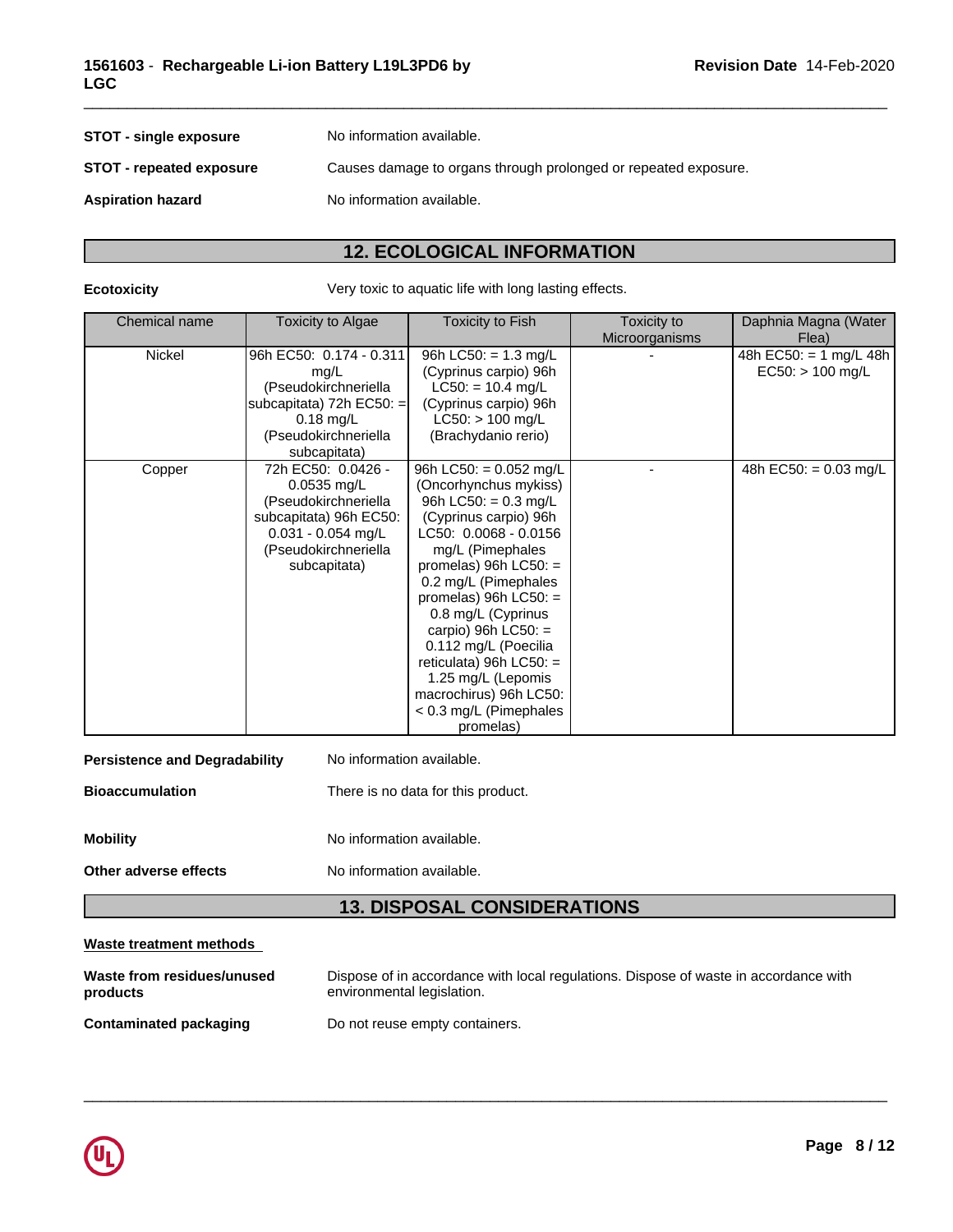## **California Waste Codes** 141

This product contains one or more substances that are listed with the State of California as a hazardous waste.

| Chemical name                 | California Hazardous Waste |
|-------------------------------|----------------------------|
| Nickel                        | Toxic powder               |
| 7440-02-0                     | Ignitable powder           |
| Lithium Cobalt Oxide (CoLiO2) | Toxic                      |
| 12190-79-3                    |                            |
| Copper                        | Toxic                      |
| 7440-50-8                     |                            |
| Aluminum foil                 | Ignitable powder           |
| 7429-90-5                     |                            |

\_\_\_\_\_\_\_\_\_\_\_\_\_\_\_\_\_\_\_\_\_\_\_\_\_\_\_\_\_\_\_\_\_\_\_\_\_\_\_\_\_\_\_\_\_\_\_\_\_\_\_\_\_\_\_\_\_\_\_\_\_\_\_\_\_\_\_\_\_\_\_\_\_\_\_\_\_\_\_\_\_\_\_\_\_\_\_\_\_\_\_\_\_

# **14. TRANSPORT INFORMATION**

| Note:                                                                                                                | The transportation of primary lithium cells and batteries is regulated by the International<br>Civil Aviation Organization, International Air Transport Association, International Maritime<br>Dangerous Goods Code and the US Department of Transportation. The batteries must<br>meet the following criteria for shipment: 1. Air shipments must meet the requirements<br>listed in Special Provision A45 of the International Air Transport Association Dangerous<br>Goods Regulations. 2. Meet the requirements for the US Department of Transportation<br>listed in 49 CFR 173.185. 3. The transport of primary lithium batteries is prohibited aboard<br>passenger aircraft. Refer to the Federal Register December 15, 2004 (Hazardous<br>Materials; Prohibited on the Transportation of Primary Lithium Batteries and Cells Aboard<br>Passenger Aircraft; Final Rule)<br>Lithium batteries shipped as "Lithium batteries", "Lithium batteries packed with equipment",<br>or "Lithium batteries contained in equipment" may not be classified as "Dangerous Goods"<br>when shipped in accordance with "special provision A45 of IATA-DGR" or "special provision<br>188 of IMO-IMDG Code" |
|----------------------------------------------------------------------------------------------------------------------|-------------------------------------------------------------------------------------------------------------------------------------------------------------------------------------------------------------------------------------------------------------------------------------------------------------------------------------------------------------------------------------------------------------------------------------------------------------------------------------------------------------------------------------------------------------------------------------------------------------------------------------------------------------------------------------------------------------------------------------------------------------------------------------------------------------------------------------------------------------------------------------------------------------------------------------------------------------------------------------------------------------------------------------------------------------------------------------------------------------------------------------------------------------------------------------------------|
| <b>DOT</b><br><b>Proper Shipping Name</b><br><b>Hazard Class</b><br><b>Emergency Response Guide</b><br><b>Number</b> | <b>NOT REGULATED</b><br>NON-REGULATED<br>N/A<br>147                                                                                                                                                                                                                                                                                                                                                                                                                                                                                                                                                                                                                                                                                                                                                                                                                                                                                                                                                                                                                                                                                                                                             |
| <b>TDG</b>                                                                                                           | Not regulated                                                                                                                                                                                                                                                                                                                                                                                                                                                                                                                                                                                                                                                                                                                                                                                                                                                                                                                                                                                                                                                                                                                                                                                   |
| <b>MEX</b>                                                                                                           | Not regulated                                                                                                                                                                                                                                                                                                                                                                                                                                                                                                                                                                                                                                                                                                                                                                                                                                                                                                                                                                                                                                                                                                                                                                                   |
| <b>ICAO</b>                                                                                                          | Not regulated                                                                                                                                                                                                                                                                                                                                                                                                                                                                                                                                                                                                                                                                                                                                                                                                                                                                                                                                                                                                                                                                                                                                                                                   |
| <b>IATA</b><br><b>Proper Shipping Name</b><br><b>Hazard Class</b>                                                    | Not regulated<br><b>NON REGULATED</b><br>N/A                                                                                                                                                                                                                                                                                                                                                                                                                                                                                                                                                                                                                                                                                                                                                                                                                                                                                                                                                                                                                                                                                                                                                    |
| <b>IMDG/IMO</b><br><b>Hazard Class</b><br>EmS-No.                                                                    | Not regulated<br>N/A<br>$F-A, S-I$                                                                                                                                                                                                                                                                                                                                                                                                                                                                                                                                                                                                                                                                                                                                                                                                                                                                                                                                                                                                                                                                                                                                                              |
| <b>RID</b>                                                                                                           | Not regulated                                                                                                                                                                                                                                                                                                                                                                                                                                                                                                                                                                                                                                                                                                                                                                                                                                                                                                                                                                                                                                                                                                                                                                                   |
| <b>ADR</b>                                                                                                           | Not regulated                                                                                                                                                                                                                                                                                                                                                                                                                                                                                                                                                                                                                                                                                                                                                                                                                                                                                                                                                                                                                                                                                                                                                                                   |
| <b>ADN</b>                                                                                                           | Not regulated                                                                                                                                                                                                                                                                                                                                                                                                                                                                                                                                                                                                                                                                                                                                                                                                                                                                                                                                                                                                                                                                                                                                                                                   |
|                                                                                                                      | <b>15. REGULATORY INFORMATION</b>                                                                                                                                                                                                                                                                                                                                                                                                                                                                                                                                                                                                                                                                                                                                                                                                                                                                                                                                                                                                                                                                                                                                                               |

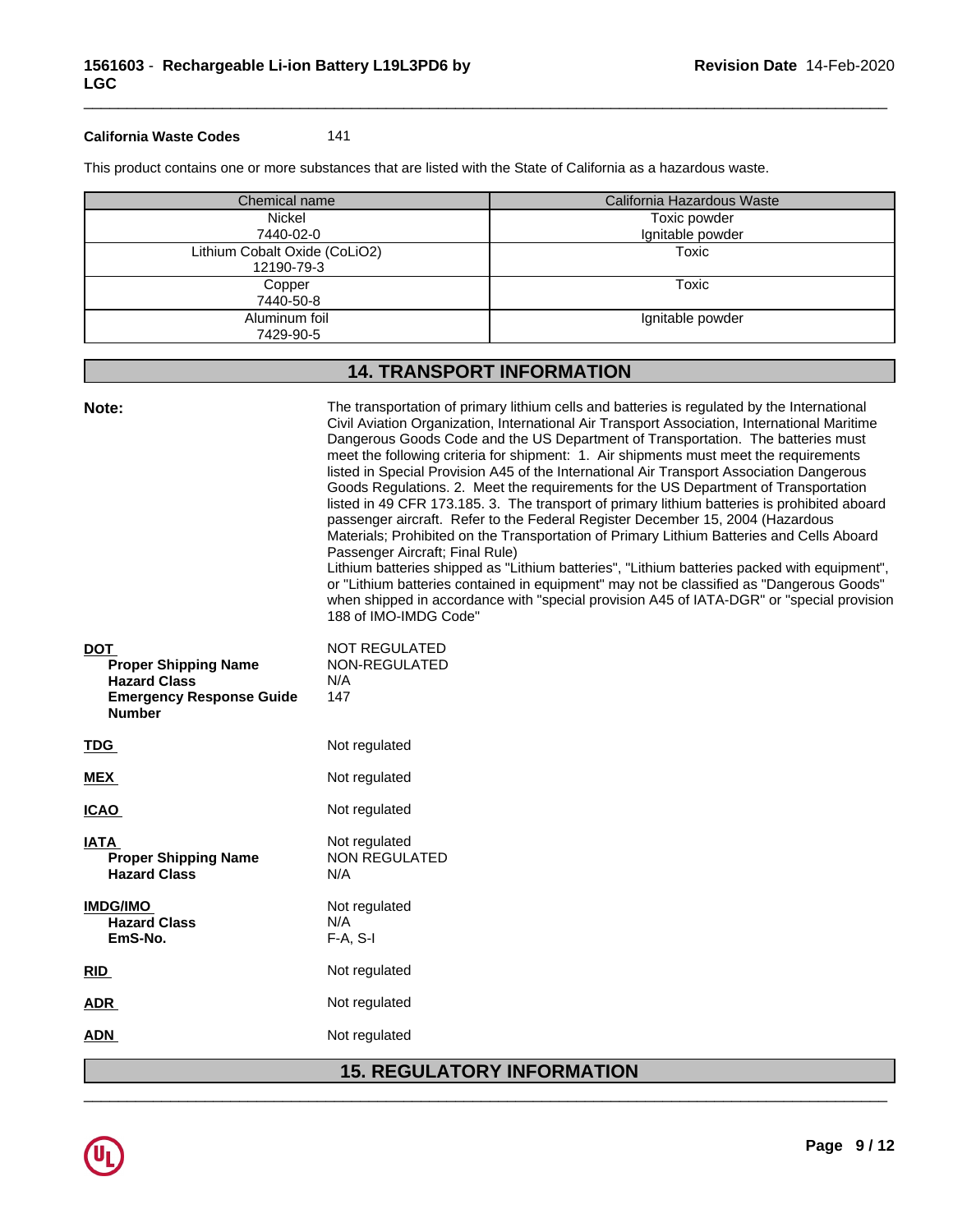## **Safety, health and environmental regulations/legislation specific for the substance or mixture**

\_\_\_\_\_\_\_\_\_\_\_\_\_\_\_\_\_\_\_\_\_\_\_\_\_\_\_\_\_\_\_\_\_\_\_\_\_\_\_\_\_\_\_\_\_\_\_\_\_\_\_\_\_\_\_\_\_\_\_\_\_\_\_\_\_\_\_\_\_\_\_\_\_\_\_\_\_\_\_\_\_\_\_\_\_\_\_\_\_\_\_\_\_

### **International Regulations**

**The Montreal Protocol on Substances that Deplete the Ozone Layer** Notapplicable

**The Stockholm Convention on Persistent Organic Pollutants** Not applicable

**The Rotterdam Convention** Not applicable

| International Inventories |                                                   |
|---------------------------|---------------------------------------------------|
| <b>TSCA</b>               | Contact supplier for inventory compliance status. |
| <b>DSL/NDSL</b>           | Contact supplier for inventory compliance status. |
| <b>EINECS/ELINCS</b>      | Contact supplier for inventory compliance status. |
| <b>ENCS</b>               | Contact supplier for inventory compliance status. |
| <b>KECL</b>               | Contact supplier for inventory compliance status. |
| <b>PICCS</b>              | Contact supplier for inventory compliance status. |
| <b>AICS</b>               | Contact supplier for inventory compliance status. |

**Legend** 

 **TSCA** - United States Toxic Substances Control Act Section 8(b) Inventory

 **DSL/NDSL** - Canadian Domestic Substances List/Non-Domestic Substances List

 **EINECS/ELINCS** - European Inventory of Existing Chemical Substances/European List of Notified Chemical Substances

 **ENCS** - Japan Existing and New Chemical Substances

 **KECL** - Korean Existing and Evaluated Chemical Substances

 **PICCS** - Philippines Inventory of Chemicals and Chemical Substances

 **AICS** - Australian Inventory of Chemical Substances

## **US Federal Regulations**

## **SARA 313**

Section 313 of Title III of the Superfund Amendments and Reauthorization Act of 1986 (SARA). This product contains a chemical or chemicals which are subject to the reporting requirements of the Act and Title 40 of the Code of Federal Regulations, Part 372

| <b>Chemical name</b>                       | <b>CAS No.</b> | Weight-% | <b>SARA 313 - Threshold</b><br>Values % |
|--------------------------------------------|----------------|----------|-----------------------------------------|
| Nickel - 7440-02-0                         | 7440-02-0      | 30       |                                         |
| Lithium Cobalt Oxide (CoLiO2) - 12190-79-3 | 12190-79-3     | 30       |                                         |
| Copper - 7440-50-8                         | 7440-50-8      |          | ن. ا                                    |
| Aluminum foil - 7429-90-5                  | 7429-90-5      |          | ن. ا                                    |

## **SARA 311/312 Hazard Categories**

Should this product meet EPCRA 311/312 Tier reporting criteria at 40 CFR 370, refer to Section 2 of this SDS for appropriate classifications. Under the amended regulations at 40 CFR 370, EPCRA 311/312 Tier II reporting for the 2017 calendar year will need to be consistent with updated hazard classifications.

### **CWA (Clean WaterAct)**

This product contains the following substances which are regulated pollutants pursuant to the Clean Water Act (40 CFR 122.21 and 40 CFR 122.42)

| <b>Chemical name</b> | <b>CWA - Reportable</b><br><b>Quantities</b> | <b>CWA - Toxic Pollutants</b> | <b>CWA - Priority</b><br><b>Pollutants</b> | <b>CWA - Hazardous</b><br><b>Substances</b> |
|----------------------|----------------------------------------------|-------------------------------|--------------------------------------------|---------------------------------------------|
| Nickel<br>7440-02-0  |                                              |                               |                                            |                                             |
| Copper<br>7440-50-8  |                                              |                               |                                            |                                             |

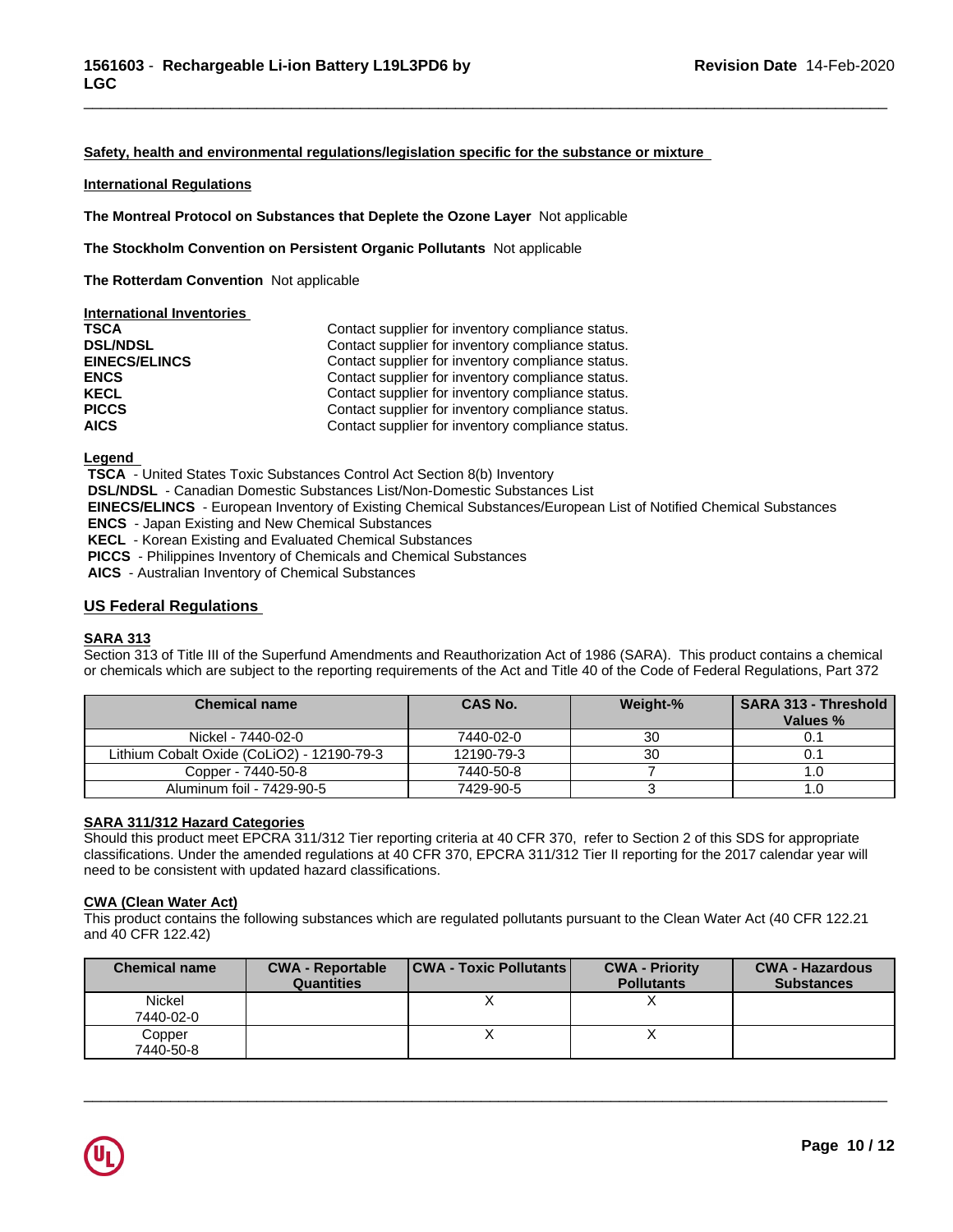## **CERCLA**

This material, as supplied, contains one or more substances regulated as a hazardous substance under the Comprehensive Environmental Response Compensation and Liability Act (CERCLA) (40 CFR 302)

| <b>Chemical name</b> | <b>Hazardous Substances RQs</b> | <b>Extremely Hazardous</b><br><b>Substances RQs</b> | <b>RQ</b>           |
|----------------------|---------------------------------|-----------------------------------------------------|---------------------|
| Nickel               | 100 <sub>lb</sub>               |                                                     | RQ 100 lb final RQ  |
| 7440-02-0            |                                 |                                                     | RQ 45.4 kg final RQ |
| Copper               | 5000 lb                         |                                                     | RQ 5000 lb final RQ |
| 7440-50-8            |                                 |                                                     | RQ 2270 kg final RQ |
| Aluminum foil        |                                 |                                                     |                     |
| 7429-90-5            |                                 |                                                     |                     |

\_\_\_\_\_\_\_\_\_\_\_\_\_\_\_\_\_\_\_\_\_\_\_\_\_\_\_\_\_\_\_\_\_\_\_\_\_\_\_\_\_\_\_\_\_\_\_\_\_\_\_\_\_\_\_\_\_\_\_\_\_\_\_\_\_\_\_\_\_\_\_\_\_\_\_\_\_\_\_\_\_\_\_\_\_\_\_\_\_\_\_\_\_

## **US State Regulations**

## **California Proposition 65**

This product contains the following Proposition 65 chemicals.

| Chemical name                                           | <b>California Proposition 65</b>                  |
|---------------------------------------------------------|---------------------------------------------------|
| 7440-02-0<br>Nickel -                                   | metallic) (metallic<br>.10/1/1989'<br>carcinogen. |
| $\cdots$ $\sim$ $\cdots$ $\sim$ $\cdots$<br>.<br>$\sim$ |                                                   |

## **U.S. State Right-to-Know Regulations**

This product may contain substances regulated by state right-to-know regulations.

| <b>Chemical name</b>                           | <b>New Jersey</b> | <b>Massachusetts</b> | Pennsylvania | <b>Rhode Island</b> | <b>Illinois</b> |
|------------------------------------------------|-------------------|----------------------|--------------|---------------------|-----------------|
| <b>Nickel</b><br>7440-02-0                     |                   |                      |              |                     | ↗               |
| Lithium Cobalt Oxide<br>(CoLiO2)<br>12190-79-3 |                   |                      |              |                     |                 |
| Copper<br>7440-50-8                            | $\lambda$         |                      | ↗            |                     | ↗               |
| Aluminum foil<br>7429-90-5                     |                   |                      |              |                     |                 |

## **16. OTHER INFORMATION**

| <b>NFPA</b>          | <b>Health hazards 1</b>                                   | <b>Flammability 0</b>     | Instability 0      | <b>Physical and Chemical</b><br><b>Properties -</b> |  |  |
|----------------------|-----------------------------------------------------------|---------------------------|--------------------|-----------------------------------------------------|--|--|
| <b>HMIS</b>          | Health hazards 0                                          | <b>Flammability 0</b>     | Physical hazards 0 | <b>Personal Protection X</b>                        |  |  |
| <b>Prepared By</b>   | Product Stewardship<br>Latham, NY 12110<br>1-800-572-6501 | 23 British American Blvd. |                    |                                                     |  |  |
| <b>Issuing Date</b>  |                                                           | 19-Feb-2020               |                    |                                                     |  |  |
| <b>Revision Date</b> |                                                           | 14-Feb-2020               |                    |                                                     |  |  |
| <b>Revision Note</b> |                                                           | No information available  |                    |                                                     |  |  |

## **Disclaimer**

The information provided in this Safety Data Sheet is correct to the best of our knowledge, information and belief at the date of its publication. The information given is designed only as a guidance for safe handling, use, processing, storage, transportation, disposal and release and is not to be considered a warranty or quality specification. The information relates only to the specific material designated and may not be valid for such material used in combination with any other materials or in any process, unless